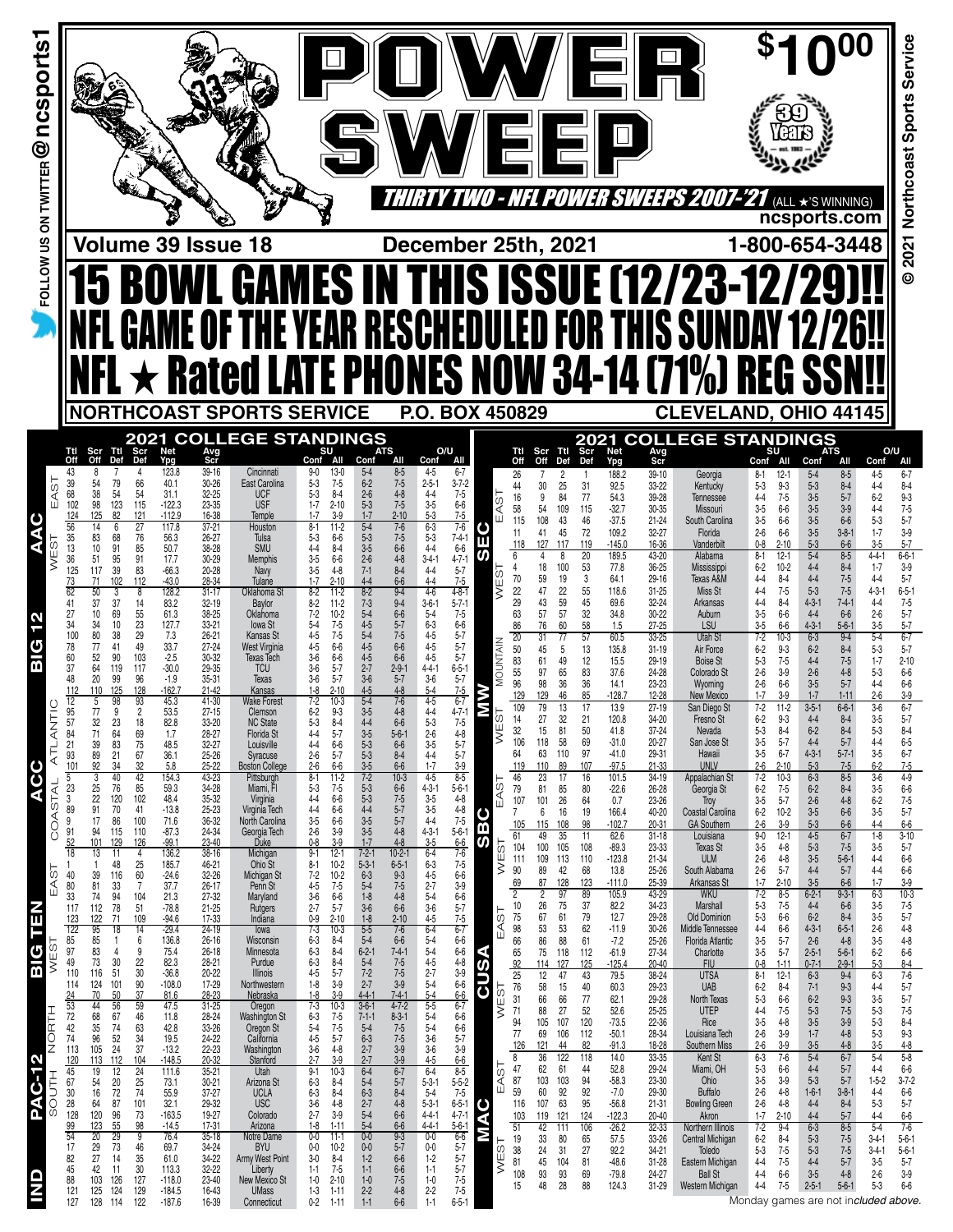# NFL GAME OF THE YEAR RESCHEDULED FOR THIS SUNDAY (12/26/21)! NFL LP PLAYS (REG & PRESSN) ARE 40-16 (71%) THI

While we're happy to announce that we cashed a  $4\star$  LP Winner **over the weekend on Utah St! Our LP plays went 1-1.** Our Marquee totals had a rough start at just 2-6. **Due to a handful of games being moved because of Covid, we decided to move our NFL Game of the Year to this Sunday 12/26! Our NFL meanwhile continues to be strong on**  Late Phones at 1-1 including a Top Play 3.5★ Winner on Pittsburgh. **The NFL** H **Rated Selections are now 40-16 (71%) on the year (regular and preseason combined!). Our Big Play Releases (NFL & CFB) are now 13-5 (72%) the last 2 seasons! Our NFL Marquees continue to dominate having gone an AMAZING 24-6 (80%) the past 10 weeks.**

# NFL Key Selections go a Perfect 2-0 for a 2nd straight week including a 4 $\bm{\star}$  Winner on the Bi

**We're pleased to announce that our NFL Key Selections went a perfect 2-0 for a 2nd consecutive week including a 4**H **Winner on Buffalo.** The Bowl season didn't get off to a great start however as our  $\star$  rated selections went just 2-6 overall.

NFL 5 $\bm{\star}$  game of the year LAYS ARE 13-5 (72%) THE LAST 2 Package Includes: The NFL  $5\star$  GOY, the Thursday Night and Monday Night NFL Marquees **Non Subs: \$100 '21Subs: \$79 '22Sub: \$69** WEEK 17 NFL EXEC CLUB Package Includes: NFL Selections Thursday thru Monday Including the NFL  $5\star$  Game of the Year **Non Subs: \$125 '21Subs: \$99 '22Sub: \$89** SIDES & T COLLEGE  $\star$  rated bowl sides 7-2 (78%) L2Y! TRIPLE PLAY TOTAL MARQUEES 8-4 (67%) L2Y!! Package Includes: All 34 Bowl Sides (\$680 value individually), All 34 Bowl Totals (\$408 value individually) and of course the BOWL GAME **OF THE YEAR** (will be \$100 on ncsports.com)

**Reg Price: \$699 This Week: \$549 2021 Subs: \$449 2022 Subs: \$399**

# NFL Marquees are on a 14-2 (88%) Run!

While not  $\star$  rated plays, the Marquees are always a popular choice. You can pick up these plays online on game day for just \$12 at the NC-Store at ncsports.com or through our office after 12:00 (Mon-Fri) and 11:00 am ET (Sat/Sun). If you would like to save by purchasing in "bulk" we offer even BIGGER discounts (see below). Simply pick the pack you think you'll need and call our office to receive your plays. YOU choose the Marquee Plays you want. Marquee Packs do expire on Super Bowl Sunday. Get on board and use your Package on Game Day! Remember, the Monday Night Total and the Sunday Night games are Marquees!! During the Bowl Season we release a Marquee Selection on every total! That's 43 Marquees all together that we'll be releasing for the Bowls!

| <b>MARQUEE 7-14-21 PACKS</b><br>SIGN UP NOW AT 1-800-654-3448<br><b>PICK YOUR PACK!</b> Packs expire Super Bowl Sunday 2022<br>PACK MARQUEES<br>\$69                |  |
|---------------------------------------------------------------------------------------------------------------------------------------------------------------------|--|
| Regularly \$12 per Marquee, you'd be paying just \$9.86 per call!<br>14 PACK MARQUEES<br>\$124<br>Regularly \$12 per Marquee, you'd be paying just \$8.86 per call! |  |
| <b>21 PACK MARQUEES</b><br><sup>5</sup> 169<br>Regularly \$12 per Marquee, you'd be paying just \$8.05 per call!                                                    |  |

## **Power Plays NFL 4** $\star$  **on a 4-2 (67%) Run!!** ADD POWER PLAYS NEWSLETTER (EMAIL) **FOR JUST <sup>\$</sup>30!!!**

Every Power Sweep subscriber has previously got- ten to see what Power Plays is all about as we had a combined college Issue for Week 1. A lot of you took advantage of the "add on" subscription and are enjoy- ing our computer's projection on every single game! **It's not too late to get Power Plays for the rest of THIS season for just \$30 if you are already a 2021 Power Sweep sub! Call today and we'll email your Wk 14 Issue immediately! Oh, and by the way, NFL 4**H **Power Plays Releases are on a 6-2 (67%) run the past 6 weeks!Our ★ Rated NFL Power Plays Selections have gone 7-2 the past 2 weeks overall.**

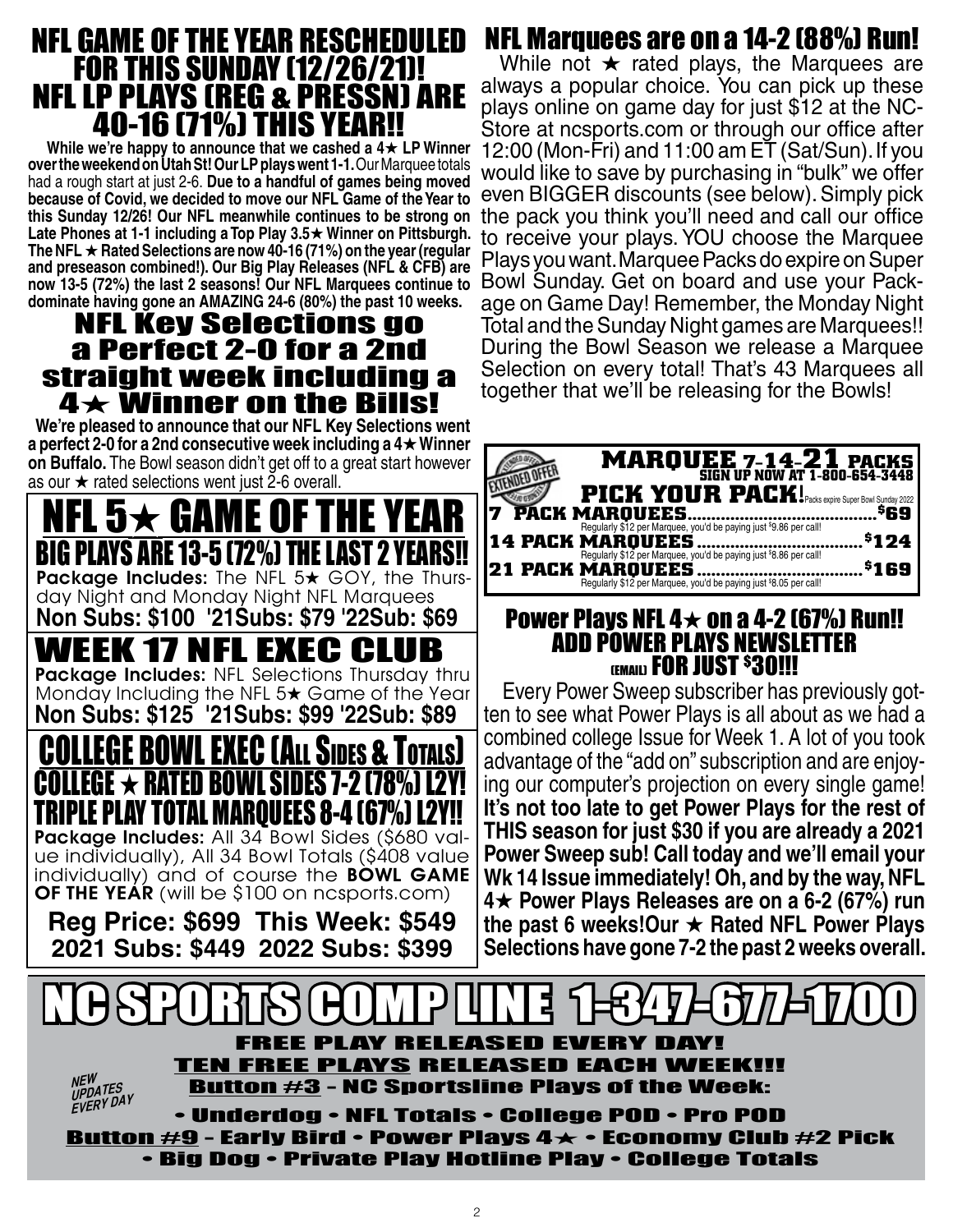| <b>COMPUTER PROJECTIONS</b>                                       |                                                                                                                                                                                                                                                                                                                         | FL is 2-0 against their in-state little brother but they haven't met                                                                           |
|-------------------------------------------------------------------|-------------------------------------------------------------------------------------------------------------------------------------------------------------------------------------------------------------------------------------------------------------------------------------------------------------------------|------------------------------------------------------------------------------------------------------------------------------------------------|
| <b>UCF</b><br>FLA                                                 | <b>GASPARILLA BOWL</b>                                                                                                                                                                                                                                                                                                  | s/'06 after UCF backed out of a 2for1 deal in the last decade. UCF                                                                             |
| 147<br>189<br><b>RUSH YD</b>                                      |                                                                                                                                                                                                                                                                                                                         | is in a bowl for the 6th straight year and first under Malzahn. They                                                                           |
| 261<br>154<br><b>PASS YD</b>                                      | Thursday, December 23, 2021 . 7:00 pm<br>ESPN • Raymond James Stadium • Tampa, FL                                                                                                                                                                                                                                       | split 2 mtgs vs SEC foes in bowls. Malzahn was 2-6 SU/3-5 ATS in                                                                               |
| 20<br>29<br>P <sub>TS</sub>                                       |                                                                                                                                                                                                                                                                                                                         | bowls at Aub. Interim HC Knox is 1-0 in bowls, leading Miss St to a                                                                            |
| -8<br>+5<br>OT OTY<br>#102<br>#57<br><b>SKED</b>                  |                                                                                                                                                                                                                                                                                                                         | win in '17 as Interim HC there as well.<br>UCF was picked to finish 2nd and was the only other team aside                                      |
| <b>CHECKLIST</b>                                                  | <b>FLORIDA (6-6)</b>                                                                                                                                                                                                                                                                                                    | from Cincy to receive a 1st place vote in the AAC's pressn poll after                                                                          |
|                                                                   | UCF (8-4)<br>ATS: 4-8 O/U: 7-5<br>ATS: 3-8-1 O/U: 3-9                                                                                                                                                                                                                                                                   | going 6-4 in '20. The Knights lost 2nd tm AAC QB Gabriel in the 3rd                                                                            |
| <b>UCF</b><br>EDGE<br>FLA<br>EDGE                                 |                                                                                                                                                                                                                                                                                                                         | game (a last-second upset loss at L'ville) for the ssn before he ultimately                                                                    |
| QB<br>vv<br>$\overline{\phantom{0}}$                              | +7.0 ppg<br>+32 ypg<br>+5.2 ppg<br>+107 ypg<br><b>CHORS</b><br><b>KNIGHTS</b>                                                                                                                                                                                                                                           | entered the portal. They lost 2 top RBs before the ssn and starter Bowser                                                                      |
| 1/2<br>RB<br>$\overline{\phantom{a}}$                             | OFFENSE (NC #41 • NCAA #11) DEFENSE (NC #42 • NCAA #46)<br>OFFENSE (NC #94 • NCAA #68)<br>DEFENSE (NC #67 • NCAA #54)                                                                                                                                                                                                   | missed considerable time w/inj. Top WR Robinson missed most of the                                                                             |
|                                                                   | GAIN<br>ÁVG<br>ATT<br>LOST<br><b>NET</b><br>TD<br><b>LOST</b><br><b>NET</b><br><b>RUSHING</b><br>GP<br><b>RUSHING</b><br>ATT<br>GAIN<br>TD<br>GP<br>AVG                                                                                                                                                                 | yr w/inj too, and the D was also riddled w/ a host of inj's. UCF dropped                                                                       |
| V<br>WR<br>$\overline{\phantom{a}}$                               | 12<br>465<br>2701<br>193<br>2508<br>24<br>5.4<br>426<br>2494<br>230<br>2264<br>25<br>5.3<br><b>TOTAL</b><br><b>TOTAL</b><br>12<br>133<br>768<br>$\overline{4}$<br>5.2<br>17<br>693<br><b>Emory Jones</b><br>12<br>696<br>101<br>710<br>3<br>6.9<br>Johnny Richardson<br>12                                              | 3 straight ATS and 2 of 3 SU, including an upset loss to Navy and a                                                                            |
| VV<br><b>OL</b><br>$\overline{\phantom{a}}$                       | $\frac{72}{12}$<br>12<br>548<br>87<br>529<br>517<br>5.9<br>570<br>22<br>$\overline{7}$<br>Dameon Pierce<br>12<br>124<br>4.4<br><b>Isaiah Bowser</b><br>7                                                                                                                                                                | drubbing at the hands of Cincy. The Knights won 5 of their L/6, but                                                                            |
| <b>DL</b><br>1/2<br>$\overline{a}$                                | 427<br>26<br>401<br>$\overline{4}$<br>4.7<br>48<br>320<br>11<br>309<br><b>Malik Davis</b><br>11<br>85<br>Mark-Antony Richards<br>5<br>6.4<br>11<br>51<br>436<br>401<br>3<br>7.9<br>32<br>186<br>184<br>Anthony Richardson<br>7<br>$\overline{c}$<br>5.8<br>8<br><b>Trillion Coles</b><br>$\mathbf{1}$                   | those wins came against the bottom half of the conf (plus UCONN).                                                                              |
| $\sqrt{1/2}$<br>LВ<br>$\qquad \qquad -$                           | $\frac{35}{32}$<br>12<br>76<br>358<br>326<br>10<br>32<br>102<br>$-17$<br>Nay'Quan Wright<br>$\overline{1}$<br>4.3<br>Mikey Keene<br>85<br>$\mathbf{1}$<br>$-0.5$                                                                                                                                                        | LY FL ply'd in the SEC Title game, only losing to Bama by 6, but was<br>depleted by opt outs in the bowl and lost to OK 55-20. They ret'd just |
| $\overline{\phantom{a}}$<br>$\overline{\phantom{a}}$              | <b>ATT</b><br>$\%$<br>TD<br>INT<br><b>PASSING</b><br>GP<br>COMP<br><b>YDS</b><br>GP<br><b>ATT</b><br><b>YDS</b><br>TD<br>INT<br>PASSING<br>COMP<br>%<br>12<br>379<br>66.2<br>27<br>18<br>237<br>64.9<br>2532<br><b>TOTAL</b><br>251<br>3133<br><b>TOTAL</b><br>12<br>365<br>28<br>9                                     | 10 st'rs but were expected to contend for the SEC East. They started                                                                           |
| DB                                                                | 1586<br>12<br>210<br>310<br>67.7<br>2563<br>19<br>13<br>Mikey Keene<br>159<br>250<br>63.6<br>16<br>6<br><b>Emory Jones</b><br>10                                                                                                                                                                                        | 4-2 with losses by just 2 points against Bama (+115 yds) and a 7 pt                                                                            |
| レレレレ<br><b>CCH</b><br>$\overline{\phantom{a}}$                    | 8<br>529<br>6<br>5<br>70<br>102<br>68.6<br>814<br>9<br>Anthony Richardson<br>38<br>64<br>59.4<br>3<br>3<br><b>Dillon Gabriel</b><br>LNG<br>REC<br>REC<br><b>YDS</b><br><b>AVG</b><br>TD<br>GP<br><b>YDS</b><br><b>AVG</b><br>TD<br>LNG<br><b>RECEIVING</b><br>GP<br><b>RECEIVING</b>                                    | loss at KY (+158 yds) thanks to a blk'd fg ret'd for td. They were 4-2                                                                         |
| <b>SITE</b><br>$\qquad \qquad -$                                  | 27<br>75<br>237<br>2532<br>10.7<br>28<br>53<br><b>TOTAL</b><br>12<br>251<br>3133<br>12.5<br><b>TOTAL</b><br>12                                                                                                                                                                                                          | then suffered 4 losses in their next 5 games, with 3 coming as more                                                                            |
| <b>MTCH</b><br>$\overline{\phantom{a}}$<br>$\qquad \qquad -$      | 75<br>727<br>6<br>53<br>Jacob Copeland<br>12<br>39<br>607<br>15.6<br>4<br>12<br>77<br>9.4<br>Ryan O'Keefe<br>$\frac{52}{47}$<br>12<br>38<br>3<br>12<br>38<br>565<br>11<br>50<br>496<br>13.1<br>14.9<br>Justin Shorter<br>Brandon Johnson                                                                                | than a td favorite, and HC Mullen was let go after the loss to Mizzou                                                                          |
| V<br><b>INT</b><br>$\overline{\phantom{0}}$                       | $\overline{7}$<br>322<br>30<br>$\overline{4}$<br>17.9<br>$\overline{2}$<br>47<br>12<br>399<br>13.3<br>18<br>Kemore Gamble<br>Jaylon Robinson<br>12<br>$\overline{\mathbf{c}}$<br>35<br>22<br>197<br>49<br>Xzavier Henderson<br>25<br>272<br>10.9                                                                        | Under Interim HC Greg Knox they beat rival FSU. Despite their .500<br>record, UF is +110 ypg against our #57 sked. Their D holds foes 53       |
| <b>ST</b><br>V<br>$\overline{\phantom{0}}$                        | 12<br>9.0<br>Johnny Richardson<br>1<br>3<br>26<br>12<br>17<br>178<br>3<br>34<br><b>Rick Wells</b><br>10<br>21<br>218<br>10.4<br>10.5<br>Alec Holler                                                                                                                                                                     | ypg below their avg but their #1 tkl'r, LB Diabate and DE Carter (#9 tkl'r,                                                                    |
|                                                                   | <b>OFF</b><br><b>DEFYPG</b><br>OFF DEF<br>OFFYPG 470<br><b>DEFYPG</b><br>363<br><b>DEF</b><br>OFFYPG 400<br>368                                                                                                                                                                                                         | 8 sk) are not playing while QB Jones is in the Portal but still playing.                                                                       |
| VV<br><b>SKED</b><br>$\overline{\phantom{m}}$                     | <b>KR</b><br>23.9<br>KR<br>20.8<br>16.9<br>OFF PPG 32.2<br>DEF PPG<br>21.1<br>OFF PPG 31.8<br>DEF PPG<br>25.2<br>26.6<br>PR<br>PR<br>9.9<br>8.2<br>8.9<br>7.2                                                                                                                                                           | FL has the talent edge but their top DL & LB are out. Gators                                                                                   |
| <b>OVERALL</b>                                                    | OFF RUSH 189<br>DEF RUSH 155<br>OFF RUSH 209<br>DEF RUSH 154<br>ST TD diff<br>ST TD diff<br>$-1$<br>$-1$<br>Pass DEF<br>213<br>OFF PASS 261<br>209<br>OFF PASS 211<br>Pass DEF                                                                                                                                          | ply'd the tougher schedule but UCF has a huge motivation edge                                                                                  |
| <b>FLORIDA</b>                                                    | 39.7 37.1<br>Net Punt<br>38.1 37.1<br>Net Punt<br>23<br><b>SKS VS</b><br><b>SKS BY</b><br>34<br><b>SKS VS</b><br>12<br><b>SKS BY</b><br>34<br>FG's<br>5-10 (long 40)<br>9-12 (long 51)                                                                                                                                  | and has a big coaching edge with Malzahn's SEC experience.                                                                                     |
| BY 2.5 √'s                                                        | FG's<br>ST Rank<br>OL AVG<br>6'5" 308 DL AVG<br>6'4" 273<br>ST Rank<br>OL AVG<br>6'5" 317 DL AVG<br>6'3" 290<br>115<br>89                                                                                                                                                                                               | FORECAST: UCF (+)<br><b>RATING: 2<math>\star</math></b>                                                                                        |
| <b>COMPUTER PROJECTIONS</b>                                       |                                                                                                                                                                                                                                                                                                                         | First mtg. NT went to a bowl each of Littrell's F/3 years (0-3                                                                                 |
| <b>NT</b><br>MIA                                                  | <b>FRISCO FOOTBALL CLASSIC</b>                                                                                                                                                                                                                                                                                          | SU/1-2 ATS) but missed out in '19 then lost LY's Myrtle Beach Bowl                                                                             |
| 233<br>113<br><b>RUSH YD</b>                                      | Thursday, December 23, 2021 . 3:30 pm                                                                                                                                                                                                                                                                                   | as over 3 td dogs 56-28. HC Martin is 0-2 SU in bowls and covered<br>as both as dogs but the Redhawks are favored here.                        |
| 222<br>244<br><b>PASS YD</b><br>27<br>24<br>P <sub>TS</sub>       | ESPN . Toyota Stadium . Frisco, TX                                                                                                                                                                                                                                                                                      | Last year Miami only played 3 games but did finish 2-1 including                                                                               |
| $+3$<br>+2<br>OT OTY                                              |                                                                                                                                                                                                                                                                                                                         | a win over eventual MAC champ Ball St. They had 19 starters back                                                                               |
| #120<br>#104<br><b>SKED</b>                                       |                                                                                                                                                                                                                                                                                                                         | from LY's team but MU started 1-3 with road losses at Cincy, Minn &                                                                            |
| <b>CHECKLIST</b>                                                  | <b>NORTH TEXAS (6-6)</b><br><b>MIAMI</b> (6-6)                                                                                                                                                                                                                                                                          | Army. The RedHawks went 5-3 in MAC play, with all 3 losses coming                                                                              |
| ΝT<br>MIA<br>EDGE<br>EDGE                                         | ATS: 9-3 O/U: 5-7<br>ATS: 5-7 O/U: 6-6                                                                                                                                                                                                                                                                                  | in close games by a combined 4 points but their 5 wins were by                                                                                 |
|                                                                   | $+1.1$ ppg<br>$+5.3$ ppg<br>$+53$ ypg                                                                                                                                                                                                                                                                                   | 10 ppg. The RedHawks were +53 ypg against our #xx sked. Their                                                                                  |
| V<br>QB<br>$\qquad \qquad -$                                      | <b>MEAN GREEN</b><br><b>REDHAWKS</b><br>$+63$ ypg                                                                                                                                                                                                                                                                       | offense put up 426 ypg and 27 ypg more than their foes allowed on<br>avg. QB Gabbert threw for 2,418 (58%, 24-6) and WR Sorensen led           |
| $VV$ 1/2<br>RB<br>$\overline{\phantom{m}}$                        | OFFENSE (NC #56 · NCAA #31) DEFENSE (NC #65 · NCAA #67)<br>OFFENSE (NC #75 · NCAA #53) DEFENSE (NC #66 · NCAA #62)<br>ÁVG<br><b>RUSHING</b><br>GР<br>ATT<br><b>GAIN</b><br>LOST<br>TD<br>NET<br>RUSHING<br>GP<br><b>ATT</b><br>GAIN<br>LOST<br><b>NET</b><br>TD<br><b>AVG</b>                                           | the MAC with 1,290 (18.7). The RedHawks were 2-5 SU/3-4 ATS                                                                                    |
| VV<br>WR<br>$\overline{\phantom{a}}$                              | 12<br>3176<br>222<br>2954<br>30<br>TOTAL<br>607<br>4.9<br><b>TOTAL</b><br>12<br>405<br>1875<br>159<br>1716<br>14<br>4.2                                                                                                                                                                                                 | and -30 ypg against fellow bowl teams.                                                                                                         |
| VV<br><b>OL</b><br>$\overline{\phantom{a}}$                       | 248<br>40<br>1215<br>13<br>DeAndre Torrey<br>12<br>1255<br>4.9<br>113<br>504<br>25<br>479<br>$\overline{4}$<br>4.2<br>Keyon Mozee<br>12<br>511<br>$5\phantom{.0}$<br>89<br>515<br>5.7<br>Ikaika Ragsdale<br>11<br>$\overline{4}$<br>12<br>52<br>314<br>309<br>3<br>5.9<br>Kevin Davis<br>5                              | HC Littrell was on the hot seat at NT after they finished 4-8 and                                                                              |
| <b>DL</b><br>$\overline{\phantom{a}}$<br>$\overline{\phantom{a}}$ | 78<br>485<br>479<br>6<br>6.1<br>6<br>$\frac{2}{2}$<br>$\frac{4.5}{5.2}$<br>Ayo Adeyi<br>9<br>7<br>54<br>250<br>245<br><b>Tyre Shelton</b><br>5<br>346<br>338<br>4.4<br>4<br>9                                                                                                                                           | 4-6 the L2Y. They won their opener then lost 6 straight and we figured                                                                         |
|                                                                   | 8<br>76<br>213<br>Isaiah Johnson<br>11<br>41<br>217<br>Kenny Tracy<br>85<br>12<br>71<br>382<br>297<br>$\overline{2}$<br>4.2<br>Austin Aune<br>9<br>47<br>59<br>149<br>$\mathbf{1}$<br>3.2                                                                                                                               |                                                                                                                                                |
|                                                                   |                                                                                                                                                                                                                                                                                                                         | Littrell would be gone after they were blown out at home on Nat'l TV                                                                           |
| LВ<br>$\overline{\phantom{a}}$<br>$\qquad \qquad -$               | <b>Brett Gabbert</b><br>208<br>$\%$<br>TD<br>INT<br>COMP<br>ATT<br><b>YDS</b><br>PASSING<br>GP<br><b>YDS</b><br><b>TD</b><br>PASSING<br>GP<br>COMP<br><b>ATT</b><br>%<br>INT                                                                                                                                            | by Marshall. The schedule lightened up and NT got to 5-6 and caught                                                                            |
| V<br>DB<br>$\qquad \qquad -$                                      | 12<br>189<br>362<br>52.2<br>2334<br>12<br>12<br>TOTAL<br><b>TOTAL</b><br>12<br>225<br>396<br>56.8<br>3391<br>30<br>8<br>12<br>9<br>136<br>263<br>51.7<br>1763<br>7<br>Austin Aune<br>58.2<br>2418<br>24<br><b>Brett Gabbert</b><br>9<br>6                                                                               | UTSA with their CUSA Title game on deck and the Mean Green never                                                                               |
| ССН<br>$\overline{\phantom{a}}$<br>$\qquad \qquad -$              | 156<br>268<br>$\mathbf{3}$<br>8<br>53<br>98<br>571<br>5<br>54.1<br>68<br>125<br>54.4<br>946<br>6<br>$\overline{2}$<br>Jace Ruder<br>AJ Mayer                                                                                                                                                                            | trailed, leading 45-13 4Q to finish on a 5 game win streak and reach                                                                           |
| vvv<br><b>SITE</b><br>$\qquad \qquad -$                           | GP<br>GP<br><b>REC</b><br>LNG<br><b>REC</b><br>LNG<br><b>RECEIVING</b><br><b>YDS</b><br>AVG<br>TD<br><b>RECEIVING</b><br><b>YDS</b><br>AVG<br>TD<br>12<br>189<br>2334<br>12.4<br>12<br>77<br>12<br>3391<br>83<br><b>TOTAL</b><br>225<br><b>TOTAL</b><br>15.1<br>30                                                      | a bowl, likely saving Littrell's job. RB Torrey was expected to move<br>to WR this year but inj's pushed him back to RB and 'only' rushed      |
| мтсн                                                              | 715<br>12<br>54<br>13.2<br>4<br>55<br>69<br>1290<br>10<br>83<br>Roderic Burns<br>Jack Sorenson<br>12<br>18.7                                                                                                                                                                                                            | for 1,215 (4.9). The Mean Green finished +62 ypg. They outgained                                                                               |
|                                                                   | 38<br>351<br>$\frac{31}{77}$<br>12<br>9.2<br>2<br>786<br>$\frac{63}{51}$<br>Jason Pirtle<br>12<br>48<br>16.4<br>Mac Hippenhammer<br>$\sqrt{2}$<br>27<br>241<br>12<br>362<br>15<br>16.1<br>Damon Ward<br>11<br>Jalen Walker<br>13.4<br>$\overline{4}$                                                                    | Missouri in a 13 pt loss and was only outgained 537-506 at SMU but                                                                             |
| INT<br>$\qquad \qquad -$<br>$\overline{\phantom{a}}$              | 12<br>$\pmb{0}$<br>293<br>12<br>176<br>14.7<br>54<br>12<br>16<br>45<br>Bryson Jackson<br>Jack Coldiron<br>18.3<br>$\overline{7}$<br>58<br>22.6<br>80<br>10<br>158<br>12<br>Detraveon Brown<br>$\mathbf{1}$<br>18<br>10.2                                                                                                | TO's and fg's led to a 23 pt loss. Their D has been vastly improved.                                                                           |
| V<br>ST<br>$\overline{\phantom{0}}$                               | 184<br>Kevin Davis<br>OFF YPG 426<br><b>DEFYPG</b><br>373<br><b>DEFYPG</b><br>378<br><b>OFF</b><br><b>DEF</b><br>OFF YPG 441<br><b>OFF</b><br><b>DEF</b>                                                                                                                                                                | allowing just 378 ypg and only 306 in their L/4 and were +201 in                                                                               |
| V<br><b>SKED</b><br>$\qquad \qquad -$                             | KR<br>KR<br>19.7<br>15.9<br>20.3<br>20.1<br>OFF PPG 29.1<br>DEF PPG<br>OFF PPG 28.6<br>DEF PPG<br>27.5<br>23.8                                                                                                                                                                                                          | those. Twin bro's Gabriel and Grayson Murphy comb'd for 13.5 sks.<br>NT enters the bowl on a 6-0 ATS run. The Mean Green should                |
| <b>OVERALL</b>                                                    | PR<br>9.9<br>10.8<br>PR<br>8.0<br>8.5<br>OFF RUSH 246<br>DEF RUSH 148<br>OFF RUSH 143<br>DEF RUSH<br>151<br>ST TD diff<br>ST TD diff<br>$\mathbf{0}$<br>$-1$                                                                                                                                                            | have a huge crowd edge, playing just 18 miles from campus and                                                                                  |
| <b>TEXAS</b><br>NORTH                                             | Pass DEF<br>OFF PASS 283<br>Pass DEF<br>222<br>OFF PASS 195<br>230<br>Net Punt<br>36.7 36.9<br>Net Punt<br>36.1<br>40.3<br>SKS VS<br>17<br><b>SKS BY</b><br>37<br><b>SKS VS</b><br>14<br><b>SKS BY</b><br>37                                                                                                            | our checklist actually says NT by over a field goal. We agree!                                                                                 |
| BY 3.5 √'s                                                        | FG's<br>ST Rank<br>13-17 (long 49)<br>FG's<br>13-16 (long 48)<br>OL AVG<br>6'3" 270<br>6'3" 290<br>6'5" 313 DL AVG<br>OL AVG<br>6'3''301<br>DL AVG<br>ST Rank<br>81<br>100                                                                                                                                              | <b>FORECAST: NORTH TEXAS (+)</b><br><b>RATING: 3<math>\star</math></b>                                                                         |
| <b>COMPUTER PROJECTIONS</b>                                       |                                                                                                                                                                                                                                                                                                                         | First meeting. Mem is in a bowl for the 8th straight year (3-4                                                                                 |
| MEM<br>HAW                                                        |                                                                                                                                                                                                                                                                                                                         | SU/2-5 ATS) & this is HC Silverfield's 3rd bowl gm here (1-1 SU/                                                                               |
| 110<br><b>RUSH YD</b><br>157                                      | Friday, December 24, 2021 . 8:00 pm                                                                                                                                                                                                                                                                                     | ATS). Hawaii is once again in the Hawaii Bowl & since '16 they are                                                                             |
| 287<br>315<br><b>PASS YD</b><br>29<br>27<br>P <sub>TS</sub>       | ESPN . Ching Complex . Honolulu, HI                                                                                                                                                                                                                                                                                     | 2-1 SU/ATS in this bowl. HC Graham is 6-4 SU in bowls.<br>16 returning starters is normally good, but w/ the NCAA granting                     |
| -2<br>-4<br>OT OTY                                                |                                                                                                                                                                                                                                                                                                                         | an extra yr of eligibility, only 3 tms in the AAC returned less (including                                                                     |
| #83<br>#72<br><b>SKED</b>                                         |                                                                                                                                                                                                                                                                                                                         | Navy). Memphis had to replace the school's all-time leading passer                                                                             |
| <b>CHECKLIST</b>                                                  | <b>HAWAI'I (6-7)</b><br><b>MEMPHIS (6-6)</b>                                                                                                                                                                                                                                                                            | in Brady White, and Arizona transfer Grant Gunnell was expected                                                                                |
| <b>MEM</b><br>EDGE<br><b>HAW</b><br>EDGE                          | ATS: 5-7-1 O/U: 6-7<br>ATS: 4-8 O/U: 4-7-1                                                                                                                                                                                                                                                                              | to take his place, but was OFY, which left true Fr Seth Henigan<br>holding the reigns. The Tigers didn't seem to miss a beat, starting         |
| QB<br>$\qquad \qquad -$                                           | $-2.6$ ppg                                                                                                                                                                                                                                                                                                              | 3-0 w/ a win over Miss St. Then they blew a 21-pt lead at home vs                                                                              |
| VVV1/2                                                            | $+0.9$ ppg<br>$+18$ ypg<br><b>RAINBOWWARRIORS</b><br>TICHTIS<br>$-41$ ypg                                                                                                                                                                                                                                               | UTSA and a 17-0 lead at Temple before dropping their 3rd straight                                                                              |
| 1/2<br>RB<br>$\equiv$                                             | OFFENSE (NC #63 . NCAA #63) DEFENSE (NC #98 . NCAA #112)<br>OFFENSE (NC #72 . NCAA #38)<br>DEFENSE (NC #80 . NCAA #96)<br><b>RUSHING</b><br>GР<br>ATT<br>GAIN<br>LOST<br><b>NET</b><br>TD<br>AVG<br>RUSHING<br>GP<br>ATT<br>GAIN<br>LOST<br><b>NET</b><br><b>TD</b><br><b>AVG</b>                                       | in a loss at Tulsa. Memphis went 3-3 down the stretch, w/ a win over                                                                           |
| VV1/2<br>WR<br>$\overline{\phantom{a}}$                           | <b>TOTAL</b><br>2273<br>1857<br>22<br>4.3<br>13<br>431<br>416<br><b>TOTAL</b><br>1918<br>1645<br>4.0<br>12<br>416<br>273<br>18<br>101<br>651<br>3<br>6.4<br>694<br>43<br>Dae Dae Hunter<br>10<br>5.8<br>Brandon Thoma<br>9<br>116<br>682<br>13<br>8                                                                     | SMU and a 1-pt loss in OT to ECU where they went for 2 but were                                                                                |
| <b>OL</b><br>$\overline{\phantom{a}}$<br>$\overline{\phantom{m}}$ | 669<br>18<br>618<br>8<br>5.3<br>13<br>117<br>636<br>Dedrick Parson<br>79<br>387<br>4.9<br>Rodrigues Clark<br>10<br>405<br>18<br>4                                                                                                                                                                                       | unsuccessful. The Tigers needed a win in their final gm to reacha<br>bowl won vs Tulane 33-28 despite losing the yd and FD edge.               |
| 1/2<br><b>DL</b><br>$\overline{\phantom{0}}$                      | 555<br>213<br>342<br>3<br>2.9<br>116<br>3<br>Chevan Cordeiro<br>11<br>12<br>48<br>172<br>165<br>3.4<br>Marquavius Weaver<br>7<br>4.3<br>73<br>347<br>31<br>316<br>8<br>13<br>125<br><b>Calvin Turner</b><br>11<br>80<br>272<br>147<br>0<br>1.8<br>Seth Henigan                                                          | Haw brought back 18 st'rs incl all 11 st'rs on D. Haw opened 1-3                                                                               |
| 1/2<br>LB<br>$\overline{\phantom{m}}$                             | INT<br>COMP<br>ATT<br>$\%$<br><b>YDS</b><br>TD<br><b>PASSING</b><br>GР<br>34<br>107<br>2<br>3.2<br>Asa Martin<br>10<br>109<br>$\mathbf{1}$                                                                                                                                                                              | with 2 losses to Pac-12 tms. Haw would win 3 of the next 4 gms incl                                                                            |
| VV<br>DB<br>$\overline{\phantom{a}}$                              | 462<br>56.3<br><b>TOTAL</b><br>13<br>260<br>3408<br>19<br>16<br><b>YDS</b><br>INT<br>PASSING<br>GP<br>COMP<br><b>ATT</b><br>%<br>TD<br>17<br>195<br>353<br>55.2<br>2793<br>11<br>Chevan Cordeiro<br>11<br><b>TOTAL</b><br>12<br>268<br>445<br>60.2<br>3585<br>26<br>11                                                  | an upset win vs Fresno 27-24 (+5TO's). Haw then dropped 3 straight                                                                             |
|                                                                   | $\overline{2}$<br>6<br>107<br>612<br>5<br>65<br>60.8<br>235<br>393<br>59.8<br>3322<br>25<br>8<br><b>Brayden Schager</b><br>Seth Henigan<br>11                                                                                                                                                                           | to Utah St/SDSt/UNLV but then won vs Colo St and at Wyoming to<br>reach 6 wins. Haw's offense put up 401 ypg/29 ppg for the season             |
| V<br>CCH<br>$\overline{\phantom{a}}$                              | LNG<br><b>RECEIVING</b><br>GP<br>REC<br><b>YDS</b><br><b>AVG</b><br>TD<br>31<br>48<br>64.6<br>215<br>$^{\circ}$<br>3<br>Peter Parrish<br>3<br>19<br><b>TOTAL</b><br>13<br>260<br>3408<br>13.1<br>93<br>REC<br>LNG<br><b>RECEIVING</b><br>GP<br><b>YDS</b><br>AVG<br>TD                                                  | but QB Cordeiro (2793, 55%, 17-11) and RB Hunter (651, 6.4) went                                                                               |
| VVVv<br><b>SITE</b><br>$\overline{\phantom{a}}$                   | 5<br>79<br>3585<br>13<br>913<br>19.9<br>12<br>268<br>13.9<br>26<br>Nick Mardner<br>46<br><b>TOTAL</b><br>37<br>12.0<br>13<br>73<br>876<br>4<br>12<br>74<br>1149<br>15.5<br>8<br><b>Calvin Turner</b><br>Calvin Austin                                                                                                   | in the portal along with a starting CB. Haw's D gave up 450+ yds                                                                               |
| МТСН<br>$\overline{\phantom{a}}$<br>$\qquad \qquad -$             | 75<br>75<br>53<br>67<br>$\overline{c}$<br>12<br>657<br>$\overline{7}$<br>13<br>414<br>15.9<br>48<br>13.7<br><b>Jared Smart</b><br>26<br>Sean Dykes                                                                                                                                                                      | in 6 of their L/8 gms and for the ssn all'd foes to gain 54 ypg above                                                                          |
| $\overline{\phantom{a}}$<br>INT<br>$\overline{\phantom{a}}$       | 29<br>13<br>28<br>279<br>10.0<br>$\mathbf{1}$<br>10<br>29<br>413<br>14.2<br>3<br>Dedrick Parson<br>Javon Ivory<br>22<br>93<br>13<br>12<br>257<br>21.4<br>12<br>349<br>15.9<br><b>Zion Bowens</b><br>1<br>Eddie Lewis<br>4                                                                                               | their ssn avg (#109 FBS), but they did have the #39 pass D. Haw's                                                                              |
| V<br>ST<br>÷                                                      | $\frac{49}{75}$<br>30<br>19<br>163<br>179<br>10<br>8.6<br>0<br>9<br>15<br>Dae Dae Hunter<br><b>Gabriel Rogers</b><br>11.9<br>$\mathbf{1}$                                                                                                                                                                               | D does have a couple of talented players in LB Muasau (109 tkl.<br>14 tfl) and DB Bethley (100 tkl, 8.5 tfl, 6 pbu, 5 int).                    |
| 1/2<br><b>SKED</b>                                                | <b>DEFYPG</b><br><b>DEFYPG</b><br>446<br>OFF YPG 436<br>418<br><b>OFF</b><br><b>DEF</b><br>OFF YPG 405<br>OFF DEF                                                                                                                                                                                                       | While Haw is missing key offensive players, they have the edge on                                                                              |
|                                                                   | KR<br>KR<br>23.3<br>22.6<br>19.6<br>18.8<br>DEF PPG<br>29.2<br>OFF PPG 28.8<br>DEF PPG<br>31.4<br>OFF PPG 30.1<br>PR<br>PR<br>11.1<br>13.1<br>6.8<br>6.3<br>OFF RUSH 143<br>OFF RUSH 137<br>DEF RUSH 167<br>DEF RUSH 156                                                                                                | defense. Mem is 1-4 SU/0-5 ATS in road games TY. The line favors                                                                               |
| <b>OVERALL</b><br>HA                                              | ST TD diff<br>ST TD diff<br>$-2$<br>$+1$<br>OFF PASS 299<br>Pass DEF 251<br>OFF PASS 262<br>Pass DEF 290<br>Net Punt<br>40.0 38.0<br>Net Punt<br>36.0 38.4<br><b>SKS VS</b><br>27<br><b>SKS BY</b><br>29<br><b>SKS VS</b><br>38<br><b>SKS BY</b><br>27<br>FG's<br>FG's<br>ST Rank<br>12-19 (long 51)<br>18-21 (long 49) | Mem by over a TD, but we like Haw to keep it close & potentially<br>pull the upset while the checklist calls for Haw to pull the upset.        |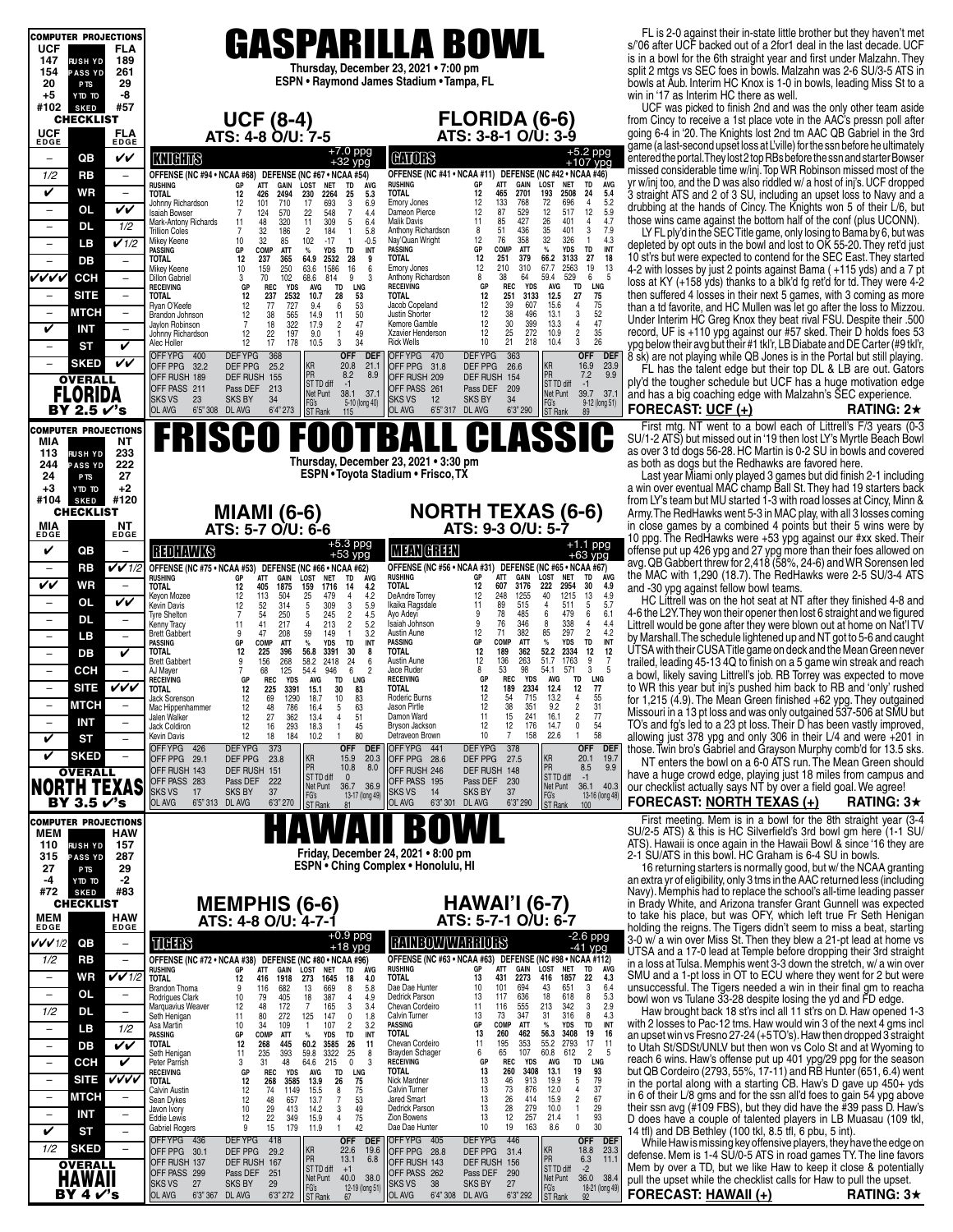| <b>COMPUTER PROJECTIONS</b>                                         |                                                                                                                                                                                                                                                                                                                                | 3rd mtg. Tms played a home & home in '15-'16 and road tm won                                                                                      |
|---------------------------------------------------------------------|--------------------------------------------------------------------------------------------------------------------------------------------------------------------------------------------------------------------------------------------------------------------------------------------------------------------------------|---------------------------------------------------------------------------------------------------------------------------------------------------|
| <b>BALL</b><br>GSU                                                  | <b>CAMELLIA BOWL</b>                                                                                                                                                                                                                                                                                                           | each gm. Ball St is in a bowl for a 2nd straight ssn (won Ariz bowl<br>LY over MW champ SJSt) while HC Elliott has GSt in a bowl for the          |
| 236<br>85<br><b>RUSHYD</b><br>232<br>195<br><b>PASS YD</b>          | Saturday, December 25, 2021 . 2:30 pm                                                                                                                                                                                                                                                                                          | 4th time in 5 seasons (2-1 SU/ATS).                                                                                                               |
| 18<br>24<br>P <sub>TS</sub>                                         | ESPN • Crampton Bowl • Montgomery, AL                                                                                                                                                                                                                                                                                          | Last year HC Neu led Ball St to their first MAC Title s/'96 then won                                                                              |
| $+9$<br>$+4$<br>OT OTY                                              |                                                                                                                                                                                                                                                                                                                                | their bowl game to finish 7-1. The Cardinals brought back 20 starters                                                                             |
| #77<br>#94<br><b>SKED</b><br><b>CHECKLIST</b>                       | <b>GEORGIA STATE (7-5)</b><br><b>BALL STATE (6-6)</b>                                                                                                                                                                                                                                                                          | from that team but started 1-3, losing all 3 by DD's. They upset Army<br>at home then won B2B road gms over WMich and Emich to get to 4-3         |
| BALL<br>GSU                                                         | ATS: 4-8 O/U: 3-9<br>ATS: 8-4 O/U: 6-6                                                                                                                                                                                                                                                                                         | They led in the 4Q but lost to Miami, were nearly upset by Akron and                                                                              |
| <b>EDGE</b><br><b>EDGE</b>                                          | -2.1 ppg                                                                                                                                                                                                                                                                                                                       | lost B2B gms. At 5-6 they beat Buffalo at home 20-3 despite getting                                                                               |
| QB<br>$\overline{\phantom{0}}$<br>$\overline{\phantom{a}}$          | -1.4 ppg<br>-23 ypg<br><b>PANTHERS</b><br><b>CHROINAIS</b><br>$-80$ ypg                                                                                                                                                                                                                                                        | outgained 336-229. Ball St finished -80 ypg and were actually outgained<br>by nearly every team they played. Both their wins and losses were      |
| $\checkmark$ 1/2<br><b>RB</b><br>$\overline{\phantom{a}}$           | OFFENSE (NC #76 • NCAA #80) DEFENSE (NC #76 • NCAA #86)<br>OFFENSE (NC #115 . NCAA #109) DEFENSE (NC #88 . NCAA #93)<br>TD<br><b>AVG</b><br>ATT<br><b>GAIN</b><br>LOST<br><b>NET</b><br><b>RUSHING</b><br>GР<br>ATT<br>GAIN<br>LOST<br><b>NET</b><br><b>RUSHING</b><br>GP<br>TD<br><b>AVG</b>                                  | TO affected, finishing +13 TO's in 6 wins but -4 TO's in their 6 losses.                                                                          |
| V<br>WR<br>$\overline{\phantom{a}}$                                 | 544<br>2919<br>12<br>225<br>24<br>5.0<br>2694<br>1869<br>4.0<br><b>TOTAL</b><br><b>TOTAL</b><br>12<br>409<br>244<br>1625<br>16<br>9<br>12<br>176<br>899<br>5.1<br><b>Tucker Gregg</b><br>915<br>16<br>177<br>860<br>31<br>829<br>6<br>4.7<br><b>Carson Steele</b><br>12                                                        | Their offense was held 59 ypg below what their opponent's allowed.                                                                                |
| $VV$ 1/2<br>OL<br>$\qquad \qquad -$                                 | 12<br>6.8<br>9<br>821<br>120<br>11<br>810<br>Will Jones<br>12<br>85<br>319<br>9<br>310<br>3<br>3.6<br>Jamyest Williams<br>12<br>652<br>$\overline{2}$<br>104<br>548<br>4.5<br>122<br>Drew Plitt<br>12<br>320<br>170<br>150<br>$\mathbf{1}$<br>Darren Grainger                                                                  | GSt ret'd 19 st'rs TY incl all 11 on offense! GSt dropped their<br>F/2 gms to Army & UNC by a comb'd score of 102-27 & HC Elliott                 |
| DL<br>V<br>$\overline{\phantom{a}}$                                 | 72<br>2.1<br>210<br>24<br>186<br>4.0<br>$\mathbf{1}$<br>37<br>260<br>5<br>255<br>6<br>6.9<br><b>Destin Coates</b><br>6<br>46<br>Justin Hall<br>11                                                                                                                                                                              | made a change at QB. After a win vs Charlotte, GSt nearly upset                                                                                   |
| LВ<br>1/2<br>$\overline{\phantom{m}}$                               | 32<br>3.5<br>116<br>112<br>COMP<br><b>TD</b><br>Marcus Carroll<br>7<br>4<br>$\mathbf{1}$<br><b>PASSING</b><br>GP<br><b>ATT</b><br>%<br><b>YDS</b><br>INT<br>$\%$<br>TD<br>INT<br><b>TOTAL</b><br>12<br>240<br>394<br>60.9<br>2406<br>17<br>6<br><b>PASSING</b><br>GP<br>COMP<br><b>ATT</b><br><b>YDS</b>                       | Auburn (led 24-19 4Q) and then were blown out by 29 vs App St. At                                                                                 |
| 1/2<br>DВ<br>$\overline{\phantom{m}}$                               | 16<br>12<br>163<br>290<br>56.2<br><b>TOTAL</b><br>1896<br>8<br><b>Drew Plitt</b><br>12<br>221<br>365<br>60.5<br>2247<br>17<br>5<br>$\begin{array}{c} 12 \\ 5 \end{array}$<br>209<br>57.9<br>26<br>Darren Grainger<br>121<br>1512<br>16<br>$\overline{4}$<br>John Paddock<br>18<br>69.2<br>132<br>$\mathbf 0$<br>$\overline{2}$ | 1-4 GSt's ssn turned around as they would win their next 3 gms to<br>get to 4-4. After a narrow 4 pt loss at LA, GSt upset Coastal 42-40          |
| 1/2<br><b>CCH</b><br>$\overline{\phantom{a}}$                       | 42<br>81<br>$\mathbf{0}$<br>51.9<br>384<br>GP<br><b>REC</b><br><b>YDS</b><br>TD<br>LNG<br><b>Cornelious Brown</b><br><b>RECEIVING</b><br><b>AVG</b><br>75<br>TD<br>LNG<br>12<br>240<br>2406<br>10.0<br>17<br><b>RECEIVING</b><br>GP<br><b>REC</b><br><b>YDS</b><br><b>AVG</b><br>TOTAL                                         | (CC QB McCall out) and then GSt won their L/2 gms to finish 7-5.                                                                                  |
| V<br><b>SITE</b><br>$\overline{\phantom{a}}$                        | 12<br>163<br>16<br>66<br>1896<br>11.6<br>12<br>57<br>683<br>12.0<br>4<br>44<br><b>TOTAL</b><br>Jayshon Jackson<br>38<br>12<br>31<br>447<br>61<br>613<br>10.0<br>5<br>Jamari Thrash<br>14.4<br>Justin Hall<br>11                                                                                                                | GSt ended the ssn covering 8 of their L/10 gms. In the 10 gms QB                                                                                  |
| <b>MTCH</b><br>$\qquad \qquad -$                                    | $\frac{3}{2}$<br>$\frac{49}{27}$<br>12<br>39<br>323<br>20<br>16.2<br>12<br>44<br>435<br>9.9<br>6<br>Roger Carter<br>Yo'Heinz Tyler<br>28                                                                                                                                                                                       | Grainger started GSt avg'd 415 ypg/29 ppg (448 yds/27 pts comb'd<br>F/2 gms) and that included rushing for $247$ ypg (5.2) the L/10 gms           |
| <b>INT</b><br>$\overline{\phantom{a}}$                              | 10<br>26<br>305<br>12<br>14<br>124<br>8.9<br>0<br>Sam Pinckney<br>11.7<br>$\mathbf{1}$<br>Will Jones<br>38<br>3<br>75<br>269<br>13.5<br>11<br>124<br>41.3<br>Ja'Cyais Credle<br>11<br>20<br>Jalen McGaughy<br>3<br>$\mathbf{1}$                                                                                                | The GSt D overall all'd 406 ypg/28 ppg. The run D was solid most                                                                                  |
| vvvvv<br><b>ST</b><br>$\equiv$                                      | 28<br>12<br>19<br>170<br>8.9<br>$\mathbf{1}$<br>12<br>117<br>13.0<br>31<br>Terrance Dixon<br><b>Carson Steele</b><br>9<br>$\overline{1}$<br><b>DEFYPG</b><br><b>DEFYPG</b><br><b>OFF</b><br>OFFYPG 336<br>416<br><b>OFF</b><br><b>DEF</b><br>OFFYPG 383<br>406<br><b>DEF</b>                                                   | of the ssn (147, 3.6) but the pass D finished #90 (259 ypg, 60%<br>comp). The pass rush did total 32 sks incl 15 sks the L/3 gms.                 |
| V<br><b>SKED</b>                                                    | KR<br>KR<br>16.6<br>23.3<br>22.6<br>16.4<br>OFF PPG 24.4<br>DEF PPG<br>26.5<br>OFF PPG 26.3<br>DEF PPG<br>27.7<br>PR<br>6.0                                                                                                                                                                                                    | BSU avg's just 336 ypg & went 'Under' in 9 of 12 gms TY& we                                                                                       |
| <b>OVERALL</b>                                                      | PR<br>10.5<br>1.3<br>4.0<br>OFF RUSH 135<br>DEF RUSH 170<br>OFF RUSH 225<br>DEF RUSH 147<br>ST TD diff<br>ST TD diff<br>$-1$<br>$+1$<br>OFF PASS 201<br>Pass DEF<br>246<br>OFF PASS 158<br>Pass DEF<br>259                                                                                                                     | think the GSt D will hold them in check. GSt avg's just 26 ppg on                                                                                 |
| <b>GEORGIA ST</b>                                                   | 40.3 34.6<br>37.8 42.6<br>Net Punt<br>Net Punt<br><b>SKS VS</b><br>22<br><b>SKS BY</b><br>23<br><b>SKS VS</b><br>23<br><b>SKS BY</b><br>34<br>FG's<br>FG's<br>10-12 (long 50)<br>16-21 (long 49)                                                                                                                               | offense so we feel the UNDER is the best play in this gm.                                                                                         |
| BY 1.5 √'s                                                          | OL AVG<br><b>OL AVG</b><br>6'5''311<br>DL AVG<br>6'3" 280<br>6'4" 297<br>DL AVG<br>6'1''266<br><b>ST Rank</b><br>ST Rank<br>108                                                                                                                                                                                                | <b>FORECAST: UNDER 50'</b><br>RATING: $2\star$                                                                                                    |
| <b>COMPUTER PROJECTIONS</b><br>WMU<br><b>NEV</b>                    | K LANE BOWL                                                                                                                                                                                                                                                                                                                    | First mtg. This is WM's 6th bowl in 8 years (2-3 SU/ATS) but HC<br>Lester is 0-2 SU in bowls as WM's head coach. Nev was 2-1 SU/                  |
| 220<br><b>RUSHYD</b><br>101                                         |                                                                                                                                                                                                                                                                                                                                | ATS in bowls under HC Norvell but he left for Colo St & the interim                                                                               |
| 285<br>283<br><b>PASS YD</b>                                        | Monday, December 27, 2021 . 11:00 am<br>ESPN . Ford Field . Detroit, MI                                                                                                                                                                                                                                                        | HC will be Vai Taua. Nev will also be down several key players.                                                                                   |
| 38<br>26<br>P <sub>TS</sub><br>-3<br>$+16$<br>YTD TO                |                                                                                                                                                                                                                                                                                                                                | WM was the favorites to win the MAC West this year with 19<br>starters back from a 4-2 squad. They were blown out in the opener                   |
| #87<br>#86<br><b>SKED</b>                                           |                                                                                                                                                                                                                                                                                                                                | at Mich then won their next 4, including a shocking upset at Pitt. At                                                                             |
| <b>CHECKLIST</b><br>WMU<br><b>NEV</b>                               | <b>NEVADA (8-4)</b><br><b>WESTERN MICHIGAN (7-5)</b>                                                                                                                                                                                                                                                                           | 4-1, WM was 12' pt home chalk against Ball St but was -4 TO's and<br>lost 45-20. They crushed MAC East champ Kent St 64-31 (ssn high              |
| <b>EDGE</b><br><b>EDGE</b>                                          | ATS: 8-4 O/U: 8-4<br>ATS: 5-6-1 O/U: 6-6                                                                                                                                                                                                                                                                                       | 648 yds). WM lost B2B games at Tol and CMich despite holding the                                                                                  |
| QB<br>VVV1/2<br>$\overline{\phantom{0}}$                            | +12.3 ppg<br>$+2.2$ ppg<br>$+124$ ypg<br>WOUFFACK<br><b>ERONEOS</b><br>$+43$ ypg                                                                                                                                                                                                                                               | yds ege in both. They won 2 of their L/3 but lost at EMich 22-21 and                                                                              |
| $V$ $V$ 1/2<br><b>RB</b><br>$\overline{\phantom{a}}$                | OFFENSE (NC #47 • NCAA #15)<br>OFFENSE (NC #28 • NCAA #32) DEFENSE (NC #77 • NCAA #82)<br>DEFENSE (NC #75 • NCAA #25)<br><b>LOST</b><br>ÁVG<br><b>RUSHING</b><br>GP<br><b>ATT</b><br>GAIN<br><b>NET</b><br>TD<br><b>NET</b>                                                                                                    | finished just 7-5 but was $+124$ ypg. QB Eleby threw for 3,115 (64%,<br>21-5) and WR Moore finished with 1,247 (13.9). The Broncos D held         |
| VVV1/2<br><b>WR</b><br>$\overline{\phantom{a}}$                     | <b>RUSHING</b><br>ATT<br>GAIN<br>LOST<br>TD<br>GP<br>avg<br>12<br>1236<br>2.9<br><b>TOTAL</b><br>306<br>351<br>885<br>11<br>2683<br>259<br>2424<br><b>TOTAL</b><br>538<br>27<br>4.5<br>12<br>704                                                                                                                               | foes to 339 ypg and 54 ypg less than their avg (#29 in FBS). The only                                                                             |
| vvv<br><b>OL</b><br>$\overline{\phantom{a}}$                        | 12<br>139<br>735<br>31<br>5<br>$\frac{5.1}{3.2}$<br>Toa Taua<br>164<br>1025<br>21<br>1004<br>9<br>6.1<br>12<br>Sean Tyler<br>12<br>78<br>275<br>29<br>246<br>$\overline{4}$<br>750<br>10<br>Devonte Lee<br>La'Darius Jefferson<br>173<br>760<br>10<br>4.3<br>11                                                                | game the Broncos were outgained was the opener vs Michigan.                                                                                       |
| DL.<br>1/2<br>÷                                                     | 10<br>121<br>$\mathbf 0$<br>121<br>$\overline{1}$<br>11.0<br>Avery Morrow<br>11<br>12<br>67<br>378<br>3<br>375<br>3<br>5.6<br>Jaxson Kincaide<br>12<br>51<br>43<br>251<br>$-208$<br>$^{\circ}$<br>$-4.1$<br>93<br><b>Carson Strong</b><br>3<br>16<br>99<br>6<br>0<br>5.8<br>Marevohn Hrabowski                                 | The 'Pack brought back 20 st'rs led by QB Strong. Nev began the<br>ssn with a 22-17 win at Cal but then 2 wks later fell at Kan St 38-17.         |
| V<br>LB<br>$\qquad \qquad -$                                        | 12<br>82<br>41<br><b>PASSING</b><br>GP<br><b>COMP</b><br>ATT<br>%<br><b>YDS</b><br>TD<br>INT<br>245<br>204<br>5<br>0.5<br>Kaleb Eleby<br>37<br><b>TOTAL</b><br>12<br>382<br>548<br>69.7<br>4379<br>8<br><b>PASSING</b><br>ATT<br><b>YDS</b><br>INT<br>GP<br>COMP<br>$\%$<br>TD                                                 | Nev would go on to win their next 3 gms to open 5-1 incl a 41-31 win                                                                              |
| $\checkmark$ 1/2<br>DВ<br>$\overline{\phantom{0}}$                  | 12<br>366<br>523<br>70.0<br>4175<br>36<br>8<br><b>Carson Strong</b><br><b>TOTAL</b><br>12<br>225<br>356<br>63.2<br>3135<br>21<br>5<br>20<br>70.0<br>158<br>12<br>Nate Cox<br>9<br>14<br>$\overline{1}$<br>222<br>350<br>63.4<br>3115<br>21<br>5<br>Kaleb Eleby                                                                 | at Boise. In a big game at Fresno, the 'Pack fell behind 14-3 in 1H<br>but came back and lost by 2 pts (missed 2-pt conv late 4Q). After 2        |
| vvv<br><b>CCH</b>                                                   | <b>LNG</b><br>$\overline{2}$<br>5<br><b>RECEIVING</b><br><b>REC</b><br><b>YDS</b><br><b>AVG</b><br>TD<br>3<br>60.0<br>20<br>0<br>0<br>GP<br>Jack Salopek<br>37<br><b>REC</b><br><b>TOTAL</b><br>12<br>383<br>4390<br>11.5<br>66<br>GP<br>YDS<br>AVG<br>LNG<br><b>RECEIVING</b><br>TD                                           | more wins sent them to 7-2, Nev dropped B2B gms to SDSt & AF                                                                                      |
| $V$ $V$ 1/2<br><b>SITE</b>                                          | 66<br>74<br>80<br>1109<br>13.9<br>11<br><b>TOTAL</b><br>12<br>225<br>3135<br>13.9<br>21<br>Romeo Doubs<br>11                                                                                                                                                                                                                   | each by 2 pts. Nev capped off their ssn with a 52-10 win at Colo St.                                                                              |
| <b>MTCH</b><br>$\overline{\phantom{0}}$<br>-                        | 62<br>677<br>10.9<br>10<br>30<br>11<br>91<br>1256<br>13.8<br>10<br>74<br>Cole Turner<br>11<br>Skyy Moore<br>12<br>52<br>659<br>12.7<br>$\begin{array}{c} 54 \\ 65 \end{array}$<br>laylen Hall<br>12<br>46<br>752<br>16.4<br>3<br>68<br><b>Tory Horton</b><br>-5                                                                | QB Strong lived up to his last name and was the #4 passer in the<br>FBS but opted out of the bowl along with 4 of their top 5 receivers.          |
| V<br>INT                                                            | 54<br>12<br>56<br>643<br>12<br>43<br>694<br>5<br><b>Melquan Stovall</b><br>11.5<br>$\mathbf{1}$<br>Corey Crooms<br>16.1<br>$\overline{c}$<br>137<br>30<br>12<br>35<br>470<br>13.4<br>44<br>11<br>12<br>11.4<br>0<br>Justin Lockhart<br><b>Anthony Torres</b>                                                                   | Nev all'd 438 ypg the L/4 gms incl giving up 263 rush ypg (5.2) but                                                                               |
| VVVVV 1/2<br>SТ                                                     | 27<br>30<br>12<br>37<br>273<br>7.4<br>$\mathbf{1}$<br>12<br>13<br>107<br>$\overline{c}$<br>Toa Taua<br>Sean Tyler<br>8.2<br>OFF YPG 463<br><b>DEFYPG</b><br>339<br>OFF DEF<br>OFF YPG 440<br><b>DEFYPG</b><br>397<br>OFF DEF                                                                                                   | recorded 40 sks on the season but LB Henley (#1 tkl'r) opted out                                                                                  |
| <b>SKED</b><br>$\overline{\phantom{m}}$                             | KR<br>KR<br>16.3<br>22.7<br>21.8 21.3<br>OFF PPG 30.8<br>DEF PPG<br>28.6<br>OFF PPG 36.7<br>DEF PPG<br>24.4                                                                                                                                                                                                                    | here. The Nev pass D did finish the year with the #48 pass D.<br>With Nev down several st'rs on offense & having to travel nearly                 |
| <b>OVERALL</b>                                                      | PR<br>PR<br>2.7<br>22.1<br>13.2<br>10.<br>OFF RUSH 74<br>OFF RUSH 202<br>DEF RUSH<br>147<br>DEF RUSH 172<br>ST TD diff<br>$-2$<br><b>ST TD diff</b><br>$\mathbf{0}$<br>OFF PASS 261<br>Pass DEF<br>192<br>OFF PASS 366<br>Pass DEF<br>225                                                                                      | 2,000 miles with an interim HC we feel like this is a huge mismatch                                                                               |
| WESTERN MICHIGAN                                                    | Net Punt<br>33.0 40.8<br>Net Punt<br>38.2 35.5<br><b>SKSVS</b><br>27<br>37<br><b>SKS BY</b><br>37<br><b>SKS BY</b><br>40<br>SKS VS<br>FG's<br>FG's<br>ST Rank<br>21-29 (long 52<br>11-17 (long 30)                                                                                                                             | as WM is only travelling 130 miles and will have the crowd edge.                                                                                  |
| BY 12.5 $v$ 's                                                      | OL AVG<br>6'4" 306 DL AVG<br>6'3" 270<br>OL AVG<br>6'4" 305 DL AVG<br>6'3" 269<br><b>ST Rank</b><br>130<br>17                                                                                                                                                                                                                  | FORECAST: WESTERN MICHIGAN<br>RATING: $4\star$                                                                                                    |
| <b>COMPUTER PROJECTIONS</b><br>ECU<br>вc                            | B                                                                                                                                                                                                                                                                                                                              | First mtg. EC is playing in their first bowl s/'14. This is their 2nd<br>trip to the Military Bowl, having lost to Maryland in '10, 51-20. This   |
| 173<br>136<br><b>RUSHYD</b>                                         |                                                                                                                                                                                                                                                                                                                                | is HC Hafley's first bowl. BC is on a 1-7 SU/2-6 ATS run in bowls                                                                                 |
| 244<br><b>PASS YD</b><br>162<br>17<br>25<br>P <sub>TS</sub>         | Monday, December 27, 2021 • 2:30 pm<br>ESPN • Navy-Marine Corps Memorial Stadium • Annapolis, MD                                                                                                                                                                                                                               | and they are making their first trip to the Military Bowl.<br>EC finished 3-6 LY but returned 20 starters. The Pirates began the                  |
| 0<br>-1<br>YTD TO                                                   |                                                                                                                                                                                                                                                                                                                                | yr w/B2B losses vs Sun Belt East champs App St and bowl-bound                                                                                     |
| #85<br>#73<br><b>SKED</b><br><b>CHECKLIST</b>                       | <b>BOSTON COLLEGE (6-6)</b>                                                                                                                                                                                                                                                                                                    | SCar, dropping the latter 20-17 on a GW FG w/ 0:00 left after leading                                                                             |
|                                                                     | <b>EAST CAROLINA (7-5)</b><br>ATS: 7-5 O/U: 3-7-2<br>ATS: 6-6 O/U: 3-9                                                                                                                                                                                                                                                         | 14-0 late 2Q. EC then rattled off 3 straight wins which began w/a 42-38<br>upset win on the road vs Marshall. They led UCF in the Bounce House    |
| ECU <sub>EDGE</sub><br>BC<br>EDGE                                   | $+2.5$ ppg                                                                                                                                                                                                                                                                                                                     | 16-13 w/:30 sec left before all'g the GW TD. This SU loss however                                                                                 |
| QВ<br>$\checkmark$ 1/2<br>$\qquad \qquad -$                         | +3.4 ppg<br>+39 ypg<br><b>TAHS</b><br><b>PIRATIS</b><br>+5 ypg                                                                                                                                                                                                                                                                 | was the first of 6 consecutive ATS wins, culminating in another upset                                                                             |
| 1/2<br><b>RB</b><br>$\qquad \qquad -$                               | OFFENSE (NC #116 . NCAA #103) DEFENSE (NC #39 . NCAA #34)<br>OFFENSE (NC #42 . NCAA #39)<br>DEFENSE (NC #62 • NCAA #81)<br><b>NET</b><br><b>RUSHING</b><br>GP<br>ATT<br>GAIN<br>LOST<br>TD<br>AVG<br><b>RUSHING</b><br>ATT<br>LOST<br><b>NET</b><br>GP<br>GAIN<br>TD<br><b>AVG</b>                                             | win on the road, this time against Memphis in OT, 30-29. EC won 4<br>in a row SU before losing to Cincy to end their reg-ssn at 7-5. Fr RB        |
| V<br>WR<br>$\qquad \qquad -$                                        | <b>TOTAL</b><br>12<br>479<br>2291<br>308<br>1983<br>21<br>4.1<br>1949<br><b>TOTAL</b><br>2280<br>331<br>4.1<br>12<br>475<br>20<br>12<br>205<br>1072<br>27<br>1045<br>$\overline{7}$<br>5.1<br>Patrick Garwo<br>1132<br>12<br>174<br>1165<br>33<br>9<br>6.5<br>Keaton Mitchell                                                  | Keaton Mitchell led the AAC w/1,132 rush (6.5) w/the offense putting                                                                              |
| 1/2<br>0L<br>$\qquad \qquad -$                                      | 50<br>358<br>36<br>322<br>5<br>6.4<br>583<br>Phil Jurkovec<br>6<br>612<br>29<br>4<br>3.5<br>12<br>165<br>Rahjai Harris<br>11<br>72<br>336<br>31<br>305<br>4.2<br>247<br>202<br>Alec Sinkfield<br>$\mathbf{1}$<br>12<br>6<br>1.7<br><b>Holton Ahlers</b><br>116<br>451                                                          | up 65 more ypg than their opponents allowed on avg (#19).<br>BC went 6-5 in HC Hafley's first year despite having no spring. The                  |
| DL<br>$\overline{\phantom{a}}$<br>$\qquad \qquad -$                 | 3.3<br>12<br>56<br>193<br>9<br>184<br>$\overline{4}$<br><b>Travis Levy</b><br><b>PASSING</b><br>GP<br>COMP<br>ATT<br>YDS<br>TD<br>INT<br>%<br>INT<br>%                                                                                                                                                                         | Eagles had 17 starters back but lost QB Jurkovec in the 2nd game. They                                                                            |
| LВ<br>$\qquad \qquad -$<br>$\qquad \qquad -$                        | TD<br><b>PASSING</b><br>GP<br><b>COMP</b><br>ATT<br><b>YDS</b><br>12<br>261<br>424<br>61.6<br>3249<br>21<br><b>TOTAL</b><br>11<br><b>TOTAL</b><br>12<br>169<br>55.6<br>13<br>11<br>12<br>304<br>2217<br>256<br>3126<br>18<br>10<br>414<br>61.8<br><b>Holton Ahlers</b>                                                         | started 4-0 against a very light schedule then lost 4 straight, getting                                                                           |
| 1/2<br>$\overline{\phantom{a}}$<br>DB                               | 57.8<br>1216<br>$\frac{6}{7}$<br>12<br>5<br>$\overline{2}$<br>Dennis Grosel<br>8<br>111<br>192<br>-7<br>102<br>3<br>60.0<br>0<br>Tyler Snead<br>6<br>52<br>96<br>54.2<br>914<br>GP<br><b>REC</b><br>YDS<br>Phil Jurkovec<br><b>RECEIVING</b><br>AVG<br>TD<br>LNG                                                               | held under 300 yds in 3 of them. Jurkovec made a surprise return vs<br>VTech and they held the Hokies to 235 yds in a 14 pt win, then won at      |
| <b>CCH</b><br>$\overline{\phantom{0}}$                              | TD<br><b>LNG</b><br>TOTAL<br>12<br>261<br>3243<br>12.4<br>21<br>75<br><b>RECEIVING</b><br>REC<br><b>YDS</b><br>AVG<br>GP<br>855<br><b>TOTAL</b><br>12<br>169<br>13.1<br>13<br>51<br>12<br>67<br>12.8<br>4<br>53<br>2217<br>Tyler Snead                                                                                         | GT 41-30 (+1') to get bowl elig. BC fell behind 26-3 but nearly rallied                                                                           |
| V<br><b>SITE</b><br>$\overline{\phantom{0}}$                        | 520<br>60<br>12<br>746<br>17.0<br>5<br>49<br>12<br>35<br>14.9<br><b>Zay Flowers</b><br>44<br>CJ Johnson<br>$\overline{1}$<br>487<br>12.2<br>41<br>10<br>21<br>362<br>17.2<br>4<br>12<br>40<br>3<br><b>Trae Barry</b><br>Audie Omotosho                                                                                         | to beat FSU, only losing by a fg. In their finale WF needed a win to                                                                              |
| <b>MTCH</b><br>$\overline{\phantom{a}}$<br>$\overline{\phantom{0}}$ | 51<br>35<br>38<br>38<br>38<br>24<br>$\mathbf{1}$<br>12<br>37<br>442<br>11.9<br>5<br>Jaelen Gil<br>9<br>269<br>11.2<br>Ryan Jones<br>75<br>13<br>0<br>10<br>15<br>294<br>19.6<br>3<br>CJ Lewis<br>8<br>201<br>15.5<br>Jsi Hatfield                                                                                              | clinch the Atlantic and Jurkovec was clearly not 100%, finishing with<br>just 19 pass yards as BC lost 41-10. Their offense avg just 349 ypg      |
| V<br><b>INT</b><br>$\qquad \qquad -$                                | 253<br>16<br>183<br>3<br>Keaton Mitchell<br>12<br>22<br>11.5<br>63<br>Jaden Williams<br>11<br>11.4<br>$\mathbf{1}$<br>39<br>18<br>190<br>$\overline{c}$<br>32<br>12<br>13<br>157<br>12.1<br>0<br>Joey Luchetti                                                                                                                 | and they were only +5 ypg against our #85 sked. BC's OLine has a                                                                                  |
| 1/2<br>SТ<br>$\qquad \qquad -$                                      | 12<br>10.6<br>Shane Calhoun<br>394<br><b>DEFYPG</b><br>OFF DEF<br>OFFYPG 350<br><b>DEFYPG</b><br>345<br><b>OFF</b><br>OFF YPG 433<br><b>DEF</b>                                                                                                                                                                                | disappointment considering they've got multiple future NFL guys and<br>their offense put up 68 ypg less than their foes allowed on avg $(#114)$ . |
| 1/2<br><b>SKED</b><br>$\overline{\phantom{0}}$                      | KR<br>KR<br>20.1<br>22.8<br>25.9<br>20.4<br>OFF PPG 29.7<br>DEF PPG<br>OFF PPG 24.7<br>DEF PPG<br>22.2<br>26.3<br>PR<br>12.5<br>PR<br>6.8<br>5.0<br>4.4                                                                                                                                                                        | QB Jurkovec has plenty of time to get healthy but EC was ply'g                                                                                    |
| <b>OVERALL</b>                                                      | DEF RUSH 161<br>OFF RUSH 162<br>OFF RUSH 165<br>DEF RUSH 171<br>ST TD diff<br>$-2$<br><b>ST TD diff</b><br>$-1$<br>OFF PASS 271<br>Pass DEF<br>233<br>OFF PASS 185<br>Pass DEF 174<br>Net Punt<br>40.4 39.6<br>Net Punt<br>39.2 40.3                                                                                           | much better to end the ssn and the Pirates actually faced the tougher                                                                             |
| <b>EAST CAROLINA</b>                                                | <b>SKSVS</b><br>37<br><b>SKS BY</b><br>26<br><b>SKS VS</b><br>26<br><b>SKS BY</b><br>21<br>FG's<br>ST Rank<br>FG's<br>13-14 (long 49)<br>19-23 (long 54)<br>OL AVG<br>6'4" 308 DL AVG<br>6'2" 257<br>ol avg<br>6'4''311<br>DL AVG<br>6'2" 272<br><b>ST Rank</b><br>55                                                          | sked. The checklist to the left calls for EC to win outright and we agree!<br>FORECAST: EAST CAROLINA (+) RATING: 3*                              |
| BY 1 r's                                                            |                                                                                                                                                                                                                                                                                                                                |                                                                                                                                                   |

#### **FORECAST: UNDER 50' RATING: 2**H

## **FORECAST: WESTERN MICHIGAN RATING: 4**H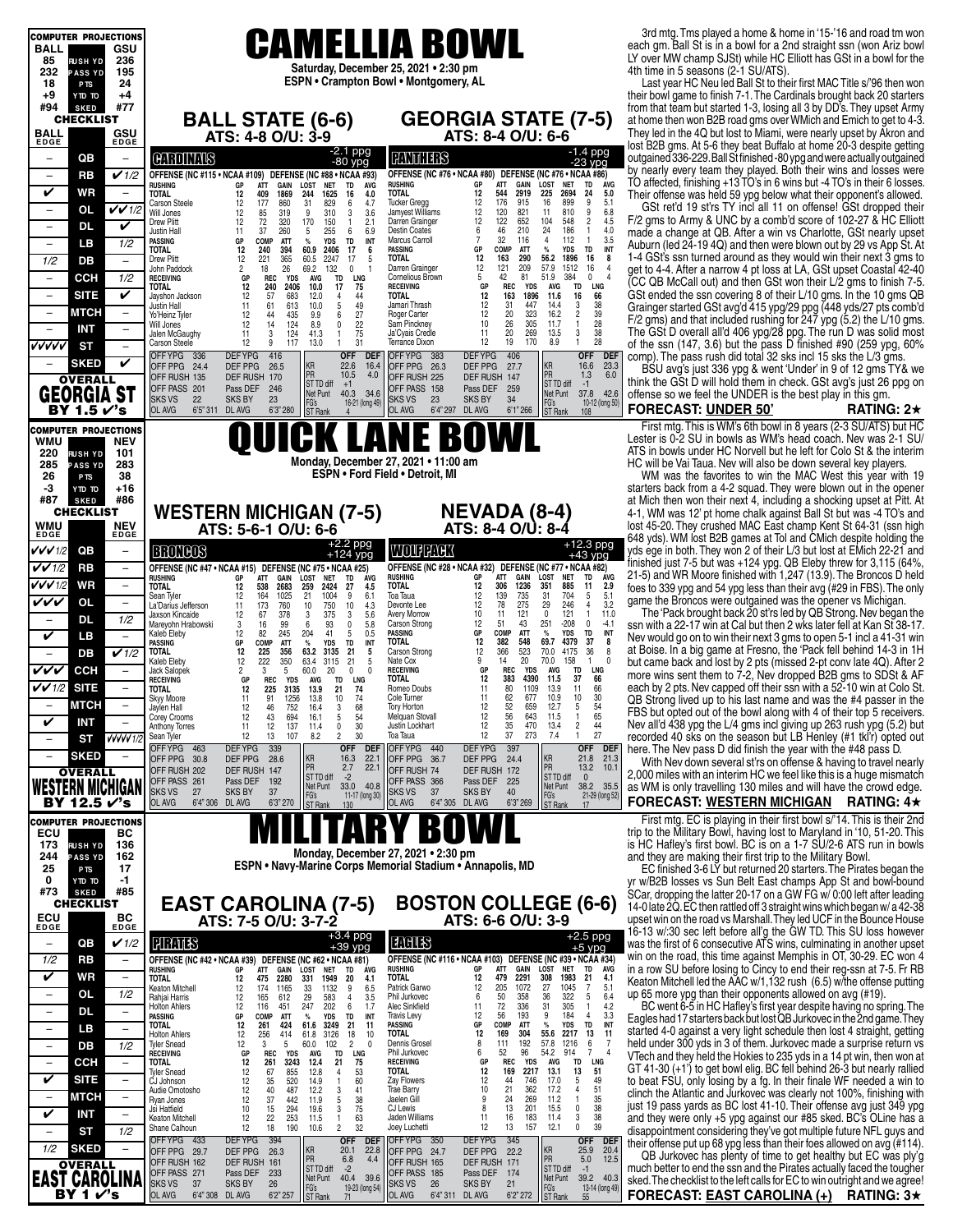| <b>COMPUTER PROJECTIONS</b>                                                                               |                                                                                                                                                                                                                                                                                                                                                                                | Aub is 5-1 all-time vs UH but they haven't met since 1973! HC                                                                                                                                                                       |
|-----------------------------------------------------------------------------------------------------------|--------------------------------------------------------------------------------------------------------------------------------------------------------------------------------------------------------------------------------------------------------------------------------------------------------------------------------------------------------------------------------|-------------------------------------------------------------------------------------------------------------------------------------------------------------------------------------------------------------------------------------|
| HOU<br>AUB<br>106<br>140<br><b>RUSH YD</b>                                                                | <b>BIRMINGHAM BOWL</b>                                                                                                                                                                                                                                                                                                                                                         | Holgorsen is just 2-6 SU/1-7 ATS in bowls and lost his first bowl at<br>UH LY in the Hawaii Bowl. Harsin was 3-2 SU/ATS in bowls at Boise                                                                                           |
| 262<br><b>PASS YD</b><br>240                                                                              | Tuesday, December 28, 2021 . 12:00 pm<br>ESPN • Protective Stadium • Birmingham, AL                                                                                                                                                                                                                                                                                            | St. Both Aub won here in '15 over Memphis while UH lost to Vandy                                                                                                                                                                    |
| 19<br>26<br>P <sub>TS</sub><br>-2<br>$+10$<br>סד סדץ                                                      |                                                                                                                                                                                                                                                                                                                                                                                | in '14 when this was known as the BBVA Compass Bowl.<br>The Cougars ret'd 18 starters, but HC Holgorsen entered his 3rd                                                                                                             |
| #20<br>#105<br><b>SKED</b><br><b>CHECKLIST</b>                                                            | <b>AUBURN (6-6)</b><br><b>HOUSTON (11-2)</b>                                                                                                                                                                                                                                                                                                                                   | yr at the helm w/just a .350 winning percentage at Houston. They<br>took a 14-0 lead vs TxTech but blew the gm and dropped their opener                                                                                             |
| HOU<br>AUB<br>EDGE<br><b>EDGE</b>                                                                         | ATS: 7-6 O/U: 7-6<br>ATS: 6-6 O/U: 5-7                                                                                                                                                                                                                                                                                                                                         | 38-21. UH then won 11 straight gms and were one bad half away                                                                                                                                                                       |
| QB<br>V                                                                                                   | +16.3 ppg<br>+118 ypg<br>TICHES<br><b>COUCHTS</b>                                                                                                                                                                                                                                                                                                                              | from entering the AAC title gm unbeaten. Houston took advantage<br>$+7.4$ ppg<br>$+35$ ypg<br>of a weak schedule, particularly on defense, as they played two win-                                                                  |
| $V$ $V$ 1/2<br><b>RB</b><br>$\overline{\phantom{m}}$                                                      | OFFENSE (NC #41 . NCAA #62)<br>DEFENSE (NC #17 • NCAA #58)<br>OFFENSE (NC #44 • NCAA #58) DEFENSE (NC #58 • NCAA #6)<br><b>RUSHING</b><br>GP<br>GAIN<br>LOST<br><b>NET</b><br>RUSHING<br><b>ATT</b><br>GAIN<br>LOST<br><b>NET</b><br>AVG<br><b>ATT</b><br>GP<br>TD                                                                                                             | ning tms in the reg-ssn and all'd just 289 ypg while holding foes 71<br>yds below their ssn avg (#15 in FBS). "Sack Ave" boasted a 11.4%<br>TD<br>AVG                                                                               |
| WR<br>V<br>$\overline{\phantom{0}}$<br>$\overline{\mathsf{v} \mathsf{v} \mathsf{1}/2}$                    | <b>TOTAL</b><br>12<br>2255<br>284<br>1971<br><b>TOTAL</b><br>13<br>492<br>2284<br>1881<br>27<br>3.8<br>414<br>103<br>1057<br>207<br>54<br>Alton McCaskill<br>13<br>930<br>47<br>883<br>16<br>5.0<br><b>Tank Bigsby</b><br>12<br>1003<br>175                                                                                                                                    | 22<br>4.8<br>sack rate (3.42 sacks per gm). The Cougars played a competitive<br>4.8<br>10<br>1H with #4 Cincy (trailed 14-13 at the break) but were undone by                                                                       |
| OL<br>$\qquad \qquad -$<br>1/2<br>DL<br>$\overline{\phantom{0}}$                                          | 586<br>$10$<br>12<br>84<br>576<br>12<br>109<br>551<br>25<br>526<br>$\overline{7}$<br>Jarquez Hunter<br>Ta'Zhawn Henry<br>4.8<br>57<br>285<br>168<br>12<br>117<br>51<br>206<br>10<br>196<br>$\mathbf 0$<br>3.8<br>Bo Nix<br>10<br>Mulbah Car<br>89<br>87<br><b>Shaun Shivers</b>                                                                                                | 6.9<br>3<br>their absent run gm (86 yds, 1.8) and fell to playoff-bound UC 35-20.<br>2.9<br>$\overline{4}$<br>6.2                                                                                                                   |
| LВ<br>1/2<br>$\qquad \qquad -$                                                                            | $\overline{2}$<br>14<br>$\overline{2}$<br>11<br>134<br>129<br>4.2<br>10<br><b>Chandler Smith</b><br>31<br>-5<br>42<br>18<br>71<br>$-29$<br>$\overline{2}$<br>13<br>98<br>368<br>257<br>111<br>1.1<br><b>TJ Finley</b><br>8<br>Clayton Tune<br>GP<br><b>YDS</b><br><b>PASSING</b><br>GP<br>COMP<br>ATT<br>%<br>YDS<br>PASSING<br>COMP<br><b>ATT</b><br>$\%$<br><b>TD</b><br>INT | After a 6-5 ssn, HC Harsin was brought in with 15 starters back<br>$-1.6$<br>$\mathbf{1}$<br>Aub started 2-0 with lopsided wins then lost at Penn St 28-20. They<br>TD<br>INT                                                       |
| vvv<br>DB<br>$\overline{\phantom{0}}$                                                                     | 67.4<br>TOTAL<br>12<br>248<br>418<br>59.3<br>2894<br>13<br>281<br>417<br>3519<br>30<br>10<br>TOTAL<br>2294<br>10<br>197<br>323<br>61.0<br>13<br>261<br>380<br>68.7<br>3263<br>28<br>Bo Nix<br>Clayton Tune<br>-9                                                                                                                                                               | were nearly upset against GASt, scoring the GW td with :45 left. The<br>16<br>4<br>3<br>11<br>Tigers pulled upset wins over LSU and Ark along with a 31-20 win over                                                                 |
| CCH<br>$\overline{\phantom{a}}$<br>$\overline{\phantom{0}}$                                               | 51<br>91<br>56.0<br>600<br>6<br>20<br>35<br>57.1<br>256<br>$\overline{2}$<br><b>TJ Finley</b><br>8<br>Ike Ogbogu<br><b>YDS</b><br>LNG<br><b>RECEIVING</b><br>GP<br><b>REC</b><br><b>YDS</b><br><b>AVG</b><br>TD<br><b>RECEIVING</b><br>GP<br><b>REC</b><br><b>AVG</b><br><b>TD</b>                                                                                             | 5<br>-1<br>Ole Miss to get to 6-2. They lost their L/4 gms, including an 18 pt blown<br>LNG                                                                                                                                         |
| $V$ $V$ 1/2<br><b>SITE</b><br>$\qquad \qquad -$<br>мтсн<br>$\qquad \qquad -$<br>$\overline{\phantom{m}}$  | 16<br>248<br>2894<br>11.7<br>13<br>281<br>3519<br>12.5<br>30<br>55<br>TOTAL.<br>12<br>TOTAL<br>55<br>3<br>Nathaniel Dell<br>13<br>80<br>1179<br>14.7<br>12<br>Kobe Hudson<br>11<br>40<br>523<br>13.1<br>38<br>514<br>478<br>17.7<br>5<br>Shedric Jackson<br>12<br>13.5                                                                                                         | halftime lead against Miss St, an upset loss at SCar then blew a 10-0<br>71<br>36<br>lead late vs Bama, losing 24-22 (4 OT). The Tigers finished +35 ypg<br>48                                                                      |
| V<br><b>INT</b><br>$\overline{\phantom{m}}$                                                               | 13<br>27<br>55<br>Jeremy Singleton<br>35<br>474<br>13.5<br>13<br>31<br>415<br>13.4<br>4<br>49<br>Demetris Robertson<br>11<br>4<br>Jake Herslow<br>28<br>359<br>12<br>12.8<br>0<br>34<br>368<br>10.8<br>2<br>40<br>John Sa Shenker<br>12<br>Christian Trahan                                                                                                                    | against our #20 sked. QB Nix was lost for the season after 10 gms and<br>71<br>QB TJ Finley has a 5-1 ratio. The Tigers D allowed 371 ypg and held<br>35                                                                            |
| ST<br>1/2<br>-                                                                                            | 254<br>$\overline{c}$<br>9<br>26<br>331<br>12.7<br>$\mathbf{1}$<br>29<br>Ja'Varrius Johnson<br>11<br>18<br>14.1<br>KeSean Carter<br><b>DEFYPG</b><br><b>OFF</b><br><b>DEFYPG</b><br>370<br>OFF YPG 416<br>298<br><b>DEF</b><br>OFFYPG 405                                                                                                                                      | 44<br>foes 26 ypg below their avg, despite LY's #2 tkl'r, LB Pappoe, missing<br><b>OFF</b><br><b>DEF</b><br>7 games. LB McClain (#1 tkl'r), C Brahms and RT Hamm are all out                                                        |
| VVVV<br>SKED<br>$\qquad \qquad -$                                                                         | KR<br>OFF PPG 37.3<br>21.7<br>23.4<br>KR<br>DEF PPG<br>21.0<br>OFF PPG 29.6<br>DEF PPG<br>22.2<br>PR<br>PR<br>7.1<br>14.1<br>OFF RUSH 145<br>DEF RUSH 106<br>OFF RUSH 164<br>DEF RUSH 127                                                                                                                                                                                      | 18.3<br>24.1<br>but RB Bigsby went in the Portal then ret'd and Pappoe is healthy.<br>8.9<br>4.1                                                                                                                                    |
| <b>OVERALL</b><br><b>AUBURN</b>                                                                           | ST TD diff<br>ST TD diff<br>$+1$<br>OFF PASS 271<br>OFF PASS 241<br>Pass DEF<br>192<br>Pass DEF<br>243<br>Net Punt<br>Net Punt<br>39.9 34.2<br><b>SKS VS</b><br>37<br><b>SKS BY</b><br>44<br>22<br><b>SKS BY</b><br>35                                                                                                                                                         | Aub has ply'd a much tougher sked (#20 vs #105), will have a crowd<br>$+1$<br>42.6 38.0<br>edge and talent edge so despite the opt outs we lean with the Tigers.                                                                    |
| BY 7.5 √'s                                                                                                | SKS VS<br>FG's<br>ST Rank<br>FG's<br>15-23 (long 50)<br>OL AVG<br>OL AVG<br>6'4" 304 DL AVG<br>6'3" 266<br>6'5" 324 DL AVG<br>6'3''285<br>ST Rank                                                                                                                                                                                                                              | 17-25 (long 49)<br><b>FORECAST: AUBURN</b><br><b>RATING:</b> $3\star$<br>16                                                                                                                                                         |
| <b>COMPUTER PROJECTIONS</b><br>UL<br>AF                                                                   | <b>FIRST RESPONDERS</b><br><b>BOWL</b>                                                                                                                                                                                                                                                                                                                                         | First mtg. L'ville is in a bowl for the 2nd time in 3 ssn's under HC<br>Satterfield (won '19 Music City bowl vs Miss St) while Air Force HC                                                                                         |
| 361<br>172<br><b>RUSH YD</b><br>207<br>59<br><b>PASS YD</b>                                               | Tuesday, December 28, 2021 • 3:15 pm                                                                                                                                                                                                                                                                                                                                           | Calhoun has them in a bowl for the 11th time (6-4 ATS) and more<br>recently since '15 AF is 3-1 SU/ATS in bowl gms.                                                                                                                 |
| 27<br>30<br>P <sub>TS</sub><br>+6                                                                         | ESPN • Gerald J Ford Stadium • Dallas, TX                                                                                                                                                                                                                                                                                                                                      | L'ville ret'd 13 starters from LY's 4-7 team. QB Cunningham was                                                                                                                                                                     |
| +2<br>סד סדץ<br>#101<br>#51<br><b>SKED</b>                                                                |                                                                                                                                                                                                                                                                                                                                                                                | among them but he lost his top 2 WR's and top RB. UL lost their<br>opener to Ole Miss then won 3 straight including an upset over UCF.                                                                                              |
| <b>CHECKLIST</b><br>UL<br>AF                                                                              | AIR FORCE (9-3)<br><b>LOUISVILLE (6-6)</b><br>ATS: 6-6 O/U: 5-7<br>ATS: 8-4 O/U: 5-7                                                                                                                                                                                                                                                                                           | The Cards lost 4 of their next 5, with 3 coming by 6 pts or less to WF,<br>UVA & Clem. UL crushed bpth Syracuse (41-3, -3) and Duke (62-22,                                                                                         |
| EDGE<br><b>EDGE</b><br>QB<br>$V$ V $1/2$<br>$\overline{\phantom{0}}$                                      | +4.9 ppg<br><b>FNOONS</b><br>CARDINALS                                                                                                                                                                                                                                                                                                                                         | -20) to get bowl elig. Their run D had allowed just 4.0 ypc going into<br>$+11.9$ ppg<br>their finale vs KY but they were gashed for 362 (7.4) in a 52-21 (-3)                                                                      |
| <b>RB</b><br>1/2<br>$\overline{\phantom{m}}$                                                              | OFFENSE (NC #46 . NCAA #51)<br>DEFENSE (NC #16 . NCAA #5)<br>OFFENSE (NC #17 · NCAA #21) DEFENSE (NC #69 · NCAA #84)                                                                                                                                                                                                                                                           | $+136$ ypg<br>loss, finishing 6-6. They were just 2-6 SU/3-5 ATS vs bowl teams but                                                                                                                                                  |
| 1/2<br>WR<br>$\qquad \qquad -$                                                                            | <b>RUSHING</b><br>GP<br>GAIN<br><b>NET</b><br><b>RUSHING</b><br><b>ATT</b><br>LOST<br>GP<br><b>ATT</b><br>GAIN<br>LOST<br>NET<br>TD<br>AVG<br><b>TOTAL</b><br>12<br>781<br>4246<br>149<br>4097<br>12<br>27<br>5.4<br><b>TOTAL</b><br>467<br>2753<br>217<br>2536<br>279<br>1289<br>10<br>1279<br>12                                                                             | still finished +44 ypg. Cunningham has taken a lot of hits but he will<br><b>AVG</b><br>TD<br>42<br>5.2<br>have plenty of time to rest and he's been virtually their entire offense.<br>13<br>4.6                                   |
| <b>OL</b><br>$\overline{\phantom{m}}$<br>$\overline{\phantom{a}}$                                         | 12<br>968<br>19<br>6.0<br><b>Brad Roberts</b><br>1093<br>125<br>Malik Cunningham<br>161<br>140<br>766<br>61<br>705<br>12<br>50<br>722<br>5<br>Haazig Daniels<br>11<br>155<br>772<br>Jalen Mitchell<br>4.7<br>55<br>9<br>474<br>3<br>471<br>11<br>339<br>$\mathbf 0$<br>Deandre Hughes<br>68<br>355<br>16<br>5.0<br><b>Trevion Cooley</b>                                       | leading with 968 rush (6.0, 19 td's) and 2,733 pass (62%, 18-6).<br>9<br>5.0<br>AF ret'd 13 st'rs this ssn & 9 of those st'rs were on D as many of<br>3<br>8.6                                                                      |
| VV<br>DL<br>$\overline{\phantom{m}}$<br>LВ<br>$\overline{\phantom{a}}$                                    | 69<br>425<br>421<br>38<br>283<br>272<br><b>Emmanuel Michel</b><br>11<br>$\overline{4}$<br>9<br>11<br>7.2<br>$\mathbf{1}$<br>Hassan Hall<br>47<br>371<br>360<br>12<br>102<br>$\mathbf{0}$<br>102<br>Micah Davis<br>8<br>11<br>21<br>4.9<br><b>Maurice Burkley</b><br>$\mathbf{1}$                                                                                               | 3<br>6.1<br>them used turnbacks to get an extra year. AF opened the year 2-0 incl<br>$7.7$<br>4.5<br>4                                                                                                                              |
| DB<br>V<br>$\overline{\phantom{m}}$                                                                       | 49<br>224<br>220<br>Omar Fattah<br>9<br>GP<br><b>YDS</b><br>TD<br>COMP<br>ATT<br>$\%$<br>INT<br>PASSING<br>18<br>165<br>161<br>12<br>60.8<br>2867<br>20<br><b>Brandon Lewis</b><br>12<br>208<br>342<br>6<br>TOTAL.                                                                                                                                                             | a 23-3 win over Navy. They lost to Utah St 49-45 (all'd 628 yds) but<br>$\Omega$<br>then won 4 straight gms incl topping 400 rush yds vs FAU & NMex.<br>8.9<br>$\mathbf{1}$                                                         |
| CCH<br>$\overline{\phantom{a}}$<br>$\overline{\phantom{m}}$                                               | 12<br>62.0<br>2734<br><b>PASSING</b><br>GP<br>COMP<br><b>ATT</b><br>%<br><b>YDS</b><br>196<br>316<br>18<br>6<br>Malik Cunningham<br><b>TOTAL</b><br>12<br>46<br>103<br>44.7<br>990<br>5<br>52.6<br>10<br>79<br>Evan Conley<br>19<br>$\Omega$<br>$\mathbf{1}$<br>94<br>45.7<br>932<br>REC<br><b>YDS</b><br><b>TD</b><br>Haazig Daniels<br>11<br>43<br>GP<br>AVG<br><b>LNG</b>   | <b>TD</b><br>INT<br>At 6-1 AF lost to SDSt at home then fell to Army in OT. AF closed<br>$\overline{4}$<br>6<br>out the ssn with 3 straight wins where they avg'd 506 ypg/41 ppg<br>3<br>5                                          |
| <b>SITE</b><br>$\overline{\phantom{a}}$                                                                   | <b>RECEIVING</b><br>12<br>208<br>7<br>42.9<br>58<br><b>TOTAL</b><br>2867<br>13.8<br>20<br>93<br>Warren Bryan<br>5<br>3<br>12<br>47<br>$\overline{2}$<br><b>TD</b><br>530<br>11.3<br>35<br><b>RECEIVING</b><br>GP<br><b>REC</b><br><b>YDS</b><br><b>AVG</b><br>Marshon Ford                                                                                                     | and ran for 458 ypg (6.2) incl rushing for 511 yds in the ssn finale.<br>0<br>$\overline{1}$<br>LNG<br>Despite AF losing all 5 starting OL coming into '21 they led the FBS                                                         |
| <b>MTCH</b><br>1/2<br>$\qquad \qquad -$<br>1/2<br><b>INT</b>                                              | 12<br>35<br>76<br><b>TOTAL</b><br>12<br>46<br>990<br>529<br>15.1<br>$\overline{4}$<br>21.5<br>6<br>Jordan Watkins<br>12<br>447<br>16<br>12<br>iyler Harrell<br>14<br>443<br>31.6<br>b<br>92<br>Brandon Lewis<br>28.U                                                                                                                                                           | 92<br>with 341 rush ypg (5.2) as 6 players topped at least 200 rush yds.<br>92<br>56                                                                                                                                                |
| vvv<br><b>ST</b>                                                                                          | $\frac{2}{2}$<br>221<br>26<br>93<br>22.1<br>Ahmari Huggins-Bruce<br>11<br>398<br>15.3<br>$\overline{4}$<br>Micah Davis<br>8<br>10<br>101<br>23<br>322<br>39<br>7<br>14.4<br>12<br>14.0<br>Dane Kinamon<br>11<br>Justin Marshall<br>$\mathbf{1}$                                                                                                                                | The AF defense as also stout all ssn as they held foes to 83 ypg<br>23<br>under their ssn avg and all'd just 95 rush ypg (3.2). AF recorded 35                                                                                      |
| VV 1/2 SKED                                                                                               | OFFYPG 450<br><b>DEFYPG</b><br>402<br>OFF YPG 424<br><b>DEFYPG</b><br>288<br><b>OFF</b><br><b>DEF</b><br>KR<br>KR<br>22.0<br>OFF PPG 31.9<br>21.5<br>DEF PPG<br>27.0<br>OFF PPG 31.0<br>DEF PPG 19.1                                                                                                                                                                           | OFF DEF<br>sks incl 12 in their $L/2$ gms and the Falcons have the #64 pass D.<br>21.2<br>11.3<br>L'Ville has not seen the option, but have had time to prep for it.                                                                |
| <b>OVERALL</b><br>LOUISVILLE                                                                              | PR<br>PR <sub></sub><br>10.9<br>5.8<br>OFF RUSH 211<br>DEF RUSH 157<br>OFF RUSH 341<br>DEF RUSH 95<br>ST TD diff<br><b>ST TD diff</b><br>$+1$<br>OFF PASS 239<br>Pass DEF<br>245<br>OFF PASS 83<br>Pass DEF<br>193<br>38.7 37.0<br>Net Punt                                                                                                                                    | 7.2<br>2.4<br>We feel like QB Cunningham will be the difference maker in this<br>$\mathbf 0$<br>39.0 41.8<br>mtg & with the line under a FG we see L'Ville getting the win here.                                                    |
| BY 5 $\nu$ 's                                                                                             | Net Punt<br>FG's<br>ST Rank<br><b>SKS BY</b><br><b>SKS VS</b><br>18<br>SKS BY<br>33<br>10<br>35<br><b>ISKS VS</b><br>FG's<br>ST Rank<br>14-21 (long 46)<br>OL AVG<br>6'4" 311 DL AVG<br>6'3" 277<br>OL AVG<br>6'3" 292 DL AVG<br>6'4" 275                                                                                                                                      | 10-15 (long 49)<br><b>FORECAST: LOUISVILLE</b><br>RATING: $3\star$<br>112                                                                                                                                                           |
| <b>COMPUTER PROJECTIONS</b>                                                                               | $\frac{1}{1}$                                                                                                                                                                                                                                                                                                                                                                  | Mike Leach meets his former team who he feels fired him uniustly<br>in '09. Leach is 7-8 SU/5-10 ATS in Bowls. TT interim HC Cumbie took                                                                                            |
| ΤТ<br><b>MSU</b><br>94<br>50<br><b>RUSH YD</b><br>230                                                     | Tuesday, December 28, 2021 • 6:45 pm                                                                                                                                                                                                                                                                                                                                           | the LA Tech job but will coach here. MSU is 3-1 at the Liberty Bowl,<br>last here in '13 (44-7 vs Rice) while TT makes their first trip here.                                                                                       |
| 439<br><b>PASS YD</b><br>28<br>34<br>P <sub>TS</sub>                                                      | <b>ESPN • Memorial Stadium • Memphis, TN</b>                                                                                                                                                                                                                                                                                                                                   | TT ret'd 16 st'rs and added Oregon transfer QB Shough. TT was<br>down 21-7 HT vs Hou in opener but won 38-21. TT barely beat FCS                                                                                                    |
| -8<br>$+1$<br>סד כדו<br>#24<br>#44<br><b>SKED</b>                                                         |                                                                                                                                                                                                                                                                                                                                                                                | SF Austin then blew out FIU. To open B12 play TT lost 70-35 at Tex                                                                                                                                                                  |
| <b>CHECKLIST</b><br><b>MSU</b><br>П                                                                       | <b>MISSISSIPPI STATE (7-5)</b><br><b>TEXAS TECH (6-6)</b><br>ATS: 7-5 O/U: 6-5-1<br>ATS: 6-6 O/U: 5-7                                                                                                                                                                                                                                                                          | then went to WVU and won on a last-sec FG. Hosting TCU they fell<br>52-31 but then won vs KU 41-14. TT then fell to KSt at home & HC                                                                                                |
| <b>EDGE</b><br>EDGE<br>$\overline{\phantom{a}}$                                                           | $-2.1$ ppg<br><b>BUILDOGS</b>                                                                                                                                                                                                                                                                                                                                                  | Wells was surprisingly fired. The next week they were blown out at<br>$+5.7$ ppg<br>OU 52-21. After the bye TT upset ISU 41-38 (GW 62-yd FG) but                                                                                    |
| VVV1/<br>QB<br>RB<br>V<br>$\overline{\phantom{m}}$                                                        | REDRADERS<br>-1 ypg<br>OFFENSE (NC #49 • NCAA #61) DEFENSE (NC #73 • NCAA #91)<br>OFFENSE (NC #30 • NCAA #21) DEFENSE (NC #37 • NCAA #21)                                                                                                                                                                                                                                      | $+119$ ypg<br>then lost to OSU and Bay to finish 6-6. QB Shough started the F/4<br>gms (inj'd vs Tex) & bkp Colombi started the next 5 before D.Smith                                                                               |
| WR<br>$\overline{\phantom{m}}$<br>$\overline{\phantom{a}}$                                                | <b>RUSHING</b><br>GAIN<br><b>NET</b><br>GP<br>ATT<br>LOST<br><b>RUSHING</b><br>GP<br>ATT<br>GAIN<br>LOST<br>NET<br>TD<br>avg<br><b>TOTAL</b><br>12<br>250<br>993<br>767<br>12<br>27<br>4.6<br>226<br><b>TOTAL</b><br>392<br>2082<br>274<br>1808<br>12<br>429<br>423<br>6                                                                                                       | TD<br><b>AVG</b><br>started the L/3 gms & looks like he'll start here. TT only avg'd 151<br>10<br>3.1<br>rush ypg (4.6). TT's D faltered down the stretch (462 ypg/35 ppg<br>5.3<br>4                                               |
| V<br><b>OL</b><br>$\overline{\phantom{m}}$                                                                | 6<br>Dillon Johnson<br>80<br>461<br>6.5<br>8<br>472<br>11<br>Tahj Brooks<br>71<br>12<br>101<br>415<br>397<br>9<br>Jo'quavious Marks<br>18<br>10<br>445<br>25<br>420<br>SaRodorick Thompson<br>93<br>4.5<br>12<br>56<br>115<br>185<br>$-70$<br>3<br><b>Will Rogers</b><br>12<br>311<br>11<br>300<br>4.7<br>64<br>Xavier White                                                   | all'd L/4 gms) & for the ssn they only had 16 sacks.<br>3.9<br>6<br>$-1.2$<br>0                                                                                                                                                     |
| V<br>DL<br>$\overline{\phantom{m}}$                                                                       |                                                                                                                                                                                                                                                                                                                                                                                |                                                                                                                                                                                                                                     |
|                                                                                                           | $\overline{c}$<br><b>PASSING</b><br>GP<br>COMP<br>ATT<br>%<br><b>YDS</b><br>11<br>10<br>139<br>138<br>13.8<br>Erik Ezukanma<br>$\mathbf{1}$<br>$\sqrt{2}$<br><b>TOTAL</b><br>12<br>486<br>651<br>74.7<br>4628<br>64<br>7<br>36<br>130<br>66<br>Henry Colombi<br>1.8                                                                                                            | Miss St had 16 starters back after going 4-7 but were in 2nd year<br>TD<br>INT<br>of Leach's air-raid system. They started 2-0 after beating NCSt by 2<br>36<br>8                                                                   |
| $\checkmark$ 1/2<br>LВ<br>$\overline{\phantom{a}}$<br>$\checkmark$ /1/2<br>DB<br>$\overline{\phantom{a}}$ | 12<br>473<br>630<br>75.1<br>4449<br>Will Rogers<br>TD<br>GP<br>COMP<br>ATT<br>%<br><b>YDS</b><br>INT<br>PASSING<br>2<br>18<br>72.2<br>179<br>12<br>64.1<br>3093<br><b>Chance Lovertich</b><br>13<br>232<br>362<br>17<br>11<br><b>TOTAL</b>                                                                                                                                     | td's. They were +222 and +144 in close losses to Memphis & LSU<br>35<br>8<br>but won as 7 pt dogs at A&M. Yards were even in the 1H vs Bama but<br>$\overline{1}$<br>$\mathbf{0}$                                                   |
| VVV<br>ССН<br>$\overline{\phantom{m}}$                                                                    | 64.4<br>1291<br><b>RECEIVING</b><br>GP<br><b>REC</b><br><b>YDS</b><br>AVG<br><b>TD</b><br>96<br>149<br>5<br>7<br>Henry Colombi<br>-5<br><b>TOTAL</b><br>12<br>486<br>4628<br>9.5<br>36<br>71<br>112<br>63.4<br>930<br>10<br>6<br>$\overline{2}$<br>Donovan Smith                                                                                                               | LNG<br>they settled for fg's then were blown out in the 2H. They dominated<br>56<br>Vandy & KY, missed 3 fg's & allowed the GW td at Ark with just :22                                                                              |
| VVV<br><b>SITE</b><br>$\overline{\phantom{a}}$                                                            | 98<br>10.1<br>9<br><b>TD</b><br>LNG<br>Makai Polk<br>12<br>989<br>GP<br><b>REC</b><br><b>YDS</b><br>AVG<br><b>RECEIVING</b><br>52<br>6<br><b>TOTAL</b><br>12<br>232<br>3093<br>13.3<br>17<br>75<br>Jaden Walley<br>12<br>610<br>11.7<br>47<br>12<br>543<br>48<br>706<br>14.7<br>$\overline{4}$<br>75<br><b>Austin Williams</b><br>11.6<br>11<br>Erik Ezukanma                  | 50<br>left, rallied from down 18 pts to beat Aub and outg'd Ole Miss 420-388<br>but settled for fg's and dropped td passes, losing by 10. The Bulldogs                                                                              |
| Vv<br>МТСН<br>$\qquad \qquad -$                                                                           | 40<br>12<br>79<br>464<br>12<br>524<br>13.1<br>75<br>Jo'quavious Marks<br>5.9<br>3<br>-1<br>Kaylon Geiger<br>35<br>34<br>442<br>13.0<br>5<br>11<br>451<br>12.9<br>2<br>40<br>Malik Heath<br>11<br><b>Myles Price</b>                                                                                                                                                            | finished 7-5 and were +119 ypg against our #24 sked and held the                                                                                                                                                                    |
| VV<br><b>INT</b><br>$\overline{\phantom{a}}$<br>vvvv<br><b>ST</b>                                         | 62<br>19<br>75<br>12<br>396<br>6.4<br>11<br>265<br>13.9<br>4<br>Dillon Johnson<br><b>Travis Koontz</b><br>24<br>251<br>10.5<br>0<br>11<br>14<br>198<br>14.1<br>25<br>Lideatrick Griffin<br>9<br>$\mathbf{1}$<br>Mason Tharp                                                                                                                                                    | 29<br>34<br>21<br>56<br>26<br>yd edge in 4 of their losses. Their offense put up 450 ypg but it was<br>their D, allowing just 331 ypg and holding foes 75 ypg below their avg<br>32                                                 |
| <b>SKED</b><br>V                                                                                          | OFFYPG 409<br><b>DEFYPG</b><br>OFF YPG 450<br><b>DEFYPG</b><br>331<br>410<br><b>OFF</b><br>DEF<br>KR<br>KR<br>20.4<br>OFF PPG 30.0<br>DEF PPG 32.1<br>19.5<br>OFF PPG 30.9<br>DEF PPG 25.2                                                                                                                                                                                     | (#8 in FBS) that made a huge difference. Five of their 7 wins were by<br><b>DEF</b><br><b>OFF</b><br>more than 1 score while 3 of their 5 losses were by 8 comb'd pts.<br>26.6<br>21.9                                              |
| <b>OVERALL</b><br><b>MISSISSIPPI ST</b>                                                                   | PR<br>PR<br>7.6<br>11.2<br>OFF RUSH 151<br>DEF RUSH 144<br>OFF RUSH 64<br>DEF RUSH 101<br>ST TD diff<br><b>ST TD diff</b><br>$\overline{0}$<br>OFF PASS 258<br>Pass DEF 266<br>OFF PASS 386<br>Pass DEF 230<br>44.0 40.7<br>Net Punt<br>Net Punt<br><b>SKS VS</b><br>- 24<br>SKS BY<br>30<br>SKS BY<br>27<br>16<br>SKS VS                                                      | MSU has a huge edge facing TT's pass D which is the lowest<br>20.5<br>7.1<br>$-1$<br>ranked among bowl teams (#117). The only edge TT has is at OL<br>32.7 39.3<br>and ST's so we will gladly take the Bulldogs, ring that cowbell! |

OL AVG 6'6" 312 DL AVG 6'3" 287

MISSISSIPPI ST BY 15.5  $\nu$ 's

St.com<br>Net Punt Net Punt 44.0 40.7<br>FG's 13-14 (long 62) 13-14 (long 62)

ST Rank 44

SKS VS 30 SKS BY 27<br>OL AVG 6'5" 310 DL AVG 6'4" 295  $6'5''310$ 

14-25 (long 44)

ST Rank 122

## **FORECAST: LOUISVILLE RATING: 3**H

MSU has a huge edge facing TT's pass D which is the lowest ranked among bowl teams (#117). The only edge TT has is at OL and ST's so we will gladly take the Bulldogs, ring that cowbell! **FORECAST: MISSISSIPPI ST RATING: 4**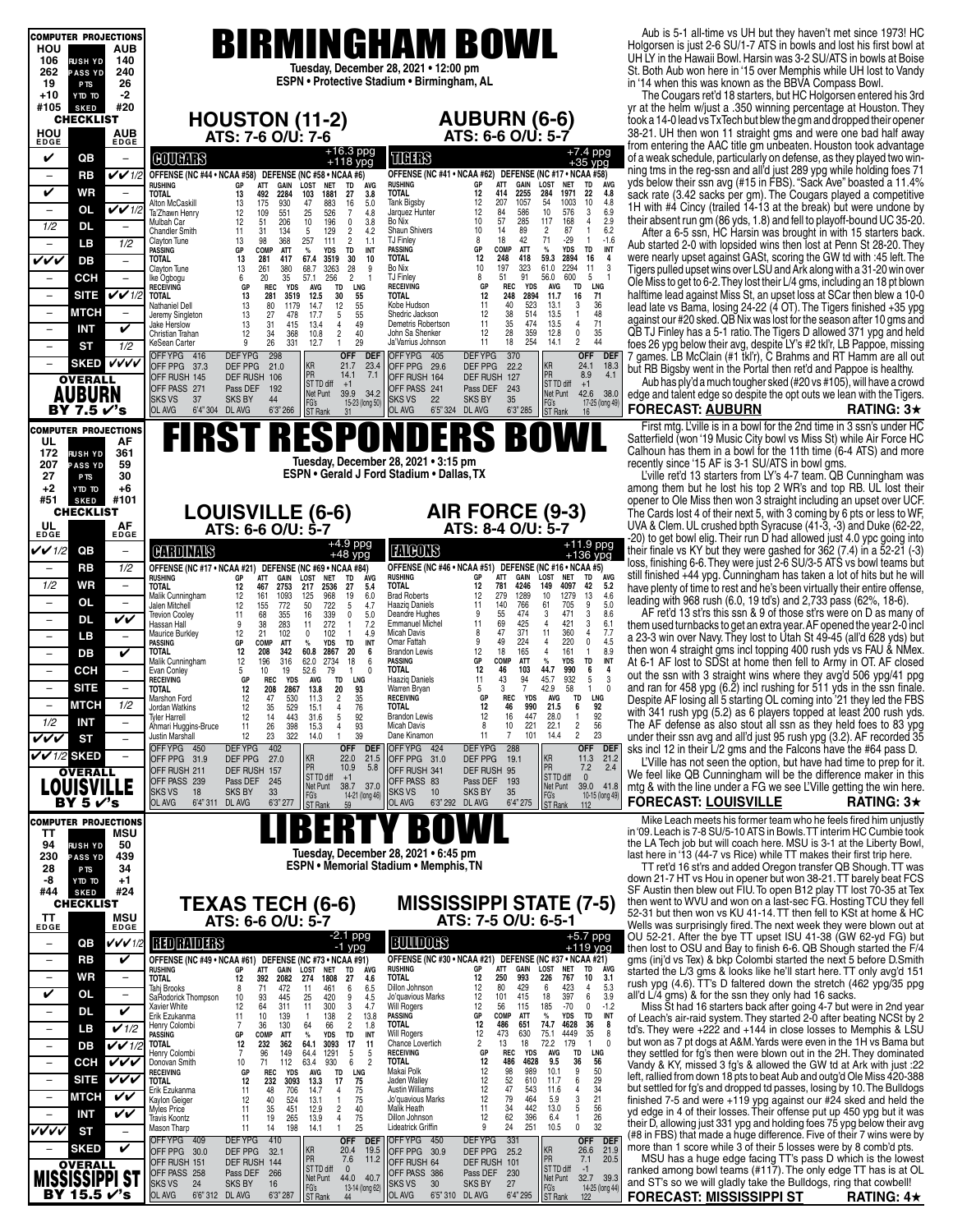| <b>COMPUTER PROJECTIONS</b>                                         |                                                                                                                                                                                                           |                                                                                                                     |                                                                                                                                                |                        |
|---------------------------------------------------------------------|-----------------------------------------------------------------------------------------------------------------------------------------------------------------------------------------------------------|---------------------------------------------------------------------------------------------------------------------|------------------------------------------------------------------------------------------------------------------------------------------------|------------------------|
|                                                                     |                                                                                                                                                                                                           |                                                                                                                     | 3rd mtg, but first one since 1960! UCLA is in a bowl for the first                                                                             |                        |
| <b>NCST</b><br>UCLA                                                 | <b>HOLIDAY BOWL</b>                                                                                                                                                                                       |                                                                                                                     | time under HC Kelly, but he has plenty of bowl exp (cch'd 2010 nat'l                                                                           |                        |
| 87<br>203<br><b>RUSH YD</b>                                         | Tuesday, December 28, 2021 . 8:00 pm                                                                                                                                                                      |                                                                                                                     | title gm). This is the 7th bowl for NCSt under HC Doeren (4-2 ATS).                                                                            |                        |
| 268<br>239<br><b>PASS YD</b><br>36<br>28<br>P <sub>TS</sub>         | FOX . Petco Park . San Diego, CA                                                                                                                                                                          |                                                                                                                     | This is UCLA's 2nd trip to the Holiday Bowl (lost in '12 vs Baylor).<br>HC Doeren had 19 starters back from last year's 8-4 squad. They        |                        |
| $+5$<br>$+5$<br>OT OTY                                              |                                                                                                                                                                                                           |                                                                                                                     | started 4-1 including a win over Clemson where they held the Tigers                                                                            |                        |
| #63<br>#22<br><b>SKED</b>                                           |                                                                                                                                                                                                           |                                                                                                                     | to 214 yds. They led in the 4Q but lost by 1 pt at Miami then won B2B                                                                          |                        |
| <b>CHECKLIST</b>                                                    | <b>NC STATE (8-4)</b>                                                                                                                                                                                     | <b>UCLA (8-4)</b><br>ATS: 8-4 O/U: 7-5                                                                              | by DD's over L'ville and FSU. The 'Pack lost LB's Wilson & Moore (5                                                                            |                        |
| NCST<br>UCLA<br>EDGE<br><b>EDGE</b>                                 | ATS: 6-6 O/U: 7-5                                                                                                                                                                                         |                                                                                                                     | total D st'rs gone) and couldn't keep up with WF's offense, losing<br>45-42 on the road. They were outg'd 444-360, trailed by 9 vs NCar        |                        |
| QB<br>1/2<br>$\overline{\phantom{m}}$                               | +13.4 ppg<br>+82 ypg<br><b>BRUINS</b><br>WOURNOK                                                                                                                                                          | $+9.7$ ppg<br>$+57$ ypg                                                                                             | but WR Emezie caught 2 td passes in the final 2 minutes to win 34-30                                                                           |                        |
| V<br>RB<br>$\overline{\phantom{0}}$                                 | OFFENSE (NC #50 • NCAA #57) DEFENSE (NC #20 • NCAA #23)                                                                                                                                                   | OFFENSE (NC #4 • NCAA #29) DEFENSE (NC #44 • NCAA #71)                                                              | and finish 9-3. NCSt hasn't won 10 games since 2002. The 'Pack are                                                                             |                        |
|                                                                     | <b>GAIN</b><br><b>LOST</b><br>TD<br><b>RUSHING</b><br>RUSHING<br>ATT<br><b>NET</b><br>GP<br>AVG                                                                                                           | ATT<br>GAIN<br>LOST NET<br>TD<br>AVG<br>GP<br>12                                                                    | +83 ypg against our #29 sked. QB Finley has a 36-5 ratio and RB's                                                                              |                        |
| WR<br>$\overline{\phantom{a}}$<br>$\overline{\phantom{m}}$          | 1766<br>254<br>1512<br>TOTAL<br><b>TOTAL</b><br>12<br>372<br>11<br>4.1<br>12<br>Zach Charbonnet<br>12<br>140<br>765<br>753<br>3<br>5.4<br>Zonovan Knight                                                  | 2875<br>31<br>5.0<br>519<br>294<br>2581<br>13<br>12<br>203<br>1169<br>32<br>1137<br>5.6                             | Person (686, 4.6) and Knight (728, 4.8) make up one of the ACC's                                                                               |                        |
| V<br>0L<br>$\overline{\phantom{a}}$                                 | 672<br>36<br>5<br>4.7<br>Ricky Person<br>12<br>135<br>636<br>Brittain Brown<br>$\overline{2}$<br>4.2<br>D. Thompson-Robinson<br>12<br>20<br>85<br>83<br>$\overline{1}$<br>Jordan Houston                  | $\overline{7}$<br>6.0<br>11<br>102<br>623<br>8<br>615<br>754<br>9<br>4.7<br>11<br>130<br>145<br>609                 | best duo's. Their D held 6 foes under 300 yds this year.<br>UCLA brought back 20 st'rs & opened with a 34 pt win vs Haw &                      |                        |
| 1/2<br><b>DL</b><br>$\overline{\phantom{m}}$                        | 12<br>54<br>187<br>$\overline{c}$<br>Kazmeir Allen<br>112<br>-75<br>$-1.4$<br>Devin Leary                                                                                                                 | 12<br>8<br>93<br>$\mathbf 0$<br>93<br>$\overline{1}$<br>11.6                                                        | then on national TV upset LSU (+2') 38-27. After a bye UCLA was                                                                                |                        |
| 1/2<br>LВ<br>$\overline{\phantom{a}}$                               | GP<br>COMP<br><b>ATT</b><br><b>YDS</b><br>TD<br>INT<br>PASSING<br>PASSING<br>$\%$<br>35<br>TOTAL<br><b>TOTAL</b><br>12<br>288<br>443<br>65.0<br>3461<br>6                                                 | %<br>TD<br>GP<br>COMP<br><b>ATT</b><br><b>YDS</b><br>INT<br>12<br>207<br>335<br>61.8<br>2714<br>23<br>8             | upset 40-37 by Fresno, but then rebounded to beat Stanford. Against                                                                            |                        |
| V1/2<br>DB<br>$\overline{\phantom{a}}$                              | 35<br>D. Thompson-Robinson<br>Devin Leary<br>12<br>283<br>431<br>65.7<br>3433<br>5<br>9<br>5<br>55.6<br>28<br>$\mathbf 0$<br>$\Omega$<br>Ethan Garbers<br>4                                               | $\frac{21}{2}$<br>176<br>283<br>62.2<br>2409<br>6<br>11<br>12<br>31<br>51<br>60.8<br>305                            | ASU the Bruins trailed 24-23 HT but were outscored 18-0 in the 2H.                                                                             |                        |
| CCH                                                                 | <b>Ben Finley</b><br>GP<br><b>REC</b><br><b>YDS</b><br><b>AVG</b><br>TD<br>LNG<br><b>RECEIVING</b><br><b>RECEIVING</b>                                                                                    | <b>TD</b><br><b>LNG</b><br>GP<br><b>REC</b><br><b>YDS</b><br><b>AVG</b>                                             | UCLA got back on track winning 2 straight road gms (Ariz/Wash) but<br>would fall to Oregon (led 17-14 HT) & then lost by 20 pts at Utah.       |                        |
| VV<br><b>SITE</b>                                                   | 35<br>TOTAL<br><b>TOTAL</b><br>12<br>288<br>3461<br>12.0<br>79<br>Kyle Philips<br>12<br>60<br>802<br>13.4<br>6<br>64<br>Emeka Emezie                                                                      | 12<br>207<br>2714<br>13.1<br>23<br>$\begin{array}{c} 75 \\ 75 \\ 75 \end{array}$<br>11<br>739<br>12.5<br>10         | UCLA won their L/3 gms by an avg of 27 ppg incl a comeback win                                                                                 |                        |
| <b>MTCH</b><br>$\overline{\phantom{a}}$                             | 12<br>596<br>11.7<br>8<br>79<br><b>Greg Dulcich</b><br>51<br>Thayer Thomas<br>556<br>17.9                                                                                                                 | 59<br>42<br>12<br>725<br>5<br>17.3<br>18<br>286<br>15.9<br>$\mathbf{1}$<br>45                                       | vs Colo (trailed 20-10 HT & won 44-20). UCLA's offense avg'd 441                                                                               |                        |
| 1/2<br>INT<br>$\overline{\phantom{a}}$                              | 12<br>31<br>6<br>58<br>Chase Cota<br>Devin Carter<br>12<br>298<br>37<br>Porter Rooks<br>23<br>13.0<br>0<br>Kazmeir Allen                                                                                  | 12<br>58<br>12<br>17<br>255<br>15.0                                                                                 | ypg/37 ppg led by QB DTR (2409, 62%, 21-6) & RB Charbonnet                                                                                     |                        |
|                                                                     | 12<br>17<br>246<br>Kam Brown<br><b>Trent Pennix</b><br>14.5<br>3<br>45<br>12<br>28<br>240<br>$\overline{2}$<br>43<br>Zach Charbonnet<br>8.6<br><b>Ricky Person</b>                                        | $\begin{smallmatrix} 4\\2\\0 \end{smallmatrix}$<br>39<br>12<br>17<br>247<br>14.5<br>35<br>12<br>24<br>197<br>8.2    | (7 gms of 100+ yds). Over their L/4 gms UCLA's offense was even<br>better (492 ypg/43 ppg). The UCLA D would allow 385 ypg, with               |                        |
| <b>ST</b><br>$\overline{\phantom{0}}$<br>$\overline{\phantom{a}}$   | OFFYPG 414<br><b>DEFYPG</b><br>332<br>OFFYPG 441<br><b>OFF</b><br><b>DEF</b>                                                                                                                              | <b>DEFYPG</b><br>384<br>OFF DEF                                                                                     | their rush D giving up just 125 ypg (3.8) & the pass D finished #34.                                                                           |                        |
| VV<br><b>SKED</b>                                                   | KR<br>30.7<br>26.7<br>OFF PPG 33.1<br>DEF PPG<br>OFF PPG 36.5<br>19.7<br>PR<br>9.5<br>7.3                                                                                                                 | 24.8<br>KR<br>27.4<br>DEF PPG<br>26.8<br>PR<br>4.5<br>19.1                                                          | While UCLA has a potent offense, NCSt's D held foes to 70                                                                                      |                        |
| <b>OVERALL</b>                                                      | OFF RUSH 126<br>DEF RUSH 124<br>OFF RUSH 215<br>ST TD diff<br>$+2$<br>OFF PASS 288<br>Pass DEF<br>208<br>OFF PASS 226                                                                                     | DEF RUSH 124<br>ST TD diff<br>$+3$<br>Pass DEF<br>260                                                               | ypg under their ssn avg. UCLA also has a solid D and we see this                                                                               |                        |
| UCLA                                                                | 41.4<br>38.7<br>Net Punt<br><b>SKS VS</b><br>25<br><b>SKS BY</b><br>33<br><b>SKS VS</b><br>23<br>FG's<br>13-19 (long 46)                                                                                  | 37.9 35.6<br>Net Punt<br><b>SKS BY</b><br>26<br>FG's<br>14-21 (long 48)                                             | game going under the total.                                                                                                                    |                        |
| BY 2.5 √'s                                                          | 6'4" 303 DL AVG<br>OL AVG<br>6'3" 308 DL AVG<br>6'3" 273<br><b>ST</b> Rank<br>OL AVG<br>63                                                                                                                | 6'4" 280<br>22<br>ST Rank                                                                                           | <b>FORECAST: UNDER 60'</b>                                                                                                                     | RATING: $1\star$       |
| <b>COMPUTER PROJECTIONS</b>                                         | GUARANTEEI                                                                                                                                                                                                | <b>D RATE BOW</b>                                                                                                   | First mtg. WVU HC Brown is 4-0 SU in bowls overall & LY beat<br>Army 24-21 in the Liberty Bowl. Minn HC Fleck is 2-0 SU/ATS in                 |                        |
| wv<br><b>MIN</b><br>181<br>75                                       |                                                                                                                                                                                                           |                                                                                                                     | bowl gms here incl upsetting Auburn 31-24 in the '19 Outback Bowl.                                                                             |                        |
| <b>RUSH YD</b><br>223<br>169<br><b>PASS YD</b>                      | Tuesday, December 28, 2021 . 10:15 pm                                                                                                                                                                     |                                                                                                                     | WVU brought back 17 st'rs TY incl QB Doege. WVU lost the                                                                                       |                        |
| 18<br>26<br>P <sub>TS</sub>                                         | ESPN • Chase Field • Phoenix, AZ                                                                                                                                                                          |                                                                                                                     | opener at Maryland but then won the next 2 incl a home win vs                                                                                  |                        |
| -7<br>$+4$<br>YTD TO                                                |                                                                                                                                                                                                           |                                                                                                                     | VA Tech. WVU then dropped 3 straight to fall to 2-4 but 2 of those                                                                             |                        |
| #33<br>#28<br><b>SKED</b><br><b>CHECKLIST</b>                       |                                                                                                                                                                                                           | <b>MINNESOTA (8-4)</b>                                                                                              | losses were by 3 pts to OU & TT. After the bye WVU got 2 straight<br>wins over TCU & ISU but then lost 2 straight to OSU and KSt. To           |                        |
| <b>WV</b><br><b>MIN</b>                                             | <b>WEST VIRGINIA (6-6)</b><br>ATS: 6-6 O/U: 5-7                                                                                                                                                           | ATS: 7-4-1 O/U: 6-6                                                                                                 | end the year WVU needed 2 wins & got them over Texas & KU to                                                                                   |                        |
| EDGE<br>EDGE                                                        |                                                                                                                                                                                                           |                                                                                                                     | finish 6-6. Overall WVU avg'd 383 ypg/27 ppg put up over 425 yds                                                                               |                        |
| VV<br>QB<br>$\overline{\phantom{m}}$                                | $+2.5$ ppg<br>$+34$ ypg<br>COLORICOPHERS<br><b>MOUNTAINEERS</b>                                                                                                                                           | +7.8 ppg<br>+75 ypg                                                                                                 | & 28 pts in 4 of their L/6 gms. QB Doege hit 66% (2908, 19-11) and                                                                             |                        |
| $\checkmark$ 1/2<br>RB                                              | OFFENSE (NC #69 · NCAA #76) DEFENSE (NC #36 · NCAA #41)                                                                                                                                                   | OFFENSE (NC #52 • NCAA #99) DEFENSE (NC #11 • NCAA #4)<br>' avg<br>ATT<br><b>NET</b>                                | RB Brown topped 1000 yds again, but is skipping the bowl to prep<br>for the NFL draft. Three WR's topped 450 yds for WVU. The WVU              |                        |
| $\checkmark$ 1/2<br>WR<br>$\overline{\phantom{m}}$                  | <b>RUSHING</b><br><b>RUSHING</b><br>ATT<br>GAIN<br>LOST<br><b>NET</b><br>TD<br><b>AVG</b><br>GР<br>TOTAL<br>TOTAL<br>425<br>1914<br>400<br>1514<br>18<br>3.6<br>12                                        | GAIN<br>LOST<br>TD<br>GP<br>550<br>2575<br>249<br>2326<br>25<br>12<br>4.2                                           | D was stout again (350 ypg/24 ppg) especially down the stretch as                                                                              |                        |
| VV<br>0L<br>$\overline{\phantom{m}}$                                | Ky Thomas<br>223<br>1095<br>1065<br>13<br>4.8<br>Leddie Brown<br>12<br>30<br>Mar'Keise Irving<br>353<br>56<br>297<br>6.2<br>48<br>$\overline{4}$<br>Garrett Greene<br>10                                  | 145<br>23<br>4.7<br>703<br>680<br>5<br>8<br>114<br>584<br>14<br>$\overline{4}$<br>5.0<br>11<br>570                  | WVU all'd just 319 ypg the L/4 gms. WVU gave up just 130 rush                                                                                  |                        |
| <b>DL</b><br>1/2<br>$\qquad \qquad -$                               | 256<br>59<br>270<br>14<br><b>Trey Potts</b><br>0<br>4.3<br><b>Tony Mathis</b><br>10                                                                                                                       | 112<br>575<br>23<br>6<br>4.9<br>5<br>552<br>$\overline{4}$                                                          | ypg (3.9) but their pass D does rank down at #86.                                                                                              |                        |
| LВ<br>$\overline{\phantom{m}}$                                      | 55<br>2.9<br><b>Bryce Williams</b><br>19<br>60<br>5<br>0<br>Justin Johnson<br>6<br>$-2.4$<br>58<br>Tanner Morgan<br>12<br>251<br>$-140$<br>0<br>Jarret Doege<br>111                                       | 190<br>186<br>3<br>5.0<br>8<br>37<br>12<br>148<br>$\overline{2}$<br>0.1<br>53<br>154<br>6                           | Minn ret'd 20 st'rs this season but lost RB Ibrahim (1076, 5.4,<br>15 td in '20) in the opener vs Ohio St. His backup Potts was lost           |                        |
| VVV<br>$\overline{\phantom{a}}$                                     | PASSING<br><b>YDS</b><br>INT<br><b>PASSING</b><br>GР<br>COMP<br>ATT<br>$\%$<br>TD<br>TOTAL<br>272<br><b>TOTAL</b><br>12<br>416<br>65.4<br>3083<br>19<br>11                                                | GP<br>COMP<br><b>ATT</b><br>$\%$<br><b>YDS</b><br>TD<br>INT<br>12<br>59.0<br>144<br>244<br>1997<br>12<br>8          | vs Purdue, RB Williams was eventually lost, and RB Wiley hit the                                                                               |                        |
| DB                                                                  | 19<br>Tanner Morgan<br>12<br>386<br>65.8<br>2908<br>Jarret Doege<br>254<br>11                                                                                                                             | 141<br>12<br>237<br>59.5<br>1935<br>10<br>-8                                                                        | portal. However RB's Ky Thomas and Mar'Keise King took over the                                                                                |                        |
| ссн                                                                 | 26<br>10<br>16<br>61.5<br>147<br>0<br>Cole Kramer<br>Garrett Greene<br>0<br>REC<br>GP<br><b>YDS</b><br>TD<br>LNG<br><b>RECEIVING</b><br>AVG<br><b>RECEIVING</b>                                           | 100.0<br>62<br>$\overline{2}$<br>8<br>3<br>3<br>$\Omega$<br>REC<br>YDS<br><b>TD</b><br><b>LNG</b><br>GP<br>AVG      | main rushing roles mid-ssn & finished over 500 yds. QB Morgan                                                                                  |                        |
| <b>SITE</b><br>$\overline{\phantom{m}}$                             |                                                                                                                                                                                                           |                                                                                                                     |                                                                                                                                                |                        |
|                                                                     | 12<br>272<br><b>TOTAL</b><br><b>TOTAL</b><br>3083<br>11.3<br>19<br>55                                                                                                                                     | 144<br>12<br>1997<br>13.9<br>12<br>68                                                                               | struggled during the ssn & Minn's offsense struggled to move the                                                                               |                        |
| <b>MTCH</b>                                                         | 12<br>5<br>40<br>Chris Autman-Bell<br><b>Winston Wright</b><br>672<br>60<br>11.2<br>560<br>Mike Brown-Stephens<br>Bryce Ford-Wheaton<br>11<br>40<br>14.0<br>3<br>45                                       | 10<br>35<br>490<br>6<br>68<br>14.0<br>15<br>317<br>21.1<br>54<br>Q                                                  | ball & it showed in huge upset losses at home to BG and Illinois,                                                                              |                        |
| <b>INT</b><br>$\overline{\phantom{0}}$                              | 12<br>465<br>5<br>53<br>39<br>Dylan Wright<br>11.9<br>Sam James<br>3<br>12<br>392<br>Brevyn Spann-Ford<br>24<br>16.3<br>Sean Ryan                                                                         | $\sqrt{2}$<br>39<br>11<br>16<br>307<br>19.2<br>23<br>$\mathbf{1}$<br>48<br>12<br>296<br>12.9                        | but by the final gm, the tm's main goal was to win the Paul Bunyan<br>Axe from rival Wisconsin & they did that & spoiled their trip to Indy.   |                        |
| V<br>ST<br>$\overline{\phantom{0}}$                                 | $\frac{44}{55}$<br>10<br>362<br>12.5<br>29<br>Daniel Jackson<br><b>Isaiah Esdale</b><br>$\mathbf{1}$                                                                                                      | 22<br>25<br>10<br>248<br>11.3<br>$\mathbf{1}$                                                                       | Minn only avg'd 360 ypg on offense but their D held foes to 250 ypg                                                                            |                        |
| <b>SKED</b><br>$\overline{\phantom{0}}$<br>$\overline{\phantom{m}}$ | <b>DEFYPG</b><br>349<br>OFF YPG<br>383<br><b>OFF</b><br>OFFYPG 360<br><b>DEF</b><br>KR<br>26.0<br>21.9                                                                                                    | <b>DEFYPG</b><br>285<br><b>OFF</b><br><b>DEF</b><br>16.1                                                            | in their L/6 gms & overall held foes to 96 ypg under their season avg                                                                          |                        |
| OVERALL                                                             | OFF PPG 26.8<br>DEF PPG<br>OFF PPG 26.1<br>24.3<br>PR<br>3.4<br>6.7<br>DEF RUSH 129<br>OFF RUSH 194<br>OFF RUSH 126                                                                                       | KR<br>17.4<br>DEF PPG<br>18.3<br>PR<br>2.6<br>9.1<br>DEF RUSH 100                                                   | (#5 FBS). Minn comes into this game with the #15 pass D.                                                                                       |                        |
|                                                                     | ST TD diff<br>$\boldsymbol{\mathsf{x}}$<br>OFF PASS 257<br>Pass DEF<br>220<br>OFF PASS 166<br>Net Punt<br>38.3 38.2                                                                                       | ST TD diff<br>$\mathbf{0}$<br>Pass DEF<br>185<br>Net Punt<br>40.6<br>42.1                                           | Both teams bring strong defenses into this game and the checklist                                                                              |                        |
| NESOTA<br>BY 4.5 r′'s                                               | <b>SKS VS</b><br>33<br><b>SKS BY</b><br>26<br>20<br>SKS VS<br>19-23 (long 49)<br><b>OL AVG</b><br>6'4" 302 DL AVG<br>6'3" 266<br>OL AVG<br>6'6" 334<br>102                                                | 20<br>SKS BY<br>FG's<br>16-24 (long 50)<br>DL AVG<br>6'3" 285                                                       | to the left is right near the current Vegas line.<br><b>FORECAST: NO PLAY</b>                                                                  | <b>RATING: NO PLAY</b> |
|                                                                     | FG's<br>ST Rank                                                                                                                                                                                           | ST Rank<br>79                                                                                                       |                                                                                                                                                |                        |
| <b>COMPUTER PROJECTIONS</b><br>UVA<br><b>SMU</b>                    |                                                                                                                                                                                                           |                                                                                                                     | First mtg and 1st ever Fenway Bowl. This is Mendenhall's last<br>game at UVA. He is 6-5 SU/ATS in bowls and looking for his first              |                        |
| 108<br>205<br><b>RUSHYD</b>                                         |                                                                                                                                                                                                           |                                                                                                                     | Bowl win at UVA. Former USF HC Jim Leavitt is Interim HC for SMU.                                                                              |                        |
| 427<br>289<br><b>PASS YD</b><br>39<br>40                            | Wednesday, December 29, 2021 . 11:00 am<br>ESPN • Fenway Park • Boston, MA                                                                                                                                |                                                                                                                     | UVA had 14 starters back including QB Armstrong who threw for                                                                                  |                        |
| P <sub>TS</sub><br>-3<br>-4<br>YTD TO                               |                                                                                                                                                                                                           |                                                                                                                     | 2,117 LY and led with 552 (4.5) rush. The Cavs started 2-0 but lost<br>to both NCar & WF by 20 pts each. They survived at Miami after the      |                        |
| #35<br>#79<br><b>SKED</b>                                           |                                                                                                                                                                                                           |                                                                                                                     | 'Canes missed a 33 yd GW fg then rallied from down by 17 4Q to beat                                                                            |                        |
| <b>CHECKLIST</b>                                                    | VIRGINIA (6-6)                                                                                                                                                                                            | <b>SMU (8-4)</b>                                                                                                    | UL 34-33. They crushed Duke 48-0 then led GT by 21 late 4Q and only                                                                            |                        |
| $UVA EDE$<br><b>SMU</b><br>EDGE                                     | ATS: 7-5 O/U: 4-8                                                                                                                                                                                         | ATS: 6-6 O/U: 6-6                                                                                                   | won by 8. At 6-2 they were in contention for the Coastal but lost QB                                                                           |                        |
| $\checkmark$ 1/2<br>QB<br>$\overline{\phantom{a}}$                  | <b>MUSTANGS</b><br><b>CAVALLES</b>                                                                                                                                                                        | $+10.0$ ppg                                                                                                         | Armstrong late against BYU and he missed their game vs NDame and<br>they lost by 25. Armstrong ret'd but they lost 48-38 at Pitt then lost the |                        |
| VV<br>RB                                                            | $+2.8$ ppg<br>$+50$ ypg<br>OFFENSE (NC #13 . NCAA #3)<br>DEFENSE (NC #111 . NCAA #121)                                                                                                                    | $+52$ ypg<br>OFFENSE (NC #24 • NCAA #12) DEFENSE (NC #101 • NCAA #92)                                               | finale vs VTech to finish just 6-6. Their offense put up 119 ypg more                                                                          |                        |
| VVV1/2<br>WR<br>$\overline{\phantom{m}}$                            | <b>RUSHING</b><br><b>RUSHING</b><br>GР<br>ATT<br>GAIN<br>LOST<br>TD<br>NET<br>AVG<br><b>TOTAL</b><br><b>TOTAL</b><br>1810<br>12<br>4.4                                                                    | <b>LOST</b><br><b>NET</b><br>TD<br>AVG<br>GP<br>ATT<br>GAIN<br>12<br>422<br>2175<br>238<br>1937<br>20<br>4.6        | than their foes allowed but their D allowed 466 ypg including 533 in                                                                           |                        |
| V<br>OL<br>$\overline{\phantom{m}}$                                 | 332<br>1478<br>21<br>339<br>5.2<br><b>Tre Siggers</b><br>62<br>324<br>$\overline{2}$<br>10<br>328<br>4<br>Wayne Taulapapa                                                                                 | 147<br>759<br>32<br>727<br>9<br>4.9<br>11<br>$\overline{4}$                                                         | their L/4. Against BYU they gave up 734 yds, the most ever allowed<br>by Mendenhall. UVA had 3 starting OL, and 2 starters on D enter the      |                        |
| $\overline{\phantom{a}}$                                            | 2.6<br>$\frac{251}{247}$<br><b>Ulysses Bentley</b><br>9<br>98<br>486<br>235<br>11<br>Brennan Armstrong<br>255<br>Tanner Mordecai<br>12<br>$\overline{4}$<br>6.3<br>Keytaon Thompson<br>8                  | 648<br>38<br>6.4<br>11<br>96<br>610<br>342<br>140<br>202<br>$\overline{c}$<br>2.7<br>12<br>74                       | portal but Mendenhall has left the door open for them to play.                                                                                 |                        |
| $V$ $V$ 1/2<br>DL                                                   | $\frac{39}{32}$<br>49<br>237<br>7.4<br>245<br>12<br>$\overline{2}$<br><b>Tyler Lavine</b><br>Devin Darrington<br>8<br>213<br>$\overline{2}$<br>4.3<br><b>PASSING</b><br>218<br>Mike Hollins<br>9<br>5     | $\overline{2}$<br>4.8<br>12<br>54<br>261<br>4<br>257<br>COMP<br><b>ATT</b><br>$\%$<br><b>YDS</b><br>TD<br>INT<br>GP | SMU brought back 18 starters from a 7-3 tm and added OK transfer                                                                               |                        |
| LB<br>$\overline{\phantom{a}}$<br>$\qquad \qquad -$                 | TOTAL<br>PASSING<br>GР<br>COMP<br>ATT<br>%<br>YDS<br>TD<br>INT                                                                                                                                            | 12<br>66.9<br>39<br>313<br>468<br>3654<br>12                                                                        | QB Mordecai (PS#3) and was expected to compete for a conference                                                                                |                        |
| V<br>DB<br>$\overline{\phantom{m}}$                                 | 350<br>Tanner Mordecai<br>12<br>553<br>4711<br>12<br><b>TOTAL</b><br>63.3<br>31<br>500<br>Preston Stone<br>11<br>326<br>65.2<br>4449<br>31<br>10<br>Brennan Armstrong                                     | 12<br>308<br>454<br>67.8<br>3628<br>39<br>12<br>$\overline{7}$<br>$\mathbf 0$<br>3<br>3<br>42.9<br>24<br>0          | title. The Mustangs began the yr 7-0 and reached as high as #19 in                                                                             |                        |
| V<br>CCH<br>$\overline{\phantom{m}}$                                | 5<br>245<br>$\overline{2}$<br><b>RECEIVING</b><br>22<br>41<br>53.7<br>0<br>Jay Woolfolk<br><b>REC</b><br>TOTAL.<br><b>YDS</b><br>LNG<br>GP<br><b>AVG</b><br>TD<br><b>RECEIVING</b>                        | REC<br><b>YDS</b><br>TD<br>LNG<br>GP<br>AVG<br>39<br>12<br>313<br>3654<br>11.7<br>68                                | the AP poll before entering their showdown w/ 1-loss Houston. On<br>the road, the game was considered a toss-up and played out that way        |                        |
| V<br><b>SITE</b><br>$\overline{\phantom{m}}$                        | 12<br>350<br>13.5<br>31<br>77<br>4711<br>Danny Gray<br><b>TOTAL</b>                                                                                                                                       | 9<br>68<br>10<br>49<br>803<br>16.4                                                                                  | until a KR TD for the Cougars in the waning moments took a bite out                                                                            |                        |
| <b>MTCH</b><br>$\overline{\phantom{a}}$<br>$\overline{\phantom{m}}$ | 12<br>77<br>57<br>1203<br>21.1<br>9<br>Rashee Rice<br><b>Dontayvion Wicks</b><br>12<br>990<br>78<br>12.7<br>$\mathbf{1}$<br>34<br>Reggie Roberson<br>Keytaon Thompson                                     | 12<br>64<br>62<br>670<br>10.5<br>9<br>12<br>51<br>66<br>625<br>12.3<br>6                                            | of SMU they simply never recovered from. This was the beginning of                                                                             |                        |
| V<br><b>INT</b>                                                     | 32<br>12<br>725<br>74<br>9.8<br>6<br>Grant Calcaterra<br><b>Billy Kemp</b><br>603<br>Roderick Daniels                                                                                                     | 12<br>38<br>29<br>465<br>12.2<br>$\overline{4}$<br>44<br>209<br>12.3<br>$\mathbf{1}$                                | dropping 4 of their final 5 gms to finish a respectable 8-4 but just 4-4                                                                       |                        |
| VVV1/2<br>ST<br>$\qquad \qquad -$                                   | 39<br>12<br>17.7<br>3<br>34<br>Ra'Shaun Henry<br>8<br>11<br>44<br>597<br>40<br>13.6<br>Jordan Kerley<br>Jelani Woods                                                                                      | 12<br>17<br>12<br>43<br>9<br>197<br>16.4<br>$\overline{4}$                                                          | in the AAC, placing 6th in the conference. Their dynamic offense (466)<br>ypg) was complemented by below-avg D that allowed 415 ypg and 26     |                        |
| VV                                                                  | <b>DEFYPG</b><br>OFF YPG 516<br>466<br><b>OFF</b><br>OFF YPG 466<br><b>DEF</b>                                                                                                                            | <b>DEFYPG</b><br>414<br><b>OFF</b><br><b>DEF</b>                                                                    | ypg more than their foes avg. SMU will be w/o WR's Gray and Roberson.                                                                          |                        |
| <b>SKED</b>                                                         | KR<br>15.8<br>23.9<br>OFF PPG 34.6<br>DEF PPG<br>OFF PPG 38.4<br>31.8<br>PR<br>5.5<br>9.8<br>OFF RUSH 161<br>OFF RUSH 123<br>DEF RUSH 226                                                                 | 27.3<br>22.9<br>KR<br>DEF PPG<br>28.4<br>PR<br>9.0<br>5.4<br>DEF RUSH 136                                           | While we think UVA will play hard for Mendenhall in his final                                                                                  |                        |
| <b>OVERALL</b><br>VIRGINIA                                          | ST TD diff<br>$-1$<br>OFF PASS 393<br>Pass DEF<br>240<br>OFF PASS 305<br>Net Punt<br>38.9 40.4<br><b>SKS VS</b><br>19<br><b>SKS BY</b><br>40<br><b>SKS VS</b><br>16<br>FG's<br>ST Rank<br>15-19 (long 43) | ST TD diff<br>$+1$<br>Pass DEF 278<br>Net Punt<br>36.1 38.7<br>SKS BY<br>27<br>FG's<br>13-19 (long 47)              | game, we are going to wait and see how depleted they are by the<br>portal to make a play here, and the checklist has it right at the line.     |                        |

#### **FORECAST: UNDER 60' RATING: 1**H

### **FORECAST: NO PLAY RATING: NO PLAY**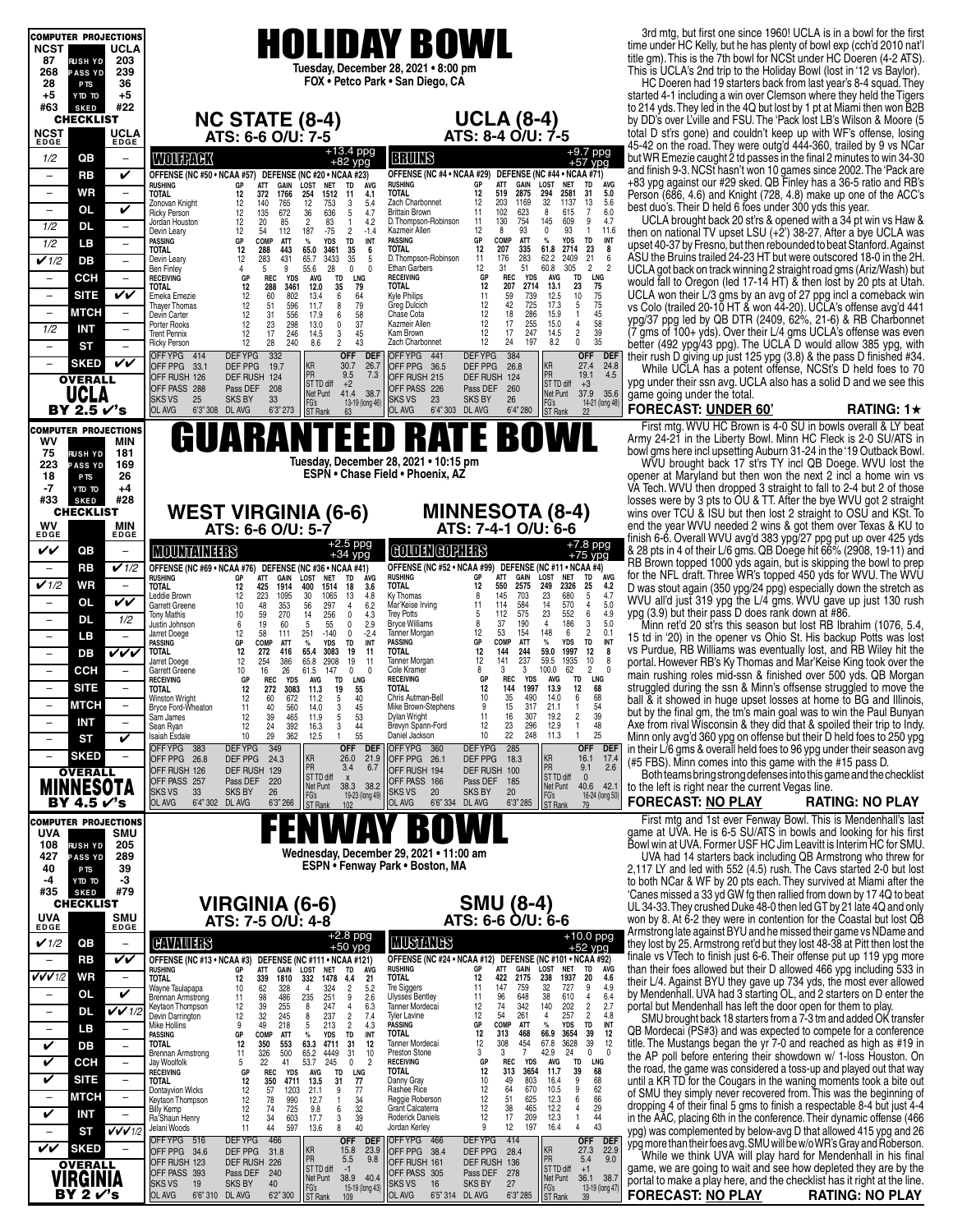| <b>COMPUTER PROJECTIONS</b>                                                                                                        |                                                                                                                                                                                                                                                                                                                                                                                                                                                         | MD is ply'g in their first bowl s/'14 while VT looks to start a new streak                                                                       |
|------------------------------------------------------------------------------------------------------------------------------------|---------------------------------------------------------------------------------------------------------------------------------------------------------------------------------------------------------------------------------------------------------------------------------------------------------------------------------------------------------------------------------------------------------------------------------------------------------|--------------------------------------------------------------------------------------------------------------------------------------------------|
| VT<br>MD.<br>220<br>156<br><b>RUSH YD</b>                                                                                          | <b>PINSTRIPE BOWL</b>                                                                                                                                                                                                                                                                                                                                                                                                                                   | after Covid ended their 27Y Bowl streak. Both tms are making their first<br>trip here. This is both Locksley and Interim HC Price's first bowl.  |
| 222<br>269<br><b>PASS YD</b><br>30<br>26<br><b>PTS</b>                                                                             | Wednesday, December 29, 2021 . 2:15 pm<br>ESPN . Yankee Stadium . Bronx, NY                                                                                                                                                                                                                                                                                                                                                                             | MD brought back 17 starters and began the yr w/ a win over<br>WV 30-24. The Terps were 4-0 and w/the B10's leading WR Demus                      |
| $+2$<br>-8<br>OT OTY<br>#66<br>#31                                                                                                 |                                                                                                                                                                                                                                                                                                                                                                                                                                                         | headed into a home gm w/ #5 lowa, but the Hawkeyes swarmed                                                                                       |
| <b>SKED</b><br><b>CHECKLIST</b>                                                                                                    | <b>VIRGINIA TECH (6-6)</b><br><b>MARYLAND</b> (6-6)                                                                                                                                                                                                                                                                                                                                                                                                     | QB Tagovailoa (5 INTs) and broke Demus' leg en route to a 51-14<br>mauling that derailed the Terps' ssn. This began a 7-gm ATS skid              |
| MD<br>VT<br>EDGE<br>EDGE                                                                                                           | ATS: 5-7 O/U: 4-8<br>ATS: 4-8 O/U: 6-6                                                                                                                                                                                                                                                                                                                                                                                                                  | where MD picked up just 1 win (Indiana) and lost 2 more starting<br>WRs for the yr in the process. The Terps were non-competitive dur-           |
| vvv<br>QB                                                                                                                          | $-5.1$ ppg<br>$+1.9$ ppg<br>-14 ypg<br>HOMES<br><b>TERRAPINS</b><br>$+21$ ypg<br>OFFENSE (NC #65 • NCAA #89) DEFENSE (NC #36 • NCAA #73)                                                                                                                                                                                                                                                                                                                | ing this stretch, but traveled to Rutgers in their finale w/both tms in<br>need of a win for bowl elig. Tagovailoa was excellent (312, 70%, 3/0, |
| 1/2<br>RB<br>$\overline{\phantom{m}}$<br>WR<br>VV<br>$\overline{\phantom{a}}$                                                      | OFFENSE (NC #23 • NCAA #34) DEFENSE (NC #97 • NCAA #94)<br>TD ÁVG<br><b>RUSHING</b><br>GР<br>ATT<br>GAIN<br>LOST<br><b>NET</b><br>TD<br><b>AVG</b><br><b>RUSHING</b><br>GP<br>ATT<br>GAIN<br>LOST NET<br>2603<br>15<br>4.7<br><b>TOTAL</b><br>12<br>483<br>317<br>2286<br><b>TOTAL</b><br>12<br>411<br>1934<br>366<br>1568<br>17<br>3.8                                                                                                                 | 1 rush TD) and he ended the '21 reg-ssn 1st in the B10 in comps,<br>2nd in yds, T-2nd in TDs, and 3rd in comp % while taking the 3rd             |
| VV<br><b>OL</b><br>$\qquad \qquad -$                                                                                               | 736<br>$6\overline{6}$<br>22<br>$\begin{array}{c} 5.9 \\ 4.5 \end{array}$<br>12<br>121<br>714<br>Tayon Fleet-Davis<br>12<br>120<br>687<br>23<br>664<br>8<br>5.5<br>Raheem Blackshear<br>719<br>198<br>$\overline{2}$<br>521<br>289<br>5.2<br><b>Braxton Burmeister</b><br>12<br>117<br>Colby McDonald<br>7<br>56<br>298<br>9<br>$\mathbf{1}$                                                                                                            | most sacks. MD is +24 ypg against our #31 sked and their offense                                                                                 |
| VV<br><b>DL</b><br>$\overline{\phantom{a}}$                                                                                        | 4.9<br>3<br>444<br>433<br>56<br>235<br>4.2<br>11<br>88<br>11<br>9<br>251<br>16<br>3<br>Malachi Thomas<br>Challen Faamatau<br>$\overline{2}$<br>$5.\overline{6}$<br>244<br>231<br>$\overline{2}$<br>13<br>39<br>41<br>10<br>189<br>17<br>172<br>4.4<br><b>Connor Blumrick</b><br>5<br>Peny Boone<br>$\overline{2}$<br>3.8<br>186<br>12<br>$10$<br>176<br>46<br>$\mathbf{1}$<br>12<br>76<br>308<br>269<br>39<br>0.5<br>Jalen Holston<br>Taulia Tagovailoa | put up 62 ypg more than their foes allowed on avg.<br>VT had 15 starters back this year and opened with an upset win                             |
| $\checkmark$ 1/2<br>LВ<br>$\overline{\phantom{m}}$<br>$\sqrt{1/2}$<br>DB<br>$\overline{\phantom{m}}$                               | TD<br>INT<br>GP<br><b>YDS</b><br><b>TD</b><br>INT<br><b>PASSING</b><br>GP<br>COMP<br><b>ATT</b><br>$\%$<br><b>YDS</b><br>PASSING<br>COMP<br><b>ATT</b><br>%<br>12<br>162<br>297<br>54.6<br>16<br>5<br><b>TOTAL</b><br>2156<br>TOTAL<br>12<br>318<br>464<br>68.5<br>3685<br>25<br>12                                                                                                                                                                     | over #9 NCar despite getting held to 296 yds. They nearly rallied at<br>WVU, getting SOD at the WV4 on their last possession to lose by 6.       |
| V<br><b>CCH</b><br>$\overline{\phantom{a}}$                                                                                        | 12<br>142<br>255<br>55.7<br>13<br>1960<br>Taulia Tagovailoa<br>12<br>308<br>450<br>68.4<br>3595<br>24<br>11<br><b>Braxton Burmeister</b><br>$\overline{4}$<br>50.0<br>12<br>24<br>$\mathbf 0$<br>6<br>151<br>10<br>14<br>71.4<br>90<br>$\mathbf{1}$<br>Knox Kadum<br>Reece Udinski<br>3<br>-1                                                                                                                                                           | VT was 3-1 but lost 3 straight in Blacksburg including close losses<br>to NDame and Cuse. VT fired HC Fuente after their win vs Duke.            |
| <b>SITE</b><br>V<br>$\qquad \qquad -$                                                                                              | LNG<br>GP<br><b>REC</b><br><b>YDS</b><br>LNG<br><b>RECEIVING</b><br>GP<br><b>REC</b><br><b>YDS</b><br><b>AVG</b><br>TD<br><b>RECEIVING</b><br><b>AVG</b><br><b>TD</b><br>17<br>12<br>162<br>2156<br>13.3<br>69<br><b>TOTAL</b><br><b>TOTAL</b><br>12<br>318<br>3685<br>11.6<br>25<br>66<br>69<br>5<br>11<br>40<br>675<br>16.9<br>3<br>12<br>56<br>769<br>13.7<br>60<br><b>Tre Turner</b><br>Rakim Jarrett                                               | They finished with B2B road gms, losing by 12 at Miami then won<br>at UVA 29-24 and Interim HC Price had an emotional post game                  |
| <b>MTCH</b><br>$\overline{\phantom{0}}$<br>$\qquad \qquad -$<br>V<br><b>INT</b><br>$\overline{\phantom{a}}$                        | 61<br>44<br>559<br>12.7<br>5<br>507<br>12<br>5<br>28<br>18.1<br>3<br>66<br><b>Tayvion Robinson</b><br>Dontay Demus<br>34<br>20<br>260<br>$\overline{c}$<br>12<br>13.0<br>12<br>49<br>433<br>5<br>32<br>Kaleb Smith<br>Chigoziem Okonkwu<br>8.8                                                                                                                                                                                                          | interview. VT's D all'd 384 ypg and held foes 21 ypg below their avg                                                                             |
| vvvv<br>ST                                                                                                                         | 33<br>12<br>23<br>10.6<br>45<br>244<br>Carlos Carriere<br>10<br>24<br>316<br>13.2<br>5<br>Raheem Blackshear<br>$\mathbf{1}$<br>27<br>$\mathbf 0$<br>45<br>12<br>10<br>104<br>10.4<br>12<br>32<br>305<br>9.5<br>Nick Gallo<br>Tayon Fleet-Davis<br>1                                                                                                                                                                                                     | but will be w/o 4 of their top 10 tkl'rs who opted out. The Hokies were<br>-14 ypg on the ssn and they didn't have a single win against a team   |
| VV<br><b>SKED</b>                                                                                                                  | <b>DEFYPG</b><br>385<br><b>OFF</b><br>OFFYPG 438<br><b>DEFYPG</b><br>417<br><b>OFF</b><br><b>DEF</b><br>OFFYPG 371<br><b>DEI</b><br>KR<br>KR<br>22.<br>17.3<br>23.5<br>26.3<br>OFF PPG 27.3<br>DEF PPG<br>32.4<br>OFF PPG 24.8<br>DEF PPG<br>22.9<br>PR<br>PR<br>13.7<br>9.8                                                                                                                                                                            | that won more than 6 games. The Hokies do have our #2 ST's unit.<br>VT has been gutted by the portal and opts (all 6 starters were               |
| <b>OVERALL</b><br>MARYLAND                                                                                                         | 4.2<br>6.5<br>OFF RUSH 131<br>DEF RUSH 158<br>OFF RUSH 191<br>DEF RUSH 165<br>ST TD diff<br>ST TD diff<br>$-1$<br>$+1$<br>OFF PASS 307<br>Pass DEF 259<br>OFF PASS 180<br>Pass DEF 220<br>41.0 35.4<br>38.1<br>38.0<br>Net Punt<br>Net Punt                                                                                                                                                                                                             | All-ACC TY or LY) and now QB Burmeister may be gone as well.<br>MD has a huge edge on offense and motivation edge.                               |
| BY 3.5 $v$ 's                                                                                                                      | <b>SKS VS</b><br><b>SKS BY</b><br>26<br>29<br><b>SKS VS</b><br>28<br><b>SKS BY</b><br>25<br>FG's<br>FG's<br>ST Rank<br>12-19 (long 48)<br>17-21 (long 52)<br>6'5" 318 DL AVG<br>6'2" 303<br>6'4" 273<br>OL AVG<br>OL AVG<br>6'5" 317 DL AVG<br>ST Rank<br>$\overline{\phantom{0}}$<br>124                                                                                                                                                               | <b>FORECAST: MARYLAND</b><br><b>RATING: 3<math>\star</math></b>                                                                                  |
| <b>COMPUTER PROJECTIONS</b>                                                                                                        | EEZ-IT B(                                                                                                                                                                                                                                                                                                                                                                                                                                               | First mtg. ISU is in their 5th straight bowl under HC Campbell<br>(3-1 ATS) incl a 34-17 win in the Fiesta Bowl LY vs Oreg. This is              |
| <b>ISU</b><br>CLEM<br>91<br><b>RUSH YD</b><br>167                                                                                  | Wednesday, December 29, 2021 . 5:45 pm                                                                                                                                                                                                                                                                                                                                                                                                                  | the 18th postseason gm for Clemson HC Swinney and since 2012<br>Clemson is 10-3 ATS in bowl/national championship gms.                           |
| 264<br>157<br><b>PASS YD</b><br>20<br>21<br>P <sub>TS</sub>                                                                        | ESPN • Camping World Stadium • Orlando, FL                                                                                                                                                                                                                                                                                                                                                                                                              | ISU ret'd 20 st'rs incl all 11 st'rs on offense. ISU began the ssn                                                                               |
| 0<br>$+2$<br>OT OTY<br>#45<br>#65<br><b>SKED</b>                                                                                   |                                                                                                                                                                                                                                                                                                                                                                                                                                                         | 2-2 with losses to lowa by 10 pts (+166 yds but -3 TO's) and Baylor<br>by 2 pts (+197 yds, BU KR for TD). ISU would go on to win their next      |
| <b>CHECKLIST</b><br><b>ISU</b><br>CLEM                                                                                             | <b>CLEMSON (9-3)</b><br><b>IOWA STATE (7-5)</b><br>ATS: 4-8 O/U: 4-7-1<br>ATS: 5-7 O/U: 6-6                                                                                                                                                                                                                                                                                                                                                             | 3 gms incl handing Okla St their only regular ssn loss. However ISU<br>then faced 3 road gms in a 4 gm span and they dropped those gms           |
| <b>EDGE</b><br><b>EDGE</b><br>VV<br>QB                                                                                             | +12.2 ppg<br>+128 ypg<br>$+11.8$ ppg<br>TICHTES<br><b>CYCLONES</b>                                                                                                                                                                                                                                                                                                                                                                                      | to WVU/TTech/OU each by 7 pts or less. ISU ended the ssn with<br>a 48-14 win over TCU to finish 7-5 & in their L/6 gms went just 2-4             |
| vvv<br><b>RB</b><br>$\overline{\phantom{a}}$                                                                                       | $+54$ ypg<br>OFFENSE (NC #59 . NCAA #95) DEFENSE (NC #5 . NCAA #9)<br>OFFENSE (NC #18 • NCAA #34) DEFENSE (NC #14 • NCAA #10)<br><b>AVG</b>                                                                                                                                                                                                                                                                                                             | ATS. The Cyclones were led by AA RB Breece Hall (1472, 5.8, 20<br>td) but he opted out of this game. QB Purdy had a solid season as              |
| VV<br><b>WR</b><br>$\qquad \qquad -$                                                                                               | GAIN<br>TD<br><b>RUSHING</b><br>GP<br>ATT<br>LOST<br><b>NET</b><br>LOST<br><b>NET</b><br><b>RUSHING</b><br>GP<br>ATT<br>GAIN<br>TD<br><b>AVG</b><br>2274<br>2056<br>25<br>4.6<br>TOTAL<br>12<br>449<br>218<br><b>TOTAL</b><br>12<br>390<br>2236<br>213<br>2023<br>25<br>5.2<br>10<br><b>Will Shipley</b><br>131<br>685<br>7<br>678<br>12<br>253<br>1540<br>68<br>1472<br>20<br>5.8<br>9<br><b>Breece Hall</b>                                           | he hit 73% (2984, 18-7). Overall the defense all'd 310 ypg and held                                                                              |
| <b>OL</b><br>1/2<br>$\overline{\phantom{a}}$<br>V<br><b>DL</b><br>$\overline{\phantom{m}}$                                         | $\begin{array}{c} 5.2 \\ 6.4 \\ 3.0 \end{array}$<br>595<br>10<br>92<br>5<br>590<br>6<br>12<br>80<br>353<br>129<br>224<br>$\mathbf{1}$<br>2.8<br>Kobe Pace<br><b>Brock Purdy</b><br>449<br>132<br>12<br>99<br>153<br>296<br>$\overline{4}$<br>12<br>23<br>135<br>3<br>$\overline{1}$<br>5.7<br>DJ Uiagalelei<br>Jirehl Brock                                                                                                                             | foes to 79 ypg under their ssn avg. ISU's D also had 32 sks led by<br>AA DE McDonald with 11.5 sks. ISU did only have the #63 pass D.            |
| LВ<br>$\qquad \qquad -$                                                                                                            | 66<br>304<br>285<br>4.3<br>Phil Mafah<br>19<br>3<br>8<br>GP<br>COMP<br>ATT<br><b>YDS</b><br>TD<br>INT<br>PASSING<br>$\%$<br><b>ATT</b><br>%<br><b>YDS</b><br><b>TD</b><br>INT<br>12<br>290<br>407<br>3226<br>21<br><b>PASSING</b><br>GP<br>COMP<br><b>TOTAL</b><br>71.3<br>8<br><b>TOTAL</b><br>12<br>207<br>381<br>54.3<br>2298<br>12<br>10                                                                                                            | After reaching the CFB Playoff each ssn, it seemed like a foregone<br>conclusion that Clemson would win the ACC again and contend for            |
| vvv<br>DB<br>$\overline{\phantom{a}}$                                                                                              | 12<br>269<br>368<br>2984<br>18<br>73.1<br><b>Brock Purdy</b><br>12<br>342<br>54.7<br>2059<br>9<br>9<br>20<br>36<br>55.6<br>193<br>$\overline{2}$<br>DJ Uiagalelei<br>187<br>Hunter Dekkers<br>4<br>Taisun Phommachanh<br>6<br>19<br>57.9<br>$\mathbf{1}$<br>GP<br><b>REC</b><br><b>YDS</b><br><b>TD</b><br>LNG<br>11<br>131<br><b>RECEIVING</b><br>AVG                                                                                                  | a playoff spot despite losing QB Lawrence, RB Etienne and their top<br>3 WH's. They were held to just 226 ypg in their F/3 vs FBS foes but       |
| V<br><b>CCH</b><br>$\overline{\phantom{a}}$                                                                                        | 290<br>LNG<br><b>TOTAL</b><br>12<br>3226<br>11.1<br>21<br>68<br><b>RECEIVING</b><br>GP<br><b>REC</b><br><b>YDS</b><br>AVG<br><b>TD</b><br>82<br>58<br>953<br>TOTAL<br>12<br>207<br>2298<br>11.1<br>12<br>58<br>12<br>11.6<br>5<br>51<br>Xavier Hutchinson                                                                                                                                                                                               | their D was still one of the nation's best and they won 7 of their L/8                                                                           |
| <b>SITE</b><br>1/2<br>$\qquad \qquad -$<br><b>MTCH</b><br>$\overline{\phantom{0}}$                                                 | 36<br>3<br>11<br>723<br>12.5<br>5<br>34<br>10 <sup>°</sup><br>46<br>514<br>11.2<br><b>Justyn Ross</b><br>Charlie Kolar<br>54<br>36<br>302<br>30<br>23<br>438<br>19.0<br>$\mathbf{1}$<br>12<br>8.4<br>3<br>Joseph Ngata<br>8<br>Breece Hall<br>68<br>387<br>13.8<br>3<br>58<br><b>Tarique Milton</b><br>12<br>15<br>278<br>18.5<br>3<br><b>Beaux Collins</b><br>10<br>28                                                                                 | including a 48-21 (-4) win over ACC Atlantic Champ WF. The Tigers<br>finished +54 ypg and their D held foes to 309 ypg and just 277 in           |
| INT<br>$\overline{\phantom{0}}$                                                                                                    | 3<br>$\frac{24}{37}$<br>Chase Allen<br>12<br>23<br>275<br>12.0<br>$\overline{\mathbf{c}}$<br>35<br>Davis Allen<br>12<br>26<br>199<br>7.7<br>$\mathbf 0$<br>34<br>43<br>Dacari Collins<br>10<br>165<br>16.5<br>Jaylin Noel<br>12<br>211<br>6.2<br>0<br>8                                                                                                                                                                                                 | their L/4. They also held foes 84 ypg below their avg (#6 in FBS). QB<br>Uiagalelei often struggled (55%, 9-9) and was playing with a banged     |
| VV<br>ST                                                                                                                           | 33<br>44<br>10<br>93<br>11.6<br>0<br>12<br>8<br>145<br>18.1<br>Kobe Pace<br>8<br>Joe Scates<br>$\mathbf{1}$<br>OFFYPG 438<br><b>DEFYPG</b><br>OFF YPG 363<br><b>DEFYPG</b><br>309<br>310<br><b>OFF</b><br><b>OFF</b><br><b>DEF</b><br><b>DEF</b>                                                                                                                                                                                                        | up WR corps. Despite the struggles, they still finished 9-3 but only<br>1 of their wins came against a team who finished above .500.             |
| V<br><b>SKED</b><br><b>OVERALL</b>                                                                                                 | KR<br>PR<br>22.8<br>25.0<br>ΚR<br>24.9<br>27.6<br>OFF PPG 32.8<br>DEF PPG<br>OFF PPG 26.8<br>DEF PPG<br>20.6<br>15.0<br>6.5<br>PR<br>4.9<br>3.5<br>12.2<br>OFF RUSH 169<br>DEF RUSH 122<br>OFF RUSH 171<br>DEF RUSH 99<br>ST TD diff<br>$-1$<br>$-1$                                                                                                                                                                                                    | ISU all'd just 310 ypg & held foes to 77 ypg under their ssn avg.<br>while Clemson all'd just 309 ypg and won't have to face RB Hall who         |
| CLEMSON                                                                                                                            | ST TD diff<br>Pass DEF<br>OFF PASS 269<br>188<br>OFF PASS 192<br>Pass DEF 210<br>Net Punt<br>34.9<br>42.3<br>38.8 41.5<br>Net Punt<br><b>SKS VS</b><br>20<br><b>SKS BY</b><br>44<br><b>SKS VS</b><br>19<br><b>SKS BY</b><br>41<br>FG's<br>22-24 (long 54)<br>19-23 (long 50)                                                                                                                                                                            | opted out. Points will be at a premium here & we like the 'Under'.                                                                               |
| BY 5 $\checkmark$ 's                                                                                                               | FG's<br>ST Rank<br>OL AVG<br>6'4" 314 DL AVG<br>6'4" 284<br>6'3" 304 DL AVG<br>6'3" 284<br>OL AVG<br><b>ST Rank</b><br>46<br>86                                                                                                                                                                                                                                                                                                                         | <b>FORECAST: UNDER 44'</b><br>RATING: $2\star$<br>8th mtg. OU is 6-1 all-time vs Oregon but in their last mtg in '06                             |
| COMPUTER PROJECTIONS<br><b>ORE</b><br>OKLA                                                                                         | $\bullet$                                                                                                                                                                                                                                                                                                                                                                                                                                               | the Ducks won at home. OU will be coached by Bob Stoops who is<br>7-11 ATS in bowls here. The Ducks will be led by interim HC Bryan              |
| 139<br><b>RUSHYD</b><br>143<br>280<br>255<br><b>PASS YD</b>                                                                        | Wednesday, December 29, 2021 . 9:15 pm<br>ESPN • Alamodome • San Antonio, TX                                                                                                                                                                                                                                                                                                                                                                            | McClendon. Oregon is just 1-5 ATS in their last 6 bowls.                                                                                         |
| 37<br>28<br>P <sub>TS</sub><br>+10<br>+10<br>OT OTY                                                                                |                                                                                                                                                                                                                                                                                                                                                                                                                                                         | UO ret'd 16 st'rs but needed to replace QB Shough. UO squeaked<br>past Fresno 31-24 but then w/o their top DEF player went to Ohio               |
| #52<br>#15<br><b>SKED</b><br><b>CHECKLIST</b>                                                                                      | <b>OKLAHOMA (10-2)</b><br><b>OREGON (10-3)</b>                                                                                                                                                                                                                                                                                                                                                                                                          | St & pulled the upset 35-28. UO opened the ssn 4-0 but then fell<br>at Stanford 31-24 in OT. UO strung together 5 straight wins as they          |
| ORE<br>OKLA<br><b>EDGE</b><br><b>EDGE</b>                                                                                          | ATS: 4-7-2 O/U: 6-7<br>ATS: 6-6 O/U: 7-5                                                                                                                                                                                                                                                                                                                                                                                                                | avg'd 461 ypg & held foes to 326 ypg in those gms. The Ducks<br>playoff hopes ended with a loss at Utah 38-7 & then they beat rival              |
| VV<br>QB<br>$\overline{\phantom{a}}$                                                                                               | $+5.9$ ppg<br>$+47$ ypg<br>$+13.1$ ppg<br><b>SOONERS</b><br>DUCHS<br>$+59$ ypg                                                                                                                                                                                                                                                                                                                                                                          | OSU 38-29. In the Pac-12 title game they fell 38-10 to Utah. UO's<br>offense was propelled by QB Brown and RB Dye topped 1000 yds                |
| RB<br>$\overline{\phantom{m}}$<br>$\qquad \qquad -$<br>V1/2<br>WR<br>$\overline{\phantom{a}}$                                      | OFFENSE (NC #10 • NCAA #28) DEFENSE (NC #45 • NCAA #70)<br>OFFENSE (NC #32 • NCAA #53) DEFENSE (NC #41 • NCAA #59)<br><b>RUSHING</b><br>GP<br>ATT<br>GAIN<br>LOST<br><b>NET</b><br>TD AVG<br><b>RUSHING</b><br>ATT<br>GAIN<br>LOST<br><b>NET</b><br>TD<br>GP<br><b>AVG</b><br><b>TOTAL</b><br>12<br>405<br>2421<br>305<br>2116<br>26<br>5.2<br><b>TOTAL</b><br>13<br>2833<br>2642 35<br>5.3<br>502<br>191                                               | after star RB Verdell went down midssn. UO's rush attack avg'd 203                                                                               |
| V<br><b>OL</b><br>$\overline{\phantom{m}}$                                                                                         | Kennedy Brooks<br>184<br>1147<br>36<br>10<br>6.0<br>5.8<br>12<br>1111<br>13<br>193<br>1130<br>12<br>1118<br>15<br><b>Travis Dye</b><br>10<br>72<br>567<br>159<br>408<br>6<br>$\frac{5.7}{4.7}$<br>13<br>9<br>Caleb Williams<br>142<br>754<br>117<br>637<br>4.5<br>Anthony Brown                                                                                                                                                                         | ypg (5.2) and they all'd 20 sks. The Ducks rush D held foes to 129<br>(3.7) and their pass defense ranks #23. Oregon had just 23 sks on          |
| <b>DL</b><br>$\overline{\phantom{m}}$<br>$\overline{\phantom{0}}$                                                                  | 330<br>12<br>70<br>341<br>11<br>$\frac{2}{3}$<br>406<br>5.2<br><b>Eric Gray</b><br>78<br>417<br>6<br>CJ Verdell<br>5<br>11<br>43<br>147<br>70<br>77<br>1.8<br>13<br>400<br>3<br>7.3<br><b>Spencer Rattler</b><br>g<br>55<br>403<br><b>Byron Cardwell</b><br>3<br>COMP<br>INT<br><b>PASSING</b><br>GP<br><b>ATT</b><br>%<br><b>YDS</b><br>TD<br><b>YDS</b><br>INT<br><b>PASSING</b><br>GP<br>COMP<br>ATT<br>TD                                           | the season as star DE Thibodeaux was banged up during the ssn<br>& won't play here along with leading WR Devon Williams.                         |
| V1/2<br>LB<br>VVV1/2<br>DB<br>$\overline{\phantom{0}}$                                                                             | %<br><b>TOTAL</b><br>12<br>258<br>376<br>68.6<br>3183<br>29<br>9<br>13<br>232<br>62.7<br>2792<br>TOTAL<br>370<br>17<br>$\overline{7}$<br>10<br>62.5<br>18<br>$\overline{4}$<br>223<br>63.7<br>2683<br>Caleb Williams<br>115<br>184<br>1670<br>13<br>350<br>15<br>6<br>Anthony Brown                                                                                                                                                                     | OU ret'd 15 st'rs from last ssn's Big 12 title team incl QB Rattler.<br>OU won their F/4 gms vs FBS foes by a comb'd 21 pts. Down 28-7           |
| V<br><b>CCH</b><br>$\qquad \qquad -$                                                                                               | $\overline{7}$<br>9<br>140<br>187<br>74.9<br>1483<br>11<br>-5<br>15<br>$\overline{2}$<br><b>Spencer Rattler</b><br>46.7<br>87<br>3<br>Ty Thompson<br>- 1<br>GP<br><b>REC</b><br>TD<br><b>RECEIVING</b><br>GP<br>REC<br><b>YDS</b><br><b>AVG</b><br>TD<br>LNG<br><b>RECEIVING</b><br>YDS<br>AVG<br>LNG<br>67<br><b>TOTAL</b><br>12                                                                                                                       | vs rival Texas the Sooners switched to QB Williams & he completed<br>the comeback 55-48 then over the next 3 gms OU avg'd 488 ypg/46             |
| V1/2<br><b>SITE</b><br>$\overline{\phantom{a}}$                                                                                    | 13<br>232<br>258<br>3183<br>12.3<br>29<br>TOTAL<br>2792<br>12.0<br>17<br>66<br>35<br>50<br>12<br>30<br>21.6<br>4<br>67<br>12<br>557<br>15.9<br>4<br>Marvin Mims<br>648<br>Devon Williams<br>41<br>374<br>39<br>12<br>39<br>399<br>10.2<br>6<br>13<br>9.1<br>2<br>Jadon Haselwood<br><b>Travis Dye</b>                                                                                                                                                   | ppg before falling to Baylor 27-14 (held to 260 yds). After beating                                                                              |
| $\overline{\phantom{a}}$<br>мтсн<br>$\overline{\phantom{m}}$<br><b>INT</b><br>$\overline{\phantom{a}}$<br>$\overline{\phantom{0}}$ | 50<br>59<br>36<br>32<br>13<br>50<br>10<br>381<br>11.9<br>2<br>25<br>364<br>14.6<br>$\mathbf{1}$<br>Mike Woods<br>Kris Hutson<br>10<br>25<br>311<br>32<br><b>Mario Williams</b><br>11<br>33<br>347<br>10.5<br>4<br>12.4<br>Johnny Johnson<br>$\mathbf{1}$                                                                                                                                                                                                | ISU 28-21 OU fell to rival OSU 37-33 and they missed the Big 12<br>title gm & HC Riley left for USC. OU's offense avg'd 426 ypg/36               |
| ST<br>$\qquad \qquad -$<br>$\qquad \qquad -$                                                                                       | 50<br>13<br>63<br>Jeremiah Hall<br>12<br>30<br>320<br>10.7<br>4<br>10<br>197<br>15.2<br>$\overline{c}$<br>Jaylon Redd<br>38<br>66<br>12<br>18<br>204<br>11.3<br>10<br>12<br>197<br>16.4<br>$\mathbf 0$<br>Eric Gray<br>1.<br>Mycah Pittman                                                                                                                                                                                                              | ppg vs conf foes & their defense held foes to 380 ypg/25 ppg. OU<br>collected 28 sks, but 21.5 of those sks will not play in this gm as 4        |
| V1/2<br><b>SKED</b>                                                                                                                | OFFYPG 418<br><b>DEFYPG</b><br>OFFYPG 441<br><b>DEFYPG</b><br>382<br>371<br><b>OFF</b><br><b>OFF</b><br><b>DEF</b><br>DEF<br>KR<br>KR<br>22.7<br>20.0<br>24.7<br>DEF PPG 25.5<br>25.9<br>OFF PPG 38.4<br>DEF PPG<br>OFF PPG 31.4<br>25.3<br>PR<br>10.0<br>PR<br>8.3<br>10.1<br>4.1                                                                                                                                                                      | DEF st'rs opted out for OU. The Sooners pass D ranks #103.<br>We expect Oregon's offense to take advantage of an OU defense                      |
| <b>OVERALL</b><br>OREGON                                                                                                           | OFF RUSH 203<br>DEF RUSH 130<br>OFF RUSH 176<br>DEF RUSH 124<br>ST TD diff<br>ST TD diff<br>$-2$<br>$-1$<br>OFF PASS 215<br>Pass DEF 241<br>OFF PASS 265<br>Pass DEF 258<br>Net Punt<br>36.7 39.4<br>43.7 42.2<br>Net Punt<br><b>SKSVS</b>                                                                                                                                                                                                              | that is missing several key starters up front. OU still has a potent<br>offense though & we expect a high-scoring game here.                     |
| BY 1.5 r⁄'s                                                                                                                        | 21<br><b>SKS BY</b><br>23<br><b>SKS VS</b><br>33<br><b>SKS BY</b><br>30<br>FG's<br>ST Rank<br>FG's<br>ST Rank<br>19-25 (long 56)<br>12-15 (long 49)<br>OL AVG<br>6'4" 314 DL AVG<br>6'3" 292<br>6'4" 315 DL AVG<br>6'4" 280<br>ol avg<br>80<br>84                                                                                                                                                                                                       | <b>FORECAST: OVER 61'</b><br>RATING: $3\star$                                                                                                    |

#### **FORECAST: UNDER 44' RATING: 2**H

**FORECAST: OVER 61' RATING: 3**H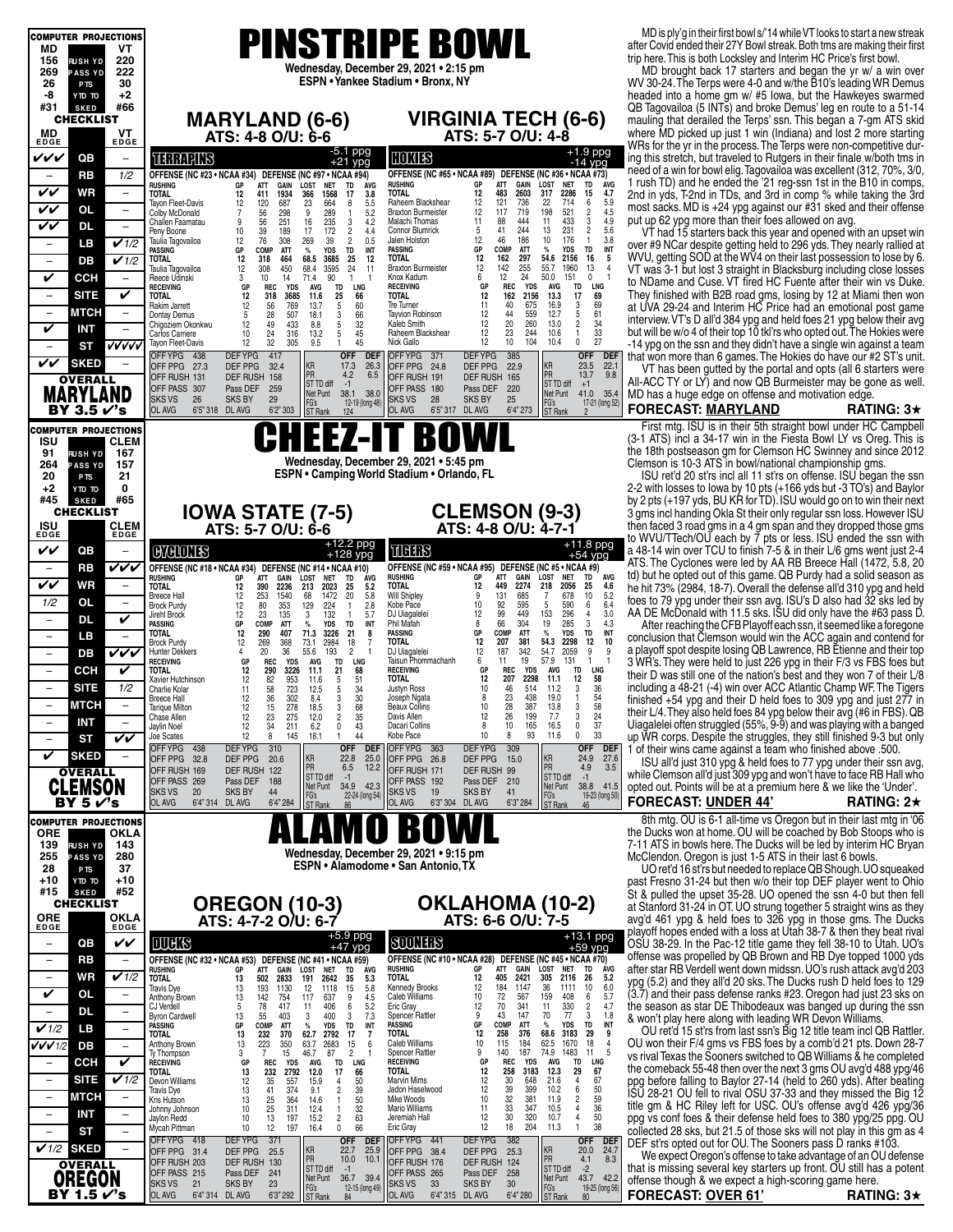| UCF<br><b>FLORIDA</b><br>(SU: 6-6 ATS: 3-8-1) Grass<br>DATE OPP WIL LINE SCORE ON<br>(SU: 8-4 ATS: 4-8)<br>DATE OPP W/L<br>Grass<br>W/L LINE SCORE O/U<br>Grass<br>9/2 Boise St (Th) L -6' 36-31 68<br>9/4<br>FAU<br>L -23' 35-14 52<br>9/11 Bethune-CookmanW -45' 63-14 67<br>9/11 at USF<br>L -28' 42-20 57'<br>W +14' 29-31 60'<br>9/17 at Louisville (Fri) L -7 35-42 67<br>9/18 Alabama<br>W -19 38-14 64<br>9/25<br>9/25 Tennessee<br>Open<br>$L - 1630 - 3453$<br>$L - 7'$ 13-20 56<br>10/2 at Navy<br>10/2 at Kentucky<br>W -39 42-0 59'<br>E Carolina<br>$L - 1020 - 1665$<br>10/9 Vanderbilt<br>10/9<br>10/16 at Cincinnati<br>$L - 12'$ 42-49 60<br>10/16 at LSU<br>L +21'21-56 56<br>10/23 Open<br>10/22 Memphis (Fri)<br>W +2 24-7 65<br>10/30 + Georgia<br>10/30 at Temple<br>W -11' 49-7 51'<br>L +14 7-34 51<br>11/6 at S Carolina<br>Tulane<br>L -13 14-10 58'<br>L -20' 17-40 52<br>11/6 |
|------------------------------------------------------------------------------------------------------------------------------------------------------------------------------------------------------------------------------------------------------------------------------------------------------------------------------------------------------------------------------------------------------------------------------------------------------------------------------------------------------------------------------------------------------------------------------------------------------------------------------------------------------------------------------------------------------------------------------------------------------------------------------------------------------------------------------------------------------------------------------------------------------------|
| L -31' 70-52 70<br>11/13 at SMU<br>$L + 728 - 5561'$<br>11/13 Samford<br>11/20 UConn<br>$L - 8'$ 23-24 69<br>W -30' 49-17 56 11/20 at Missouri OT<br>11/26 USF (Fri)<br>$L - 17' 17 - 1362$<br>$T -3$ 24-21 59<br>11/27 Florida St                                                                                                                                                                                                                                                                                                                                                                                                                                                                                                                                                                                                                                                                         |

| Sprinturf (SU: 7-5 ATS: 8-4)<br>W/L LINE SCORE O/U DATE OPP<br>W/L LINE SCORE O/U<br>9/4<br>$-2'$ 10-43 54<br>L<br>Armv<br>9/2 W Illinois (Th)<br>$-32$ 31 $-21$ 58<br>L<br>9/11 at N Carolina<br>$+26$ 17-59 66<br>L<br>9/11<br>$L + 22'$ 13-4458<br>at Penn St<br>Charlotte<br>$-4'$ 20 $-9$<br>9/18<br>W<br>63<br>at Wvoming<br>9/18<br>$L + 7$ 12-45 52'<br>W +27'24-34 57<br>9/25 at Auburn<br>$L + 5$ 12-22 56'<br>Toledo<br>9/25<br>+10 16-45 54'<br>10/2<br>App St<br>L<br>10/2<br>$+1028-1647'$<br>W<br>Army<br>W -16 55-21 49'<br>10/9 at ULM<br>10/9 at W Michigan<br>W +12'45-20 57'<br>-1 38-31 55 10/16<br>Open<br>10/16 at E Michigan<br>W<br>Texas St W -10'28-16 58'<br>10/23<br>$-4$ 17-24 53<br>10/23 Miami, Oh<br>10/30 at Ga Southern W<br>$-6$ 21-14 55<br>10/30<br>Open<br>+13 17-21 53<br>11/4 at Louisiana (Th) W<br>11/2<br>at Akron (Tue)<br>$-20$ 31-25 57'<br>L<br>11/13 at C Carolina<br>W +13 42-40 53<br>11/10 at N Illinois(Wed)<br>L<br>$-2'$ 29-30 61'<br>$-15'28-2066$<br>11/20<br>Arkansas St<br>L<br>11/17 C Michigan (Wed) L<br>$+2'$ 17-37 57 | <b>BALL STATE</b>                                         |                            | <b>GEORGIA STATE</b>                     |
|---------------------------------------------------------------------------------------------------------------------------------------------------------------------------------------------------------------------------------------------------------------------------------------------------------------------------------------------------------------------------------------------------------------------------------------------------------------------------------------------------------------------------------------------------------------------------------------------------------------------------------------------------------------------------------------------------------------------------------------------------------------------------------------------------------------------------------------------------------------------------------------------------------------------------------------------------------------------------------------------------------------------------------------------------------------------------------------|-----------------------------------------------------------|----------------------------|------------------------------------------|
|                                                                                                                                                                                                                                                                                                                                                                                                                                                                                                                                                                                                                                                                                                                                                                                                                                                                                                                                                                                                                                                                                       | (SU: 6-6 ATS: 4-8)<br>Date opp<br>11/23 Buffalo(Tue)<br>W | 11/27<br>$-6'$ 20 $-3$ 59' | FieldTurf<br>W<br>$-6'$ 37-10 49<br>Troy |

| HOUSTON                                                                                                                                                                                                                                                                                                                                                                                                                                                                                                                                                                                                                                                                       | <b>AUBURN</b>                                                                                                                                                                                                                                                                                                                                                                                                                                                                                                                                                                                                     |
|-------------------------------------------------------------------------------------------------------------------------------------------------------------------------------------------------------------------------------------------------------------------------------------------------------------------------------------------------------------------------------------------------------------------------------------------------------------------------------------------------------------------------------------------------------------------------------------------------------------------------------------------------------------------------------|-------------------------------------------------------------------------------------------------------------------------------------------------------------------------------------------------------------------------------------------------------------------------------------------------------------------------------------------------------------------------------------------------------------------------------------------------------------------------------------------------------------------------------------------------------------------------------------------------------------------|
| (SU: 11-2 ATS: 7-6)<br>FieldTurf<br>ÒATE<br>OPP<br>W/L LINE SCORE O/U<br>9/4<br>PK 21-38 64<br>† Texas Tech<br>L<br>at Rice<br>W<br>$-8$ 44-7 51<br>9/11<br>9/18<br>$-40'$ 45-0 51<br>Grambling St<br>W<br>9/25<br>-19 28-20 47<br>Navv<br>L<br>10/1<br>$+3'$ 45-10 54<br>at Tulsa (Fri)<br>W<br>$-6'$ 40-22 60<br>10/7<br>at Tulane (Th)<br>W<br>10/16<br>Open<br>10/23<br>E Carolina OT<br>$-13'31-2457$<br>I.<br>10/30<br>SMU<br>PK 44-37 62<br>W<br>11/6<br>at USF<br>L<br>$-13'54-4253$<br>W -24' 37-8 52'<br>11/13 at Temple<br>11/19 Memphis (Fri) W<br>$-8'$ 31-13 60<br>11/27 at UConn<br>L -32' 45-17 54'<br>12/4 at Cincinnati<br>+10' 20-35 52'<br>12/28 + Auburn | (SU: 6-6 ATS: 6-6)<br>Grass<br>DATE<br>OPP<br>W/L LINE SCORE O/U<br>9/4<br>$-3760-1056$<br>Akron<br>W<br>9/11<br>Alabama St<br>$-49'$ 62-0 60<br>W<br>9/18<br>at Penn St<br>$+5$ 20-28 53<br>L<br>9/25<br>$-27'34-2457$<br>Georgia St<br>L<br>10/2<br>at LSU<br>W<br>$+3$ 24-19 56<br>10/9<br>Georgia<br>$+1510-3446'$<br>10/16 at Arkansas<br>$+4'$ 38-23 54<br>W<br>10/23<br>Open<br>Ole Miss<br>10/30<br>$-3$ 31-20 66<br>W<br>$+4'$ 3-20 49<br>11/6<br>at Texas A&M<br>Miss St<br>11/13<br>$-4$ 34-43 51<br>11/20 at S Carolina<br>$-7'$ 17-21 45<br>+20'24-22 57<br>Alabama<br>11/27<br>W<br>12/28 + Houston |

| NORTH CAROLINA STATE      |                                 | UCLA                           |                             |
|---------------------------|---------------------------------|--------------------------------|-----------------------------|
| (SU: 9-3 ATS: 7-5)        | Grass                           | (SU: 8-4 ATS: 8-4)<br>Date opp | Grass<br>W/L LINE SCORE O/U |
| OPP<br>DATE               | W/L LINE SCORE O/U              |                                |                             |
| USF (Th)<br>9/2           | W -19 45-0 58                   | 8/28<br>Hawaii                 | W -17' 44-10 67'            |
| 9/11<br>at Miss St        | $L -1'$ 10-24 55'               | 9/4<br>LSU                     | W +2' 38-27 64              |
| 9/18<br>Furman            | W -27' 45-7 44'                 | 9/11<br>Open                   |                             |
| 9/25<br>Clemson 20T       | W +10 27-21 47                  | 9/18<br>Fresno St              | $L - 11$ 37-40 63           |
| 10/2                      | Louisiana Tech L -18' 34-27 55' | at Stanford<br>9/25            | $-4$ 35-24 59<br>W          |
| 10/9<br>Open              |                                 | 10/2<br>Arizona St             | $-3$ 23-42 56               |
| 10/16 at Boston College W | $-3$ $33-7$ 51                  | at Arizona<br>10/9             | W -16 34-16 60              |
| 10/23 at Miami. Fl        | $-3'$ 30-31 54<br>L             | 10/16 at Washington            | +1' 24-17 55<br>W           |
| Louisville<br>10/30       | $-6$ 28-13 56<br>W              | 10/23 Oregon                   | $-1$ 31-34 61<br>L          |
| 11/6 at Florida St        | $-2'$ 28-14 55'<br>W            | 10/30 at Utah                  | $+6'$ 24-44 60'             |
| 11/13 at W Forest         | $+1'$ 42-45 64'                 | 11/6<br>Open                   |                             |
| 11/20<br>Syracuse         | W -11' 41-17 49'                | Colorado<br>11/13              | W -17' 44-20 57             |
| 11/26 N Car (Fri)         | $L - 6'$ 30-34 62'              | 11/20 at USC                   | W -3' 62-33 65'             |
| 12/28 + UCLA              |                                 | 11/27<br>California            | W -6' 42-14 58'             |
|                           |                                 | 12/28 + NC State               |                             |

| Grass<br>(SU: 6-6 ATS: 5-7)<br>W/L LINE SCORE O/U<br>OPP <sup>1</sup><br>DATE<br>W/L LINE SCORE O/U<br>9/4<br>West Virginia<br>$+3$ 30-24 57<br>W<br>9/3<br>N Carolina (Fri) W +5' 17-10 63'<br>9/11<br>W -48' 62-0 55'<br>Howard<br>Midd TennesseeW -20 35-14 54<br>9/11<br>9/17<br>at Illinois (Fri)<br>$-7$ 20-17 61<br>at West Virginia $L +2' 21-27 49'$<br>9/18<br>9/25<br>Kent St<br>W -14 37-16 70<br>9/25<br>$L - 29' 21 - 1050$<br>Richmond<br>10/2<br>10/1<br>$+3$ 14-51 47<br>Open<br>lowa (Fri)<br>at Ohio St<br>$L + 2117 - 6671'$<br>10/9<br>Notre Dame<br>10/9<br>PK 29-32 47<br>10/16<br>$+5$ 7-28 56<br>Pittsburgh<br>10/16<br>Open<br>$-3'$ 36-41 45<br>10/23<br>L<br>Syracuse<br>10/23 at Minnesota<br>$L +4' 16-34 53$<br>10/30 at Ga Tech<br>$+4$ 26-17 55<br>W<br>$-4'$ 38-35 48<br>10/30<br>Indiana<br>11/5 at B CollegerFri)<br>$-3$ 3-17 48<br>$L + 1014 - 3156$<br>11/6<br>Penn St<br>$-11$ 48-17 51<br>11/13 Duke<br>W<br>$L + 1221 - 4061'$<br>11/13 at Michigan St<br>11/20 at Miami. Fl<br>$L + 7' 26 - 3856$<br>Michigan<br>L +15' 18-59 57'<br>11/20<br>11/27 at Virginia<br>W +7 29-24 63<br>11/27 at Rutgers<br>W -1' 40-16 53 | MARYLAND                                                                         | VIRGINIA TECH    |
|-------------------------------------------------------------------------------------------------------------------------------------------------------------------------------------------------------------------------------------------------------------------------------------------------------------------------------------------------------------------------------------------------------------------------------------------------------------------------------------------------------------------------------------------------------------------------------------------------------------------------------------------------------------------------------------------------------------------------------------------------------------------------------------------------------------------------------------------------------------------------------------------------------------------------------------------------------------------------------------------------------------------------------------------------------------------------------------------------------------------------------------------------------------------|----------------------------------------------------------------------------------|------------------|
|                                                                                                                                                                                                                                                                                                                                                                                                                                                                                                                                                                                                                                                                                                                                                                                                                                                                                                                                                                                                                                                                                                                                                                   | <b>Revolution Cool Play</b><br>(SU: 6-6 ATS: 4-8)<br>Date opp<br>12/29 + Va Tech | 12/29 + Maryland |

| MIAMI (OH)<br>(SU: 6-6 ATS: 5-7)<br>FieldTurf<br>OPP<br>W/L LINE SCORE O/U<br>ĎATE<br>at Cincinnati<br>$L + 22'14 - 4949'$<br>9/4<br>at Minnesota<br>W +18'26-31 55<br>9/11<br>9/18<br>Long Island<br>L -39 42-7 55'<br>$+8$ 10-23 48<br>at Army<br>9/25<br>C Michigan<br>PK 28-17 56<br>10/2<br>W<br>10/9 at E Michigan<br>$-2$ 12-13.58<br>L<br>$-20$ 34-21 51<br>Akron<br>10/16<br>L<br>+4 24-17 53<br>10/23 at Ball St<br>W<br>10/30<br>Open<br>11/2 at Ohio (Tue)<br>$L - 7'$ 33-35 53 | NORTH TEXAS<br>SportsExe HP<br>W/L LINE SCORE O/U<br>(SU: 6-6 ATS: 9-3)<br>Date opp<br>9/4<br>Northwestern St W -20 44-14 66<br>9/11<br>at SMU<br>L +22'12-35 74<br>UAB<br>9/18<br>$L + 12' 6 - 40 57'$<br>9/25<br>at Louisiana Tech W +11 17-24 65<br>10/2<br>Open<br>at Missouri<br>10/9<br>W +19 35-48 69<br>10/15<br>Marshall (Fri)<br>$L + 1121 - 4967$<br>10/23<br>Liberty<br>W +21'26-35 60'<br>10/30 at Rice OT<br>W +1' 30-24 55<br>11/6 at So Miss<br>$-5'$ 38-14 49<br>W |
|---------------------------------------------------------------------------------------------------------------------------------------------------------------------------------------------------------------------------------------------------------------------------------------------------------------------------------------------------------------------------------------------------------------------------------------------------------------------------------------------|-------------------------------------------------------------------------------------------------------------------------------------------------------------------------------------------------------------------------------------------------------------------------------------------------------------------------------------------------------------------------------------------------------------------------------------------------------------------------------------|
| $-7'$ 45-18 57<br>Buffalo (Tue)<br>W<br>11/9<br>Bowling Green(Tue) W -17 34-7 51'<br>11/16<br>11/27 at Kent St OT<br>$L - 1'$ 47-48 65'<br>12/23 + North Texas                                                                                                                                                                                                                                                                                                                              | 11/13<br>UTEP<br>$+1$ 20-17 55<br>W<br>11/20 at FIU<br>W -10' 49-7 57'<br><b>UTSA</b><br>11/27<br>W +10 45-23 59<br>12/23 + Miami, Oh                                                                                                                                                                                                                                                                                                                                               |

| <b>WESTERN MICHIGAN</b><br>$(SU: 7 - 5 ATS: 5 - 6 - 1)$<br>FieldTurf<br>WIL LINE SCORE O/U<br>OPP<br>DATE<br>9/4<br>at Michigan<br>$L + 17$ 14-47 65'<br>9/11<br>W -11' 28-0 56'<br>Illinois St<br>9/18<br>at Pittsburgh<br>W +14' 44-41 59<br>9/25 San Joše St<br>$-2^{1}$<br>$23-3$<br>W<br>62<br>10/2<br>at Buffalo<br>т<br>$-7$<br>24-17 59<br>10/9<br><b>Ball St</b><br>$L - 12' 20 - 45 57'$<br>$-6'$<br>10/16<br>W<br>64-31 68'<br>Kent St | NEVADA<br>(SU: 8-4 ATS: 8-4)<br>FieldTurf<br>DATE<br>OPP<br>W/L LINE SCORE O/U<br>9/4<br>at California<br>W<br>+3 22-17 52<br>9/11<br>W -34' 49-10 54<br>Idaho St<br>$L -1'$ 17-38 50'<br>9/18<br>at Kansas St<br>9/25<br>Open<br>10/2<br>at Boise St<br>W +5 41-31 59<br>10/9<br>New Mexico St<br>$-30$ 55-28 64<br>L<br>W -14' 34-17 61<br>10/16<br>Hawaii |
|---------------------------------------------------------------------------------------------------------------------------------------------------------------------------------------------------------------------------------------------------------------------------------------------------------------------------------------------------------------------------------------------------------------------------------------------------|--------------------------------------------------------------------------------------------------------------------------------------------------------------------------------------------------------------------------------------------------------------------------------------------------------------------------------------------------------------|
| 15-34 54'<br>10/23 at Toledo<br>$-1'$<br>10/30<br>Open<br>11/3 C Michigan (Wed)<br>30-42 65<br>-9<br>11/9<br>$-24'$<br>45-40 62<br>Akron (Tue)<br>L<br>11/16 at E Michigan(Tue)<br>11/23 at N Illinois(Tue)<br>-5'<br>21-22 66<br>L<br>W<br>$-3'$<br>42-21 60<br>12/27 + Nevada                                                                                                                                                                   | W +3'32-34 64<br>10/23 at Fresno St<br>10/29<br>UNLV (Fri)<br>W -20 51-20 58'<br>11/6<br>$-11$ 27-24 55<br>San Jose St<br>L<br>11/13 at San Diego St<br>W<br>+3 21-23 45<br>Air Force 30T (Fri) L<br>PK 39-41 53<br>11/19<br>11/27 at Colorado St<br>$-3$ 52-10 57<br>W<br>12/27 + W Michigan                                                                |

| <b>LOUISVILLE</b>                   |                             | <b>AIR FORCE</b>                         |                    |
|-------------------------------------|-----------------------------|------------------------------------------|--------------------|
| (SU: 6-6 ATS: 6-6)                  | FieldTurf                   | (SU: 9-3 ATS: 8-4)                       | FieldTurf          |
| <b>OPP</b><br><b>DATE</b>           | W/L LINE SCORE O/U          | OPP<br>DATE                              | W/L LINE SCORE O/U |
| 9/6 + Ole Miss (Mon) L +9' 24-43 75 |                             | 9/4 Lafayette L -40' 35-14 49'           |                    |
| 9/11 E Kentucky L -30 30-3 62'      |                             | at Navv<br>9/11                          | W -6' 23-3 40'     |
| 9/17 UCF (Fri)                      | W +7 42-35 67               | Utah St<br>9/18                          | $L - 9$ 45-49 54   |
| 9/25<br>at Fla St                   | W -1' 31-23 61              | 9/25 FAU                                 | W -4 31-7 54       |
| at Wake Forest<br>10/2              | W +7 34-37 64               | 10/2 at New Mexico                       | W-11'38-10 45'     |
| 10/9 Virginia                       | $L -2' 33-3468'$            | 10/9 Wyoming                             | W -5' 24-14 46'    |
| 10/16<br>Open                       |                             | 10/16 at Boise St                        | W +3' 24-17 51'    |
| 10/23<br>B Coll                     | W -5' 28-14 57'             | 10/23 SD St                              | $L - 3$ 14-20 39   |
| 10/30 at NC State                   | $L + 6$ 13-28 56            | 11/6 † Army OT                           | $L - 2'$ 14-21 37  |
| 11/6<br>Clemson                     | $+3'$ 24-30 46 <sup>'</sup> | 11/13 at Colorado St                     | W -2' 35-21 45     |
| 11/13 Syracuse                      | W -3 41-3 55'               | 11/19 at Nevada 30T (Fri) W PK 41-39 53' |                    |
| 11/18 at Duke (Th)                  | W -20 62-22 60'             | 11/26 UNLV (Fri)                         | W-18 48-14 50      |
| 11/27 Kentucky                      | $L - 3$ 21-52 57            | 12/28 + Louisville                       |                    |
| 12/28 + Air Force                   |                             |                                          |                    |

|                                           | WEST VIRGINIA                         | MINNESOTA                                |                                     |
|-------------------------------------------|---------------------------------------|------------------------------------------|-------------------------------------|
| (SU: 6-6 ATS: 6-6)<br>OPP<br>DATE         | FieldTurf<br>W/L LINE SCORE O/U       | (SU: 8-4 ATS: 7-4-1)<br>DATE<br>OPP      | Field Turf<br>W/L LINE SCORE O/U    |
| 9/4<br>at Maryland                        | $L - 3$ 24-30 57                      | 9/2<br>Ohio St (Th)                      | T +14 31-45 62                      |
| 9/11<br>Long Island                       | W -48' 66-0 56                        | 9/11<br>Miami. Oh<br>at Colorado<br>9/18 | L -18' 31-26 55<br>$W + 2'$ 30-0 48 |
| 9/18 Virginia Tech<br>9/25<br>at Oklahoma | W -2' 27-21 49'<br>W +17'13-16 56     | <b>Bowling Green</b><br>9/25             | $L - 31$ 10-14 51                   |
| 10/2<br>Texas Tech                        | L -7 20-23 55                         | at Purdue<br>10/2                        | W +2' 20-13 46'                     |
| 10/9 at Baylor                            | $+2'$ 20-45 44                        | 10/9<br>Open<br>10/16<br>Nebraska        | W +4 30-23 48                       |
| 10/16<br>Open<br>10/23 at TCU             | W +4' 29-17 57                        | 10/23<br>Marvland                        | W -4' 34-16 53                      |
| 10/30<br>lowa St                          | W +7' 38-31 48                        | 10/30 at Northwestern                    | W -7' 41-14 43'                     |
| Oklahoma St<br>11/6                       | $+3'$ 3-24 49<br>L                    | Illinois<br>11/6                         | L -14' 6-14 44                      |
| 11/13 at Kansas St<br>Texas<br>11/20      | $+6$ 17-34 47<br>L<br>W -2' 31-23.56' | 11/13 at lowa<br>11/20 at Indiana        | $L +4'$ 22-27 37<br>W -7' 35-14 43' |
| 11/27 at Kansas                           | L -15' 34-28 55'                      | Wisconsin<br>11/27                       | W +7 23-13 39                       |
| 12/28 + Minnesota                         |                                       | 12/28 + W Virginia                       |                                     |

| <b>IOWA STATE</b>                                                                                                                                                                                                                                                                                                                                                                                                                                                                                                                                                                         | <b>CLEMSON</b>                                                                                                                                                                                                                                                                                                                                                                                                                                                                                                                                                                                                                                     |
|-------------------------------------------------------------------------------------------------------------------------------------------------------------------------------------------------------------------------------------------------------------------------------------------------------------------------------------------------------------------------------------------------------------------------------------------------------------------------------------------------------------------------------------------------------------------------------------------|----------------------------------------------------------------------------------------------------------------------------------------------------------------------------------------------------------------------------------------------------------------------------------------------------------------------------------------------------------------------------------------------------------------------------------------------------------------------------------------------------------------------------------------------------------------------------------------------------------------------------------------------------|
| (SU: 7-5 ATS: 5-7)<br>Date opp<br>Grass<br>W/L LINE SCORE O/U<br>9/4<br>Northern lowa L -32' 16-10 55<br>9/11<br>$-4'$ 17-27 46<br>L.<br>lowa<br>9/18<br>W -32' 48-3 52'<br>at UNLV<br>9/25<br>$L - 729 - 3146'$<br>at Baylor<br>Kansas<br>W -34' 59-7 57<br>10/2<br>10/9<br>Open<br>W -6' 33-20 50'<br>10/16 at Kansas St<br>$-7$ 24-21 47<br>10/23<br>Okla St<br>$-7'$ 31-38 48<br>10/30 at West Virg<br>$-6'$ 30-7 59'<br>W<br>11/6<br>Texas<br>$-10'$ 38-41 57<br>11/13 at Texas Tech<br>11/20 at Oklahoma<br>$+3'$ 21-28 59<br>11/26 TCU (Fri)<br>W -15 48-14 60'<br>12/29 + Clemson | (SU: 9-3 ATS: 4-8)<br>DATE OPP<br>Grass<br>W/L LINE SCORE O/U<br>9/4<br>$-3$<br>3-10 51<br>L<br>† Georgia<br>S Carolina St L -50 49-3 56<br>9/11<br>Georgia Tech L -27' 14-8 52'<br>9/18<br>at NC State 20T L -10 21-27 47<br>9/25<br>Boston College L -15 19-13 46<br>10/2<br>10/9<br>Open<br>10/15 at Syracuse (Fri) L -13' 17-14 44'<br>10/23 at Pittsburgh L<br>$+3'$ 17-27 47<br>Florida St<br>-9'<br>W<br>$30 - 20$ 47<br>10/30<br>$-3'$<br>W<br>11/6 at Louisville<br>30-24 46<br>11/13<br><b>UConn</b><br>$-41$<br>44-7 51<br>L<br>11/20<br>Wake Forest W<br>48-27 57<br>$-4$<br>11/27 at S Carolina<br>W -11' 30-0 42'<br>12/29 + Iowa St |

| <b>MEMPHIS</b>                                                                                                                                                                                                                                                                                                  |                                                                                                                                                                                                                                                                         | HAWAI'I                                                                                                                                                                                                                                                                                                                                                                                                                                                                                                                                                                                                                                                                                    |
|-----------------------------------------------------------------------------------------------------------------------------------------------------------------------------------------------------------------------------------------------------------------------------------------------------------------|-------------------------------------------------------------------------------------------------------------------------------------------------------------------------------------------------------------------------------------------------------------------------|--------------------------------------------------------------------------------------------------------------------------------------------------------------------------------------------------------------------------------------------------------------------------------------------------------------------------------------------------------------------------------------------------------------------------------------------------------------------------------------------------------------------------------------------------------------------------------------------------------------------------------------------------------------------------------------------|
| (SU: 6-6 ATS: 4-8)<br>Date opp<br>9/4<br>Nicholls<br>9/11<br>at Arkansas St<br>9/18<br>Miss St<br>9/25<br>UTSA<br>10/2 at Temple<br>10/9 at Tulsa<br>10/14<br>Navy (Th)<br>10/22 at UCF (Fri)<br>10/30<br>Open<br>11/6<br>SMU<br>E Car OT<br>11/13<br>11/19 at Houston (Fri)<br>11/26 Tulane<br>12/24 at Hawaii | FieldTurf<br>W/L LINE SCORE O/U<br>W -23' 42-17 68'<br>$L -5' 55 - 5064'$<br>+3' 31-29 64<br>W<br>$L - 328 - 3166'$<br>$L - 11$ 31-34 59<br>$+3'$ 29-35 60'<br>W -11 35-17 56<br>$L - 2$ 7-24 65<br>W +5 28-25 70<br>$-4'$ 29-30 59<br>+8' 13-31 60<br>$L - 6$ 33-28 58 | (SU: 6-7 ATS: 5-7-1)<br>FieldTurf<br>WIL LINE SCORE O/U<br>OPP<br>DATE<br>at UCLA<br>8/28<br>$L + 17'$ 10-44 67'<br>9/4<br>L -26 49-35 57<br>Portland St<br>9/11<br>at Oregon St<br>$+11$ 27-45 65<br>L<br>9/18<br>San Jose St W +7 13-17 62<br>9/25<br>at New Mexico St W -17 41-21 62'<br>10/2<br>W +10' 27-24 64<br>Fresno St<br>10/9<br>Open<br>10/16 at Nevada<br>$L + 14'$ 17-34 61<br>10/23<br>New Mexico St L -18 48-34 62<br>10/30 at Utah St<br>$+5'$ 31-51 65<br>$\mathbf{L}$<br>11/6<br>San Diego St<br>T<br>10-17 45<br>$+7$<br>11/13 at UNLV<br>L<br>$-3'$ 13-27 55<br>11/20<br>$W + 2'$ 50-45 54<br>Colorado St<br>W +10' 38-14 48'<br>11/27 at Wyoming<br>Memphis<br>12/24 |

| <b>EAST CAROLINA</b>                  |                      | <b>BOSTON COLLEGE</b>                                           |                         |
|---------------------------------------|----------------------|-----------------------------------------------------------------|-------------------------|
| (SU: 7-5 ATS: 7-5)                    | Grass                | (SU: 6-6 ATS: 6-6) GameDay Grass<br>DATE OPP WIL LINE SCORE O/U |                         |
| OPP<br>DATE                           | W/L LINE SCORE O/U   | DATE                                                            |                         |
| 9/2<br>t App St (Th) L +10 19-33 56   |                      | 9/4 Colgate                                                     | W -42' 51-0 56          |
| S Carolina L +2' 17-20 56'<br>9/11    |                      | 9/11                                                            | at UMass L -37 45-28 57 |
| 9/18 at Marshall                      | $W + 1042 - 3858$    | at Temple<br>9/18                                               | W -14' 28-3 55'         |
| 9/25 Char Southern L -24' 31-28 59    |                      | Missouri OT<br>9/25                                             | $W$ +1' 41-34 58        |
| 10/2 Tulane                           | W +3' 52-29 64'      | 10/2<br>at Clemson                                              | W +15 13-19 46          |
| 10/9<br>at UCF                        | W +10 16-20 65       | 10/9 Open                                                       |                         |
| 10/16<br>Open                         |                      | 10/16 NC State                                                  | $L + 3$ 7-33 51         |
| 10/23 at Houston OT W +13'24-31 57    |                      | 10/23 at Louisville                                             | $+5'$ 14-28.57          |
| 10/28 USF (Th) W -10 29-14 56'        |                      | 10/30 at Syracuse                                               | $+6'$ 6-21 51<br>L      |
| 11/6 Temple W -15' 45-3 52'           |                      | 11/5 Va Tech Fri                                                | $+3$ 17-3 48<br>W       |
| 11/13 at Memphis OT W +4' 30-29 59    |                      | 11/13 at Ga Tech                                                | W<br>+1' 41-30 54'      |
| 11/20 at Navv                         | $L - 3' 38 - 35 46'$ | 11/20 Florida St                                                | $-2$ 23-26 55<br>L      |
| 11/26 Cincinnati (Fri) L +14 13-35 56 |                      | 11/27 Wake Forest                                               | $+5'$ 10-41 64<br>L     |
| 12/27 + Boston Coll                   |                      | 12/27 + E Carolina                                              |                         |

|       |                   | <b>TEXASTECH</b>                                                                | <b>MISSISSIPPI STATE</b>                                |                     |
|-------|-------------------|---------------------------------------------------------------------------------|---------------------------------------------------------|---------------------|
|       |                   | ( <i>SU: 6-6 ATS: 6-6)</i><br>DATE OPP W/L LINE SCORE O/U<br>W/L LINE SCORE O/U | (SU: 7-5 ATS: 7-5) Grass<br>DATE OPP WIL LINE SCORE OIU |                     |
|       |                   | 9/4 + Houston W PK 38-21 64                                                     | 9/4 Louisiana Tech L -23 35-34 52'                      |                     |
|       | 9/11 SF Austin    | L -32 28-22 51'                                                                 | 9/11 NC State W +1' 24-10 55'                           |                     |
| 9/18  | - FIU             | W -20'54-21.54                                                                  | 9/18 at Memphis L -3' 29-31 64                          |                     |
|       | 9/25 at Texas     | $L + 935 - 7063$                                                                | 9/25                                                    | LSU L +1' 25-28 55' |
|       |                   | 10/2 at West Virginia W +7 23-20 55                                             | 10/2<br>at Texas A&M                                    | $W + 726-2245$      |
| 10/9  | <b>TCU</b>        | $L + 2$ 31-52 60                                                                | 10/9<br>Open                                            |                     |
|       | 10/16 at Kansas   | W -18 41-14 68'                                                                 | 10/16 Alabama                                           | $L + 179 - 4958$    |
|       | 10/23 Kansas St   | L PK 24-25.60                                                                   | 10/23 at Vanderbilt                                     | W -20' 45-6 53      |
|       | 10/30 at Oklahoma | $L + 1921 - 5266$                                                               | 10/30 Kentucky                                          | W PK 31-17 47       |
|       | 11/6 Open         |                                                                                 | 11/6 at Arkansas                                        | W +4' 28-31 53'     |
|       |                   | 11/13 lowa St W +10'41-38 57                                                    | 11/13 at Auburn                                         | W +4 43-34 51       |
| 11/20 |                   | Oklahoma St L +10 0-23 56'                                                      | 11/20 Tenn St                                           | W -44' 55-10 56     |
|       |                   | 11/27 at Baylor W +14'24-27 51'                                                 | 11/25 Ole Miss (Th)                                     | $L - 2' 21 - 3164'$ |
|       | 12/28 + Miss St   |                                                                                 | 12/28 + Texas Tech                                      |                     |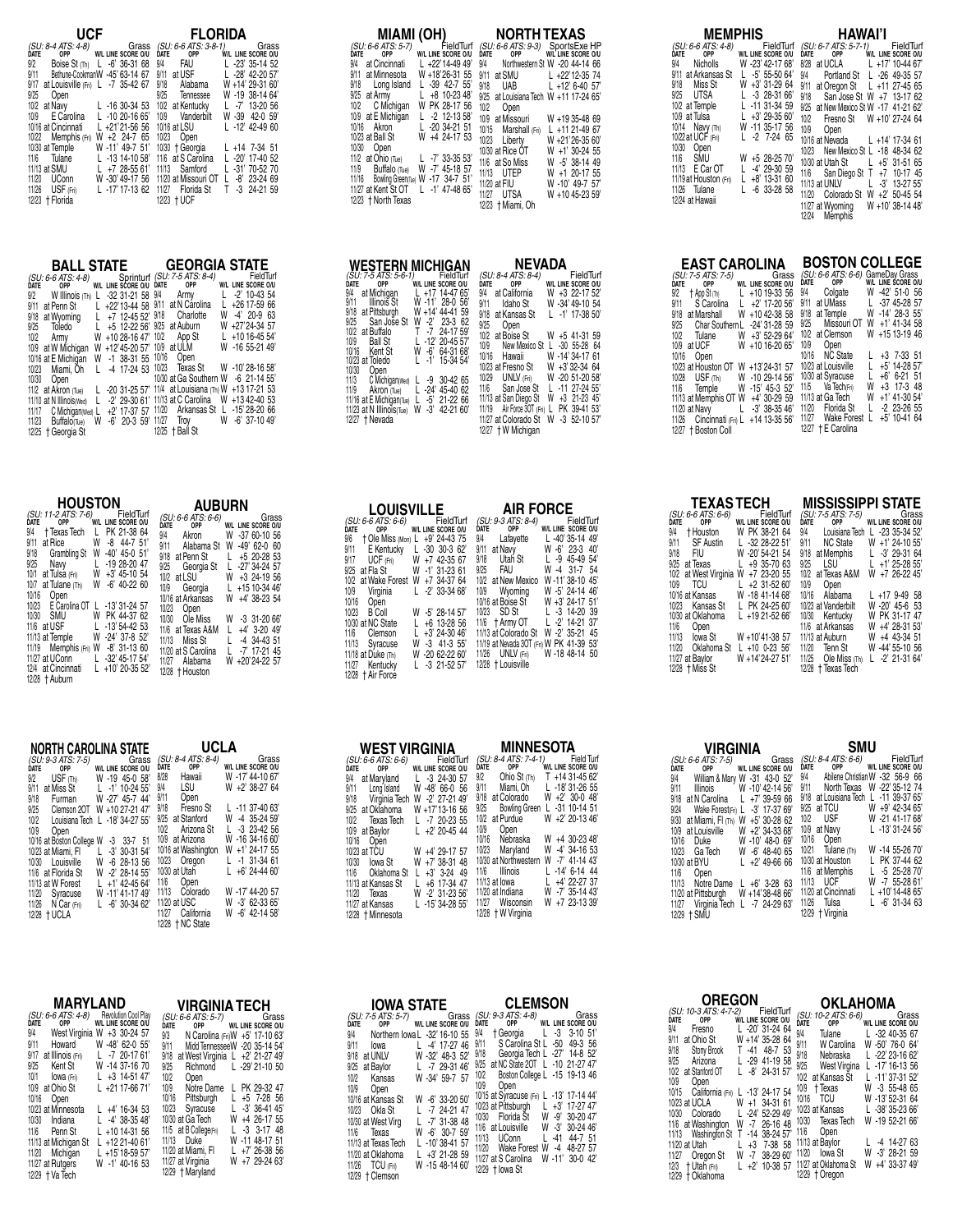|                                                                                                                                                                                                                                                                                                                                                                                                                                                                                                                                                                                                                                                                                                                                                                                                                                                                                 | <b>NFL 5 <math>\star</math> GAME OF THE YEAR</b><br><b>BIG PLAYS ARE 13-5 (72%) THE LAST 2 YEARS!!</b><br>Package Includes: The NFL 5* GOY, the Thurs-<br>day Night and Monday Night NFL Marquees<br><b>Non Subs: \$100 '21Subs: \$79 '22Sub: \$69</b>                                                                                                                                                                                                                                                                                                                                                                                                                                                                                                                                                                                                                                                                                                                                        |                                                                                                                                                                                                                                                                                                                                                                                                                                                                                                                                                                                                                                                                                                                                                                                                                                                                                                                                                                                                                                                                                                                      | <b>ARIZONA</b> (SU: 10-4 ATS: 9-5) G<br><b>OPPONENT</b><br>₩<br><b>SCORE</b><br>LINE<br><b>TOTAL</b><br>53701-1478<br>442-5044<br>442-5044<br>45<br>at Tennessee<br>Minnesota<br>⋚<br>Jacksonville<br>LA Rams<br>37-20<br>おさざらはよう<br>at<br>San Fran<br>at Cleveland<br>17-10<br>$37 - 14$<br>$31-5$<br>$21-24$<br>$31-17$<br>Houston<br>Green Bay (Th) L<br>San Fran<br>at San Fran<br>Carolina<br>at Seattle<br>$^{10-34}_{23-13}$<br>w<br>at BYE WEEK<br>at Chicago<br>LA Rams (M)<br>W<br>33-22<br>23-30<br>12-30<br>$\frac{-7}{2}$<br>-12'<br>$\frac{42}{50}$<br>48<br>Ļ<br>Second Transport<br>at Dallas<br>Seattle<br><b>JIC</b>                                                                                                                                                                                                                                                                                                              | <b>ATLANTA</b> (SU: 6-8 ATS: 6-8) A<br>TOTAI<br>OPPONENT<br>W/L<br>line<br>SCORE<br>Philade <u>l</u> phia<br>$9/12$<br>$9/19$<br>$9/26$<br>$10/3$<br>$10/17$<br>$10/24$<br>$10/31$<br>$\frac{48}{148}$<br>$\frac{48}{45}$<br>$-3$<br>$+13$<br>$+2$<br>$6 - 32$<br>25-48<br>Tampa Bay<br>NY Giants<br>ŵ<br>17-14<br>at<br>Washington<br>NY Jets (UK) W<br>PYE WEEK<br>$^{+1}_{-3}$<br>$\frac{30-34}{27-20}$<br>W<br>at Miami<br>4774355460148<br>-3<br>$\frac{10}{21}$<br>$\frac{11}{7}$<br>$\frac{11}{14}$<br>Carolina<br>New Orleans W<br>$+6$<br>at<br>at<br>Dallas<br>+8<br>11/18<br>New England (Th)<br>Jacksonville<br>Ŵ<br>$\frac{11/28}{12/5}$<br>$\frac{12/12}{12/19}$<br>$\frac{12/26}{1/2}$<br>$\frac{1}{2}$<br>at<br><u>T</u> ampa Bay<br>$+11$<br>17-30<br>29-21<br>13-31<br>₩<br>$^{+3}_{+9'}$<br>at<br>Carolina<br>San Francisco L<br>Detroit<br>at                                                                                                                |
|---------------------------------------------------------------------------------------------------------------------------------------------------------------------------------------------------------------------------------------------------------------------------------------------------------------------------------------------------------------------------------------------------------------------------------------------------------------------------------------------------------------------------------------------------------------------------------------------------------------------------------------------------------------------------------------------------------------------------------------------------------------------------------------------------------------------------------------------------------------------------------|-----------------------------------------------------------------------------------------------------------------------------------------------------------------------------------------------------------------------------------------------------------------------------------------------------------------------------------------------------------------------------------------------------------------------------------------------------------------------------------------------------------------------------------------------------------------------------------------------------------------------------------------------------------------------------------------------------------------------------------------------------------------------------------------------------------------------------------------------------------------------------------------------------------------------------------------------------------------------------------------------|----------------------------------------------------------------------------------------------------------------------------------------------------------------------------------------------------------------------------------------------------------------------------------------------------------------------------------------------------------------------------------------------------------------------------------------------------------------------------------------------------------------------------------------------------------------------------------------------------------------------------------------------------------------------------------------------------------------------------------------------------------------------------------------------------------------------------------------------------------------------------------------------------------------------------------------------------------------------------------------------------------------------------------------------------------------------------------------------------------------------|-----------------------------------------------------------------------------------------------------------------------------------------------------------------------------------------------------------------------------------------------------------------------------------------------------------------------------------------------------------------------------------------------------------------------------------------------------------------------------------------------------------------------------------------------------------------------------------------------------------------------------------------------------------------------------------------------------------------------------------------------------------------------------------------------------------------------------------------------------------------------------------------------------------------------------------------------------|----------------------------------------------------------------------------------------------------------------------------------------------------------------------------------------------------------------------------------------------------------------------------------------------------------------------------------------------------------------------------------------------------------------------------------------------------------------------------------------------------------------------------------------------------------------------------------------------------------------------------------------------------------------------------------------------------------------------------------------------------------------------------------------------------------------------------------------------------------------------------------------------------------------------------------------------------------------------------------|
| <b>BALTIMORE</b> (SU: 8-6 ATS: 6-8) A<br>SCORE<br>27-33<br>36-35<br>19-17<br>TOTAL<br>at Las Vegas (M) OT L<br>Kansas City W<br>50'<br>54<br>50'<br>44<br>$9/13$<br>$9/19$<br>$9/26$<br>$10/3$<br>$10/11$<br>$10/17$<br>$+7$<br>$+7$<br>$-7$<br>$-3$<br>$-6$<br>Detroit<br>Ŵ<br>at Denver<br>$\frac{23.7}{31.25}$<br>$\frac{34.6}{17.41}$<br>$\frac{46}{51}$ , 45<br>Indianapolis (M) OT<br>₩<br>LA Chargers<br>Cincinnati<br><b>BYE WEEK</b><br>34-31<br>10-22<br>16-13<br>16-10<br>19-20<br>22-24<br>30-31<br>$+325$<br>50'<br>46'<br>44'<br>43'<br>44'<br>Minnesota OT<br>at<br>Miami (Th)<br>Chicago<br>$\frac{11}{21}$<br>$\frac{11}{28}$<br>at<br>Ŵ<br>Clevelănd<br>12/5<br>12/12<br>12/19<br>12/26<br>1/2<br>1/9<br>Pittsburgh<br>₩<br>Cleveland<br>at<br>Green Bay<br>at Cincinnati<br>LA Rams<br>Pittsburgh                                                            | <b>BUFFALO</b> (SU: 8-6 ATS: 8-6) A<br>DATE<br>9/12<br>9/26<br>9/26<br>10/10<br>10/18<br>10/24<br>10/31<br>11/7<br><b>OPPONENT</b><br>Pittsburgh<br>at Miami<br>Washington<br>⋚≦≷≋<br><b>LINE</b><br>SCORE <sup>®</sup><br><b>TOTAL</b><br>4874575653<br>16-23<br>$-5.5 - 7.7$<br>at<br>$40 - 0$<br>Houston.<br>Kansas City<br>Tennessee (M) L<br>BYE WEEK<br>38-20<br>31-34<br>at<br>at<br>Miami<br>48484848451511<br>$-14$<br>$-14$<br>$-13$<br>$7$<br>26-11<br>6-9<br>45-17<br>15-41<br>Jacksonville<br>NY Jets<br>₩<br>11/14<br>at<br>11/21<br>at Write<br>at New Orleans (Th)<br>at New England (M)<br>at Tampa Bay OT<br>at New England<br>at New England<br>ķν<br>- သံသင်္ဘ<br>- 14<br>$\frac{11}{25}$<br>$\frac{12}{6}$<br>$\frac{12}{12}$<br>$\frac{12}{12}$<br>$\frac{12}{12}$<br>$\frac{12}{12}$<br>$\frac{12}{12}$<br>$\frac{31-6}{10-14}$<br>$27-33$<br>$31-14$<br>₩<br>Atlanta<br>NY Jets                                                                                       | <b>CAROLINA</b> (SU: 5-9 ATS: 5-9) G<br>DATE<br><b>OPPONENT</b><br><b>PONENT WILLY WILLY VIEW</b><br>NY Jets W<br>New Orleans W<br>Houston (Th) W<br>ڸ<br>؊ڛڞڞڂڛڿۺڂڂۻڂ<br>SCORE TOTAL<br>19-14<br>$9/12$<br>$9/19$<br>$9/23$<br>$10/3$<br>$10/17$<br>$10/24$<br>$10/21$<br>$^{45}_{44'}$<br>4311445434711<br>at<br>28-36<br>at<br>Dallas<br>Philadelphia<br>Minnesota OT<br>$\frac{78}{28}$ -21<br>28-34<br>$3 - 25$<br>at NY Giants<br>w<br>$\frac{10}{2}$<br>$\frac{11}{2}$<br>19-13<br>at Atlanta<br>New England<br>$6 - 24$<br>₩<br>11/14<br>$\frac{42}{43}$<br>41<br>34-10<br>21-27<br>10-33<br>at Arizona<br>11/21<br>Washington<br>$\frac{11/28}{12/5}$<br>$\frac{12/12}{12/19}$<br>$\frac{12/26}{1/2}$<br>$\frac{1}{2}$<br>at Miami<br><b>BYE WEEK</b><br>21-29<br>14-31<br>$-3$<br>+14<br>Atlanta<br>at Buffalo<br>Tampa Bay<br>at New Orleans<br>at Tampa Bay                                                                                                                                                                                                                                              | <b>CHICAGO</b> (SU: 4-9 ATS: 5-8) G<br><b>OPPONENT</b><br>at LA Rams<br><i>Cincinnati</i><br>at Cleveland<br>Detroit<br>$\frac{W}{I}$<br>LINE<br><b>SCORE</b><br><b>TOTAL</b><br>DATE<br>9/12<br>9/19<br>9/26<br>9/10/17<br>10/17<br>10/24<br>10/31<br>11/8<br>11/18<br>$14 - 34$<br>$20 - 17$<br>$^{+8}_{-1}$<br>Ŵ<br>$+7355$<br>$+555$<br>$+124$<br>$+7$<br>$6-26$<br>₩<br>₩<br>$24 - 14$<br>$20 - 9$<br>at Las Vegas<br>Green Bay<br>at Tampa Bay<br>$14 - 24$<br>3-38<br>22-33<br>27-29<br>at San Francisco<br>at Pittsburgh (M) W<br>BYE WEEK<br>at Detroit (Th)<br>w<br>L<br>11/21<br>13-16<br>16-14<br>22-33<br>30-45<br>$+5$<br>$+3$<br>$+7$<br>$+11$<br>$\frac{42}{42}$<br>43<br>$\frac{11}{25}$<br>$\frac{12}{5}$<br>$\frac{12}{12}$<br>$\frac{12}{20}$<br>at Deirona<br>at Green Bay<br>at Green Bay<br>Minnesota (M)<br>at Seattle<br>at Minnesota<br>at Minnesota<br>$\frac{12}{2}$<br>$\frac{1}{2}$<br>$\frac{1}{2}$<br>$\frac{1}{9}$ | at Buffalo<br>New Orleans<br><b>CINCINNATI</b> (SU: 8-6 ATS: 7-6-1) A<br>TOTAL<br>44'<br>44'<br>45'<br>45'<br>45'<br>43'<br>47'<br><b>OPPONENT</b><br>line<br>SCORE<br>9/12<br>9/19<br>9/26<br>9/30<br>10/17<br>10/24<br>10/31<br>11/7<br>17-20<br>Providency Minimesons<br>at Chicago W<br>at Pittsburgh W<br>dacksonwille (Th) L<br>Creen Bay OT<br>Creen Bay OT<br>Metroit<br>24-10<br>$+3.3$<br>$+6.3$<br>$+6.0$<br>$-2.2$<br>22-25<br>34-11<br>NY Jets<br>31-34<br>16-41<br>at<br>Cleveland<br>$\begin{array}{c} 11/14 \\ 11/21 \\ 11/28 \\ 12/5 \\ 12/12 \\ 12/19 \\ 13/19 \end{array}$<br>BYE WEEK<br>50'<br>44<br>49'<br>49<br>44<br>at<br>Las Vegas<br>ittsburgh<br>41-10<br>-4<br>-3<br>$\frac{22-41}{23-26}$<br>LA Chargers<br>San Fran OT<br>at Denver<br>$^{+1'}_{+3}$<br>₩<br>12/26<br>Baltimore<br>Kansas City<br>$\frac{1}{2}$<br>$\frac{1}{9}$<br>at Cleveland                                                                                                  |
| <b>CLEVELAND</b> (SU: 7-6 ATS: 5-8) G<br>THE OPPONENT WILLINE SCORE TOTA<br>1/19 at Kansas City Willine SCORE TOTA<br>1/19 Houston W -13 31-21 48<br>1/26 Chicago W -7 20-5<br>$9/12$<br>$9/19$<br>$9/26$<br>$10/3$<br>$10/10$<br>$10/17$<br>$10/21$<br>26-6<br>14-7<br>Ŵ<br>at Minnesota<br>$+2^{2}$<br>$-3$<br>$-1^{3}$<br>42-47<br>at LA Chargers<br>$\frac{14}{17}$ -37<br>Arizona<br>Ŵ<br>Denver (Th)<br>$-4$<br>$+2$<br>$+3$<br>$+3$<br>10/31<br>$10-15$<br>$41-16$<br>Pittsburgh<br>Ŵ<br>Cincinnati<br>$7-45$<br>13-10<br>10-16<br>New England<br>at<br>11/21<br>11/28<br>Detroit<br>at<br>Baltimore<br><b>BYE WEEK</b><br>24-22 43'<br>Baltimore<br>-3<br>Las Vegas (M)<br>at Green Bay (Sat)<br>at Pittsburgh (M)<br>Cincinnati<br>12/25<br>1/3<br>1/9                                                                                                                 | <b>DALLAS</b> (SU: 10-4 ATS: 11-3) A<br><b>Example 12-4</b> and 12-5 and 12-5 and 12-5 and 12-5 and 12-5 and 12-5 and 12-5 and 12-5 and 12-5 and 12-5 and 12-5 and 12-5 and 12-5 and 12-5 and 12-5 and 12-5 and 12-5 and 12-5 and 12-5 and<br>DATE<br>9/9<br>9/19<br>9/27<br>10/10<br>10/17<br>10/24<br>10/31<br>11/7<br>TOTAL<br>51<br>50<br>50<br>50<br><u> Agoogloofic</u><br>20-16<br>16-30<br>52955550774844<br>Denver<br>Ŵ<br>$43 - 3$<br>9-19<br>Atlanta<br>Huanna<br>Hansas City<br>Las Vegas (Th) OT<br>at New Orleans (Th) W<br>at Washington<br>Washington<br>Washington<br>Arizona<br>11/21<br>11/25<br>12/21<br>12/19<br>12/26<br>1/9<br>33-36<br>27-17<br>27-20<br>21-6<br>Arizona<br>at Philadelphia                                                                                                                                                                                                                                                                           | <b>DENVER</b> (SU: 7-7 ATS: 7-7) G<br>OPPONENT WILL LINE SCORE TO<br>3 at NY Giants Will 13 27-13<br>3 at Jacksonville W -6 23-13<br>3 NY, Jets W -10 26-9<br>SCORE TOTAL<br>$\frac{9}{12}$<br>9/26<br>10/3<br>10/17<br>10/21<br>10/31<br>11/1<br>26-0<br>7-23<br>Baltimore<br>$-50.5$<br>$19-27$<br>$24-34$<br>at Pittsburgh<br>Altsburg<br>Las Vegas<br>t Cleveland (Th) L<br>Mashington W<br>14-17<br>at<br>17-10<br>30-16<br>13-30<br>at<br>11/14<br>Philadelphia<br>BYE WEEK<br>11/21<br>EA Chargers<br>at Kansas City<br>Detroit W<br>$\frac{11}{28}$<br>$\frac{12}{5}$<br>$\frac{12}{12}$<br>$\frac{12}{12}$<br>$\frac{12}{12}$<br>$\frac{12}{12}$<br>$\frac{12}{12}$<br>$\frac{12}{12}$<br>$+2^{+}_{+10}$<br>$-11^{+}_{-3}$<br>28-13<br>9-22<br>38-10<br>10-15<br>$\frac{46}{42}$<br>44<br>Cincinnati<br>L<br>at Las Vegas<br>at LA Chargers<br>Kansas City                                                                                                                                                                                                                                                  | <b>DETROIT</b> (SU: 2-11-1 ATS: 9-5) A<br><b>SCORE</b><br><b>OPPONENT</b><br>TOTAL<br>WI.<br>W<br>San Fran<br>at Green Bay (M)<br>at Green Bay (M)<br>at Chicago<br>at Minnesota<br>cincinnati<br>at LA Bams<br>W<br>33-41<br>46345024970348<br>$+8^\circ$<br>$+11^\circ$<br>$+7^\circ$<br>9/20<br>9/26<br>9/26<br>10/10<br>10/17<br>10/24<br>10/31<br>11/7<br>17-35<br>17-19<br>$14-24$<br>$17-19$<br>$11-34$<br>$19-28$<br>6-44<br>₩<br>W<br>L<br>at LA Rams<br>Philadelphia<br>BYE WEEK<br>11/14<br>at Pittsburgh OT W<br>at Cleveland W<br>chicago (Th) W<br>Minnesota<br>at Denver<br>Arizona<br>16-16<br>10-13<br>14-16<br>29-27<br>10-38<br>30-12<br>$+6$<br>$+13$<br>$+3$<br>$+7$<br>$+11$<br>$+12$<br>11/21<br>43<br>42<br>42<br>48<br>11/25<br>12/5<br>12/19<br>12/26<br>1/2<br>1/9<br>at Atlanta<br>at Seattle<br>Green Bay                                                                                                              | <b>GREEN BAY</b> (SU: 11-3 ATS: 10-3-1) G<br>W/L<br>LINE<br><b>TOTAL<br/>50487045044475044475044475048607747</b><br>DATE<br>9/120<br>9/20<br>9/26<br>10/10 10/17<br>10/24<br>10/28<br>11/7<br>OPPONENT<br>SCORE<br>PONENI<br>New Orleans<br>Detroit (M) W<br>And Fran<br>at<br>San Fran<br>Pittsburgh<br>Cincinnati OT<br>at<br>⋚<br>14<br>at Chicago<br>24-10<br>Washington<br>Arizona (Th)<br>at<br>Kansas City<br>at<br>11/14<br>seattle<br>$\frac{31}{36}$ - $\frac{34}{36}$ -28<br>$\frac{11}{2}$<br>$\frac{11}{2}$<br>$\frac{28}{2}$<br>at<br>$\frac{1}{12}$<br>Minnesota<br>Ŵ<br>LA Rams<br>BYE WEEK<br>W<br>$\frac{12}{12}/19$<br>$\frac{12}{12}/25$<br>$\frac{11}{7}$<br>45-30<br>31-30<br>Chicago<br>at Baltimore<br>Cleveland (Sat)<br>Minnesota<br>at Detroit                                                                                                                                                                                                        |
| <b>HOUSTON</b> (SU: 3-11 ATS: 5-8-1) A<br>TE OPPONENT WILL LINE SCORE TOTA<br>TOTAL<br>$\frac{9}{12}$<br>$\frac{9}{12}$<br>$\frac{9}{23}$<br>$\frac{10}{3}$<br>Jącksonville<br>$+3$<br>$+13$<br>$+8$<br>$+17$<br>45444739447745<br>Cleveland<br>Carolina (Th)<br>-31<br>at<br>$-24$<br>$0 - 40$<br>Buffalo<br>at<br>New England W<br>$+3+10$<br>$+10$<br>$+10$<br>$+5$<br>22-25<br>3-31<br>5-31<br>22-38<br>9-17<br>at<br>Indianapolis<br>10/24<br>10/31<br>at Arizona<br>LA Rams<br>$\frac{117}{11/14}$<br>Miami<br>at<br><b>BYE WEEK</b><br>$22 - 13$<br>W<br>$+10$<br>$+2$<br>$+10$<br>$+8$<br>$+5$<br>$445$<br>$45$<br>$41$<br>$40$<br>11/21<br>at<br>Tennessee<br>14-21<br>0-31<br>11/28<br>12/5<br>NY Jets<br>Indianapolis<br>$\frac{13-33}{30-16}$<br>Seattle<br>Ŵ<br>at Jacksonville<br>LA Chargers<br>12/19<br>12/26<br>1/2<br>1/9<br>San Francisco<br>at<br>lennessee | <b>INDIANAPOLIS</b> <i>(SU: 8-6 ATS: 9-5) A</i><br>ATE OPPONEN <u>I</u> WIL LINE SCORE TOTAL<br>DATE<br>OPPONENT<br>Seattle<br>LA Rams<br><b>TOTAL</b><br>9/19<br>9/26<br>9/26<br>10/11<br>10/17<br>10/24<br>10/31<br>11/4<br>$+3$<br>$+3$<br>$+5$<br>$+7$<br>$-10$<br>Ŵ<br>$16 - 25$<br>$\frac{47}{46}$<br>at Tennessee<br>Tennessee<br>Miami W<br>Baltimore (M) OT W<br>Houston<br>San Fran<br>$27-17$<br>at<br>ät<br>25-31<br>Houston<br>San Fran<br>43<br>at<br>$+3$<br>$-10$<br>$+7$<br>$-10$<br>$-10$<br>$-10$<br>Tennessee OT L<br>NY Jets (Th) W<br>31-34<br>45-30<br>45-30<br>23-17<br>41-15<br>31-38<br>31-0<br>51457495345<br>11/14<br>Jacksonville′<br>₩<br>$\frac{11}{21}$<br>$\frac{11}{25}$<br>$\frac{12}{5}$<br>$\frac{12}{12}$<br>$\frac{12}{18}$<br>Buffalo<br>at<br>at Pampa Bay<br>at Houston<br>BYE WEEK<br>New England (Sat)<br>at Arizona (Sat)<br>$-2'$ 27-17 45<br>$\frac{12}{2}$<br>$\frac{1}{2}$<br>$\frac{1}{2}$<br>$\frac{1}{9}$<br>Las Vegas<br>at Jacksonville | JACKSONVILLE (SU: 2-12 ATS: 4-10) G<br>LINE<br>DATE<br><b>OPPONENT</b><br>SCORE TOTAL<br>$\frac{9}{12}$<br>$\frac{9}{19}$<br>$\frac{9}{26}$<br>$-37$<br>at Houston<br>45'451'46'7'<br>Denver<br>$+6$<br>$+7$<br>$\frac{10-31}{21-24}$<br>$\frac{10-37}{23-20}$<br>Arizona<br>$\frac{9}{30}$<br>$\frac{10}{10}$<br>$\frac{10}{10}$<br>$\frac{10}{24}$<br>$\frac{10}{31}$<br>$\frac{11}{7}$<br>$\frac{11}{10}$<br>at Cincinnati (Th) W<br>$+7$<br>$+4$<br>$+1$<br>Tennessee<br>Miami (UK)<br>RYE WEEK<br>Ŵ<br>$-5.5 + 3.5 + 5.5 + 5.5$<br>7-31<br>9-6<br>17-23<br>10-30<br>14-21<br>7-37<br>0-20<br>16-30<br>at<br>Seattle<br>Ŵ<br>W<br>Buffalo<br>Indianapolis<br>San Fran<br>at<br>11/21<br>11/28<br>12/19<br>12/19<br>12/26<br>1/9<br>Atlanta<br>LA Rams<br>at<br>at<br>Tennessee<br>Houston<br>NY Jets<br>at<br>at New England<br>Indianapolis                                                                                                                                                                                                                                                                     | <b>KANSAS CITY</b> (SU: 10-4 ATS: 7-7) G<br>ATE OPPONENT WIL LINE SCORE TOTAL<br>$\frac{L_1}{2}$<br>9/12<br>9/19<br>9/26<br>10/10<br>10/17<br>10/24<br>Cleveland<br>at Baltimore<br>LA Chargers<br>at Philadelphia<br>$-4$<br>$-7$<br>Ŵ<br>Buffalo<br>Washington<br>Tennessee<br>Ŵ<br>$\frac{10^{7}}{2}$<br>$20 - 17$<br>NY Giants (M)<br>11/1<br>$\frac{13}{13}$<br>41-14<br>19-9<br>Green Bay<br>₩<br>W<br>at Las Vegas<br>11/21<br>11/28<br>12/12<br>12/16<br>12/26<br>1/2<br>Dallas<br>BYE WEEK<br>Denver<br>Las Vegas W<br>at LA Changes OT (Th) W<br>at Cincinnati<br>22-9<br>48-9<br>38-24<br>$-10$<br>$-10$<br>$-3$<br>$\frac{46}{48}$<br>52<br>at Cincinnati                                                                                                                                                                                                                                                                               | <b>LAS VEGAS</b> (SU: 6-7 ATS: 5-8) G<br>TE OPPONENT WILL BE SCORE TO 1<br>3 Salimore (M) OT W +4 33-27 5<br>at Prisburgh W +6 26-77 4<br>26 Mianu OT W +6 26-72 44<br>26 Mianu OT +6 27: 28 44<br>40 at LA Charges (M) - +2, 14-26<br>41<br><b>TOTA</b><br>Date<br>9/13<br>9/26<br>9/26<br>10/4<br>10/17<br>10/24<br>10/31<br>11/14<br>11/14<br>50°<br>46°<br>44°<br>48°<br>$+33.5$<br>Chicago<br>$9 - 20$<br>Ŵ<br>34-24<br>33-22<br>at<br>Denver<br>hiladelphia<br>!YE WEEK<br>$-3$<br>$+2$<br>$+1$<br>462500<br>48<br>48<br>at NY Giants<br>Kansas City<br>$14-41$<br>$13-32$<br>$36-33$<br>$15-17$<br>11/21<br>11/25<br>12/12<br>12/20<br>12/26<br>1/2<br>Cincinnati<br>Ŵ<br>Dallas (Th) OT<br>$^{+8}_{-1}$<br>at<br>Washington<br>Kansas City<br>$9 - 48$<br>$+10$<br>at<br>at<br>Cleveland (M)<br>Denver<br>at Indianapolis<br>LA Chargers                                                                                                                                 |
| LA CHARGERS (SU: 8-6 ATS: 7-7) A<br>DATE<br>OPPONENT<br>LINE<br>SCORE<br>TOTAL<br>Ŵ<br>455541751<br>$\frac{9}{12}$<br>$\frac{9}{19}$<br>$+3$<br>$+3$<br>$+3$<br>$+3$<br>at Washington<br>20-16<br>17-20<br>Dallas<br>at Kansas City W<br>Las Vegas (M) W<br>30-24<br>28-14<br>47-42<br>6-34<br>9/26<br>10/4<br>10/10<br>Cleveland<br>10/17<br>at<br><b>Baltimore</b><br><b>BYE WEEK</b><br>10/24<br>24-27<br>27-24<br>20-27<br>20-27<br>41-37<br>41-22<br>37-21<br>37-21<br>28-34<br>50<br>49<br>53<br>47<br>47<br>-4'<br>10/31<br>New England L<br>W<br>estropolation<br>Philadelphia<br>11/7<br>at<br>11/14<br>Minnesota<br>11/21<br>Pittsburgh<br>11/28<br>12/5<br>12/12<br>Denver<br>at<br>Ŵ<br>$\frac{49}{52}$<br>Cincinnati<br>at<br>NY Giants<br>12/16<br>Kansas City OT (Th) L<br>$+3$<br>12/26<br>at Houston<br>Denver<br>$1/\overline{9}$<br>at Las Vegas             | <b>LA RAMS</b> (SU: 9-4 ATS: 6-6-1) A<br><b>OPPONENT</b><br>W/I<br>W<br><b>LINE</b><br>PK<br>PK<br>014634455449554495077250<br>$\frac{9}{12}$<br>$\frac{9}{12}$<br>$\frac{9}{26}$<br>$\frac{10}{3}$<br>$\frac{10}{7}$<br>$\frac{10}{17}$<br>Chicago<br>$34 - 14$<br>$27 - 24$<br>$34 - 24$<br>Indianapolis<br>at<br>₩<br>Tampa Bay<br>Arizona<br>$\frac{-4}{-7}$<br>Ŵ<br>W<br>Seattle (Th)<br>NY Giants<br>a<br>at<br>$-16$<br>$-16$<br>$-7$<br>$-3$<br>10/24<br>Detroit<br>28-19<br>38-22<br>$\frac{10}{3}$ 1<br>11/7<br>at Houston<br>$\frac{16}{28}$<br>10-31<br>Tennessee<br>San Fran (M)<br>BYE WEEK<br>$\frac{11}{11/21}$<br>at<br>at Green Bay<br>$-2^{2}$<br>$+2^{3}$<br>$\frac{11}{2}$<br>$\frac{12}{5}$<br>$\frac{12}{12}$<br>$\frac{12}{21}$<br>28-36<br>37-7<br>30-23<br>Ŵ<br>$\frac{48}{50}$<br>Jacksonville<br>at Arizona (M)<br>Seattle (Tue)<br>at Minnesota<br>$\frac{12}{2}$<br>$\frac{1}{2}$<br>$\frac{1}{2}$<br>$\frac{1}{9}$<br>Baltimore<br>San Francisco<br>at         | <b>MIAMI</b> (SU. 7-7 ATS: 7-7) G<br><b>TOTAL</b><br>DATE<br>OPPONEN<br>LINE<br><b>SCORE</b><br>17-16<br>0-35<br>at New England W<br>Buffalo<br>$\frac{9}{12}$<br>$\frac{9}{19}$<br>$\frac{9}{26}$<br>$+3$ <sub>+3</sub> <sup>2</sup><br>$\frac{43}{47}$<br>at Las Vegas OT W<br>$^{+4}_{-2}$<br>28-31<br>$442$<br>$448$<br>$47$<br>$47$<br>$\frac{10}{3}$<br>$\frac{10}{10}$<br>$\frac{10}{17}$<br>$\frac{10}{24}$<br>17-27<br>$\frac{1}{1}$<br>17-45<br>at<br>Tampa Bay<br>$\frac{20}{28}$ -23<br>28-30<br>Jacksonville (UK)<br>$+1$ '<br>Atlanta<br>48<br>45<br>44<br>44<br>41<br>10/31<br>$11 - 26$<br>at<br>Buffalo<br>$+14$<br>$-5$<br>$-13$<br>$-5$<br>$-6$<br>Ŵ<br>$\frac{11}{7}$<br>$\frac{11}{7}$<br>$17-9$<br>$22-10$<br>$24-17$<br>$33-10$<br>$20-9$<br>Houston<br>Baltimore (Th) W<br>NY Jets<br>$\frac{11}{21}$<br>$\frac{11}{28}$<br>$\frac{12}{12}$<br>$\frac{12}{12}$<br>$\frac{12}{12}$<br>NY Jets<br>at<br>Ŵ<br>Carolina<br>NY Giants<br>40<br><b>BYE WEEK</b><br>$31 - 24$<br>-9'<br>42<br>NY Jets<br>$\frac{12}{2}$<br>$\frac{27}{1/9}$<br>at New Orleans (M)<br>at<br>Tennessee<br>New England | MINNESOTA (SU: 6-7 ATS: 7-6) A<br>SCORE TOTAL<br>$\frac{9}{12}$<br>$\frac{9}{19}$<br>$+3.3 + 2.1 + 2.2$<br>at<br>Cincinnati OT<br>$24 - 27$<br>$33 - 34$<br>$30 - 17$<br>47'<br>50'<br>54'<br>51'<br>w<br>at<br>Arizona<br>Ŵ<br>$\frac{9}{26}$<br>$\frac{10}{3}$<br>Seattle<br>Cleveland<br>$+1$<br>$7 - 14$<br>$\frac{49}{45}$<br>$-10$<br>$-2$ <sup>'</sup><br>19-17<br>34-28<br>10/10<br>10/17<br>Detroit<br>at Carolina OT<br>BYE WEEK<br>Dallas<br>Ŵ<br>10/24<br>$-2^{2} +6$<br>$+3$<br>16-20<br>31-34<br>27-20<br>34-31<br>36-34<br>27-29<br>36-28<br>5250<br>537<br>43<br>43<br>$\frac{10}{2}$<br>$\frac{11}{7}$<br>Baltimore OT W<br>LA Chargers W<br>Green Bay W<br>at<br>11/14<br>at<br>11/21<br>11/28<br>12/5<br>12/20<br>12/26<br>1/9<br>1/9<br>Green Băy<br>$^{+1}_{+3}$<br>$-7$<br>$-3$<br>San Fran<br>aț<br>Detroit<br>at<br>Pittsburgh (Th) W<br>Chicago (M)<br>at<br>LA Rams`<br>at Green Bay<br>Chicago                           | NEW ENGLAND (SU: 9-5 ATS: 9-5) A<br>DATE<br><b>OPPONENT</b><br>W/L.<br>line<br>SCORE<br>9/12<br>9/19/26<br>10/10/12<br>10/11/14<br>11/14<br>11/28<br>12/12<br>12/12<br>$\frac{16}{16}$ -17<br>25-6<br>13-28<br>-3<br>Miami<br>Ŵ<br>at NY Jets<br>$-5.2$<br>$-7.3$<br>$-7.3$<br>New Orleans<br>Ŵ<br>17-19<br>Tampa Bay<br>25-22<br>29-35<br>54-13<br>at Houston<br>Dallas OT<br>Ŵ<br>54-13<br>27-24<br>NY Jets<br>LA Chargers<br>⋚<br>$\frac{4}{3}$<br>$\frac{3}{7}$<br>$\frac{7}{7}$<br>$\frac{7}{3}$<br>at<br>$24 - 6$<br>at<br>Carolina<br>$45-7$<br>$25-0$<br>$36-13$<br>Cleveland<br>Atlanta (Th)<br>at<br>Tennessee <sup>®</sup><br>14-10<br>at Buffalo (M)<br>BYE WEEK<br>$+2$ '<br>17-27<br>- 45<br>at Indianapolis (Sat)<br>L<br>12/26<br>Buffalo<br>$\frac{1}{2}$<br>$\frac{1}{9}$<br>Jacksonville<br>at Miami                                                                                                                                                          |
| <b>NEW ORLEANS</b> (SU: 7-7 ATS: 7-7) A<br>LINE<br>SCORE TOTAL<br><b>OPPONENT</b><br>Date<br>₩,<br>9/12<br>$+3$<br>50<br>443<br>42<br>43<br>Green Bav<br>9/19<br>7-26<br>28-13<br>21-27<br>33-22<br>Carolina<br>at New England W<br>NY Giants OT<br>$^{+2}_{-7}$<br>$^{+2}_{-2}$<br>9/26<br>Ŵ<br>Washington<br>BYE WEEK<br>10/10<br>at<br>10/17<br>13-10<br>36-27<br>25-27<br>21-23<br>29-40<br>10/25<br>Seattle (M)<br>at<br>Ŵ<br>$+4'$<br>10/31<br>49<br>43<br>42<br>45<br>45<br>Tampa Bay<br>-6<br>11/7<br>Atlanta<br>Ŵ<br>$-5+5-5$<br>11/14<br>Tennessee<br>11/21<br>Philadelphia<br>at<br>$\frac{6}{17}$ -27<br>17-27<br>30-9<br>9-0<br>$\frac{11}{25}$<br>Buffalo (Th)<br>Dallas (Th)<br>Ŵ<br>12/12<br>NY Jets<br>at<br>12/19<br>$+11'$<br>at Tampa Bay<br>W<br>12/27<br>Miami (M)<br>Carolina<br>1/9<br>at Atlanta                                                       | NY GIANTS (SU: 4-10 ATS: 6-8) A<br>DATE<br>9/12<br>9/16<br>9/26<br>10/10<br>10/17<br>10/24<br>11/1<br>Denver<br>41<br>$+332$<br>$+77$<br>$+77$<br>$+3$<br>$+10$<br><br><br><br><br><br><br><br><br><br><br><br><br><br><br><br><br><br><br><br><br><br><br><br><br><br><br>Ŵ<br>at Wash (Th)<br>29-30<br>41<br>4842529462526<br>Atlanta<br>New Orleans OT W<br>at<br>20-44<br>11-38<br>Dallas<br>at<br>LA Rams<br>Carolina<br>$25-3$<br>17-20<br>23-16<br>at Kansas City (M) W<br>Las Vegas<br>BYE WEEK<br>11/1<br>11/7<br>11/14<br>11/22<br>11/28<br>12/12<br>12/19<br>12/26<br>1/2<br>Tampa Bay (M) L<br>Philadelphia W<br>10-30<br>13-7<br>9-20<br>21-37<br>6-21<br>$+11$<br>$+3$<br>$+6$<br>$+9$<br>50<br>45<br>43<br>44<br>44<br>at<br>Miami<br>at<br>LA Chargers<br>at<br>$+11$<br>at Dallas<br>at Philadelphia<br>at Chicago<br>Washington                                                                                                                                             | <b>NY JETS</b> (SU: 3-11 ATS: 4-10) A<br>E OPPONENT (SU: 3-11 ATS: 4-10) A<br>2 at Carolina<br>8 at Denver 1 + 3 14-19 45<br>8 at Denver 1 + 10 0-26 41<br>73 dennessee OT W + 6 27-24 44<br>74 digning (LK) L + 3 20-27 45<br><b>DATE</b><br>9/12<br>9/19<br>9/26<br>10/3<br>10/10<br>10/24<br>10/31<br>11/4<br>11/14<br>Atlanta (UK)<br>BYE WEEK<br>13-54<br>34-31<br>30-45<br>30-45<br>17-24<br>17-24<br>30<br>30-30<br>9-30<br>24-31<br>4244444444242<br>$+7$<br>at New England L<br>Cincinnati W<br>at<br>Indy (Th)<br>Buffalo<br>$\frac{11}{21}$<br>$\frac{12}{21}$<br>$\frac{12}{12}$<br>$\frac{12}{20}$<br>$\frac{12}{20}$<br>$\frac{12}{20}$<br>Miami<br>₩<br>Houston<br>at<br>Philadelphia<br>New Orleans<br>Ŵ<br>at Miami<br>Jacksonville<br>Tampa Bay<br>at Buffalo                                                                                                                                                                                                                                                                                                                                      | <b>PHILADELPHIA</b> (SU: 6-7 ATS: 7-6) G<br>ATE OPPONENT WILLINE SCORE TOTAL<br>DATE<br>at Atlanta<br>48'<br>49<br>$+3$<br>$+3$<br>$+3$<br>$\frac{9}{19}$<br>$\frac{9}{27}$<br>$\frac{10}{3}$<br>$\frac{10}{10}$<br>$\frac{10}{14}$<br>San Francisco L<br>$11 - 17$<br>Dallas (M)<br>Kansas City<br>at<br>21-41<br>30-42<br>$+7$<br>$\frac{21-18}{22-28}$<br>at Carolina<br>$+3$<br>$+2$<br>$-3$<br>Tampa Bay (Th) W<br>Las Vegás<br>$\begin{array}{c}\n10/24 \\ 10/31 \\ 11/7 \\ 11/14\n\end{array}$<br>aț<br>at<br>44-6<br>24-27<br>30-13<br>30-13<br>40-29<br>7-13<br>33-18<br>±±دئ يئ مان<br>LA Chargers<br>Denver<br>New Orleans W<br>at<br>$11/21$<br>$11/28$<br>$12/12$<br>$12/21$<br>$12/26$<br>$1/2$<br>NY Giants<br>at<br>Ŵ<br>at NY Jets<br>BYE WEEK<br>Washington (Tue)<br>NY Giants<br>at Washington<br>Dallas                                                                                                                         | PITTSBURGH (SU. 7-6-1 ATS: 6-8) G<br>WĀ<br>W<br><b>DATE</b><br>OPPONENT<br>LINE<br>SCORE TOTAL<br>$\frac{9}{12}$<br>$\frac{9}{26}$<br>$\frac{9}{26}$<br>$\frac{10}{10}$<br>$\frac{10}{17}$<br>$\frac{10}{24}$<br>at Buffalo<br>23-16<br>$+6$<br>$-6$<br>$-2$<br>48464533<br>-26<br>Las Vegas<br>Cincinnati<br>10-24<br>17-27<br>27-19<br>23-20<br>at Green Bay<br>$+6$<br>$+2$<br>$-5$<br>₩<br>Denver<br>Seattle OT<br>BYE WEEK<br>$\frac{10}{2}$<br>$\frac{11}{8}$<br>$\frac{11}{14}$<br>W<br>$^{+4'}$<br>15-10<br>29-27<br>439907444433<br>Cleveland<br>at<br>Chicago (M)<br>Detroit OT<br>16-16<br>$-6 + 6$<br>Ŵ<br>$\frac{11}{21}$<br>$\frac{11}{26}$<br>$\frac{12}{9}$<br>$\frac{12}{9}$<br>$\frac{12}{12}$<br>LA Chargers<br>37-41<br>at<br>10-41<br>20-19<br>28-36<br>19-13<br>+4<br>at<br>Cincinnati<br>Ŵ<br>$+4$<br>Baltimore<br>Minnesota (Th) L<br>$+3$ <sub>PK</sub><br>at<br>Tennessee<br>12/26<br>at Kansas City<br>$\frac{1}{3}$<br>Cleveland (M)<br>at Baltimore |
| )<br><b>SAN FRANCISCO</b> <i>(SU: 8-6 ATS: 7-7) G</i><br>ate opponent – w/l li <u>n</u> e score total<br>SCORE TOTAL<br>DATE<br>9/12<br>41-33<br>at Detroit<br>မှာ မှတ်လုပ်<br>46<br>552<br>48<br>48<br>Ŵ<br>9/19<br>at Philadelphia<br>$17 - 11$<br>28-30<br>21-28<br>10-17<br>9/26<br>Green Bay<br>Seattle<br>10/10<br>at<br>Árizona<br>BYE WEEK<br>10/17<br>18-30<br>33-22<br>10/24<br>-4<br>Indianapolis<br>Ŵ<br>4 ين پڻ وٺ پٺ پٺ<br>40<br>10/31<br>11/7<br>at Chicago<br>$17-31$<br>450054504548<br>Arizona<br>LA Rams (M) W<br>Jacksonville W<br>11/15<br>31-10<br>30-10<br>34-26<br>23-30<br>11/21<br>at<br>W<br>11/28<br>Minnesota<br>Seattle<br>Cincinnati OT W<br>26-23<br>31-13<br>12/12<br>at<br>-9'<br>12/19<br>Atlanta<br>W<br>Tennessee (Th)<br>12/23<br>1/2<br>at<br>Houston<br>LA Rams<br>1/9<br>at<br>t neutral site                                          | <b>SEATTLE</b> (SU: 5-8 ATS: 7-6) A<br><b>OPPONENT</b> WIL LINE SCORE TOTAL<br>2 at Indianapolis W -3 28-16 48<br>DATE<br>$\frac{9}{12}$<br>$\frac{9}{19}$<br>Indianapolis<br>Tennessee OT<br>بام انج‡ ان انجاب<br>54<br>54<br>52<br>54<br>43<br>44<br>44<br>$\frac{9/26}{10/3}$<br>$\frac{10/7}{10/17}$<br>$\frac{10/25}{10/25}$<br>Minnesota<br>San Francisco<br>LA Rams (Th)<br>at<br>Ŵ<br>at<br>$\frac{77}{20}$ -23<br>20-23<br>10-13<br>31-7<br>Pittsburgh OT W<br>New Orleans (M) W<br>Jacksonville W<br>at<br>$\frac{10}{2}$<br>BYE WEEK<br>$0 - 17$<br>11/14<br>$rac{1}{2}$<br>Green Bay<br>50<br>45<br>47<br>45<br>41<br>at<br>$13-23$<br>$15-17$<br>$30-23$<br>$33-13$<br>11/21<br>11/29<br>Arizona<br>Washington (M)<br>San Fran<br>↓<br>W<br>at<br>$\begin{array}{l} 11/69 \\ 12/12 \\ 12/21 \\ 12/26 \\ 1/2 \\ 1/2 \\ 1/9 \end{array}$<br><b>Houston</b><br>at<br>LA Rams (Tue)<br>at<br>Chicago<br>Detroit<br>at Arizona                                                        | TAMPA BAY (SU: 10-4 ATS: 7-7) G<br>W/L<br>LINE<br>SCORE<br><b>TOTAL</b><br>51'<br>55'<br>52'<br>48'<br>52'<br>DATE<br>9/9<br>OPPONENT<br>Dallas (Th)<br>w<br>9/19<br>9/26<br>10/10<br>10/14<br>10/24<br>10/31<br>11/1<br>$-13$<br>PK<br>$-7$<br>$-11$<br>48-25<br>24-34<br>Atlanta<br>LA Rams<br>at<br>19-17<br>45-17<br>at New England<br>Miamı<br>28-22<br>38-3<br>27-36<br>at Philadelphia (Th)<br>$-7$<br>-12<br>-4'<br>Ŵ<br>Chicago<br>New Orleans<br>BYE WEEK<br>49<br>at<br>11/14<br>Washington<br>$-10$<br>$-11$<br>19-29<br>30-10<br>38-31<br>38-31<br>30-17<br>33-27<br>0-9<br>at<br>$\frac{11}{22}$<br>$\frac{11}{25}$<br>$\frac{12}{12}$<br>$\frac{12}{12}$<br>$\frac{12}{12}$<br>NY Giants (M) W<br>Ŵ<br>$3 + 3$<br>$-11$<br>at Indianapolis<br>at<br>Atlanta<br>Buffalo OT<br>W<br>New Orleans L<br>$\frac{12}{2}$<br>$\frac{1}{2}$<br>$\frac{1}{2}$<br>$\frac{1}{9}$<br>at<br>Carolina<br>NY Jets<br>at<br>Carolina                                                                                                                                                                                   | TENNESSEE (SU: 9-5 ATS: 8-6) G<br>TOTAL<br>DATE.<br>9/12<br>Arizona<br>$rac{1}{4}$<br>554448557124343<br>Ŵ<br>9/19<br>9/26<br>10/3<br>10/18<br>10/24<br>10/31<br>11/7<br>at Seattle OT<br>30<br>Indianapolis<br>at NY Jets OT<br>16<br>₩<br>W<br>Jacksonville<br>Buffalo (M)<br>Kansas City<br>Indianapolis OT<br>LA Rams<br>$37-19$<br>at<br>$+643$<br>$+3373$<br>$+7$<br>$\frac{34-31}{27-3}$<br>34-31<br>Ŵ<br>at<br>28-16<br>23-21<br>13-22<br>13-36<br>at<br>New Orleans<br>11/14<br>11/21<br>Houston<br>$\frac{11}{25}$<br>$\frac{12}{5}$<br>$\frac{12}{12}$<br>at<br>New England<br>BYE WEEK<br>$-8'$<br>PK<br>$20-0$<br>13-19<br>W<br>Jacksonville<br>44<br>43'<br>12/19<br>at Pittsburgh<br>12/23<br>San Francisco (Th)<br>Miami<br>$\frac{1}{2}$<br>at Houston                                                                                                                                                                             | WASHINGTON (SU: 6-7 ATS: 5-8) G<br>Ŵ/L<br>LINE<br>SCORE<br><b>OPPONENT</b><br>LA Chargers<br>-3'<br>NY Giants (Th)<br>-29<br>-43<br>at Buffalo<br>+7<br>$-1$<br>at Atlanta<br>$\frac{30}{33}$<br>$+2$ <sup>2</sup><br>$+7$<br>New Orleans<br>13-31<br>10-24<br>10-17<br>Kansas City<br>Green Bay<br>$+8$ <sub>+3</sub><br>at<br>at<br>Denver<br>BÝË WEEK<br>29-19<br>27-21<br>50'<br>43<br>48<br>48<br>48<br>Tampa Bay<br>XXXX<br>$+10$<br>$+3$ <sub>PK</sub><br>at<br>Carólina<br>17-15<br>17-15<br>20-27<br>Seaṭṭḷe (M)<br>at<br>Las Vegas<br>$+1$<br>Dallas<br>+6'<br>Philadelphia (Tue)<br>at<br>at Dallas<br>Philadelphia<br>at NY Giants                                                                                                                                                                                                                                                                                                                                   |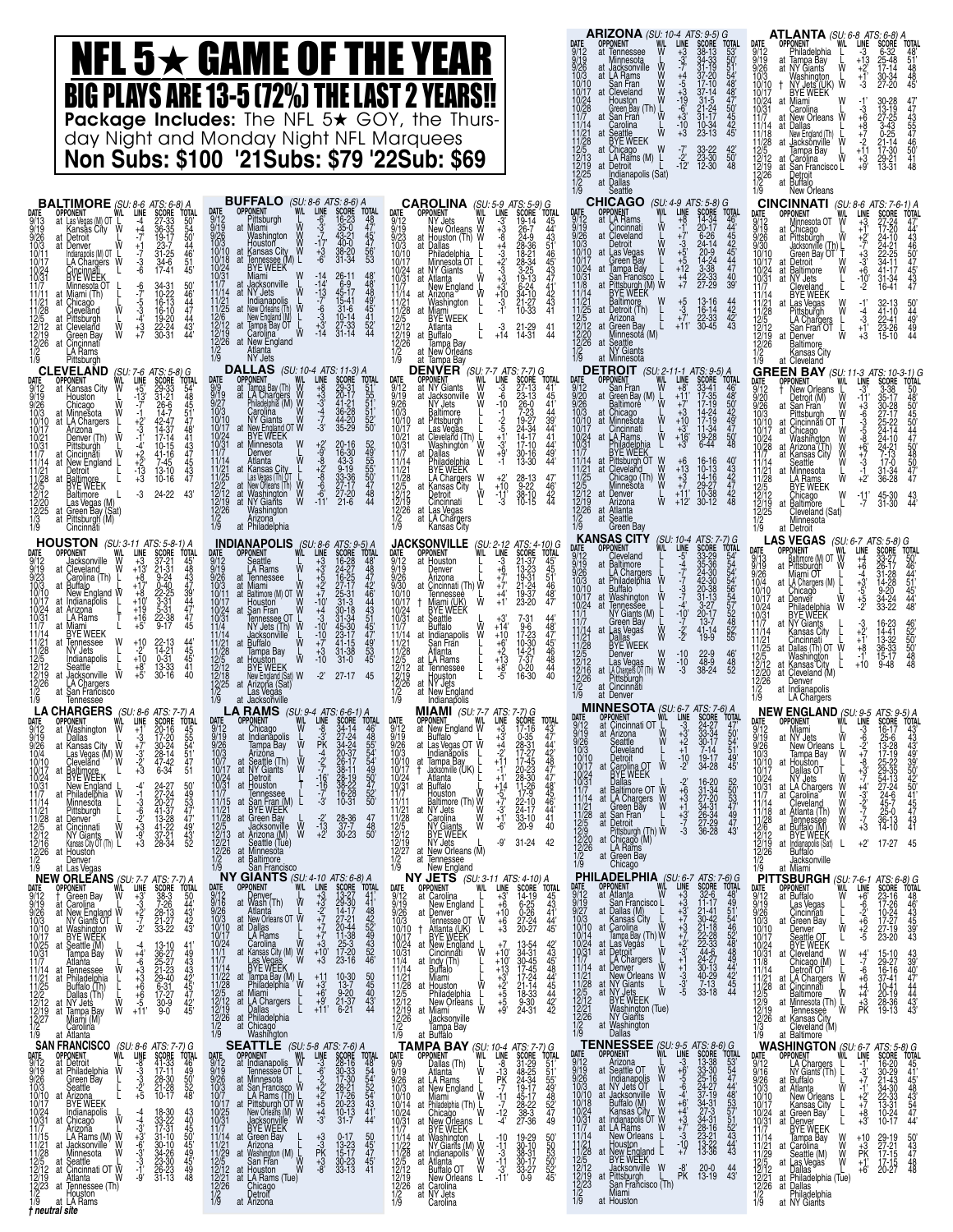

#### **KEY SELECTIONS**

**4★ Pittsburgh (+) over KANSAS CITY** - This marks the only HG in the final 4 weeks of the season for the Chiefs as they return to Arrowhead with extra rest following a trip to LA against the Chargers (QB Patrick Mahomes 410 pass yds & 3 TD's in OT win). The Steelers meanwhile picked up a comeback win over the Titans LW at home for a  $3.5\star$  Top Play LP and a  $3\star$  Newsletter Winner! While the Steelers had won 6 of 7 against the Chiefs from '11 to '17, the Chiefs picked up a 42-37 win in Heinz Field back in '18 with Mahomes throwing for 326 yards and 6 TD's! Despite KC looking extremely sharp in recent weeks (5-0 ATS run), we expect the Steelers to keep this meeting close<br>as they've gone a solid 14-6 ATS as an AD.<br>**FORECAST: KANSAS CITY by 1** as they've gone a solid 14-6 ATS as an AD. **3★ CÁROĽINA (+) over Tampa Bay - Only HG in the final 4 weeks of the year for the Panthers who** return to Charlotte following a 17 pt defeat in BUF where we picked up a 4★ Newsletter Winner on the Bills! The Bucs meanwhile suffered a surprising home loss as an 11' pt favorite against the rival Saints (1st time that a Tom Brady-led team was shutout since 2006!). The Bucs have won and covered 4 of their past 5 meetings with the Panthers including a 46-23 victory (-6) a year ago in Charlotte where they finished with substantial FD (30-13) and yard (544-187) edges. With the Bucs failing to cover 5 gms away from home TY (incl a pair of outright upsets) and potentially missing the offensive trio of WR's Mike Evans, Chris Godwin and RB Leonard Fournette, it would be hard to support a DD<br>DIV favorite in this one. **FORECAST: Tampa Bay by 3** 

#### **OTHER SELECTIONS**

2★ NY JETS over Jacksonville - The Battle of the Bottom-Feeders here as the Jags head North following a 14 pt home loss to the Texans in the 1st game since the firing of HC Urban Meyer. The Jets meanwhile spent last weekend in South Beach against the Dolphins with MIA getting a 31-24 comeback win (MIA 23-16 FD & 379-228 yd edges). The Jaguars have now picked up 2 straight in the series SU/ATS following a 4-game series losing streak from '11-'17. While the Jets have failed to cover 7 of their past 8 as home chalk dating back to '16, the Jags haven't been any better in recent road contests having failed to cover 6 of their L/8. **FORECAST: NY JETS by 10** 

#### **OTHER PLAYS**

**San Francisco at TENNESSEE** - **Thursday** - Following an 18 pt home win against the Falcons where they finished with 23-13 FD and 397-275 yd edges, the 49ers head East for the 2nd time in 3 weeks to take on a Titans squad that fell just short of knocking off the Steelers in Heinz Field (TEN 22-12 FD & 317-168 yd edges, -4 TO's). In their last meeting back in '17, the 49ers (-1') picked up a narrow 25-23 victory (GW 45-yd FG as time expired). While SF has gone an impressive 13-6 ATS against the AFC, the Titans have proven that they can play against anyone in the league (wins TY over BUF, KC, LAR & IND twice!). **We'll have one of our Marquee selections available after Noon EST on gameday.**

**GREEN BAY by 10 over Cleveland** - **Saturday** - After seeing their home matchup against the Raiders moved to Monday due to Covid issues, the Browns head into Lambeau on short rest to take on a Packers team that picked up their 3rd consecutive win LW in BAL against the Ravens with Aaron Rodgers throwing for 268 yds and 3 TD's. The Packers have picked up 3 straight wins over the Browns including a 27-21 OT win in CLE ('17) without the services of an injured Rodgers. With Rodgers back under center this time around along with GB being a perfect 7-0 SU and ATS at home dating back to the end of LY (15 pt avg MOV), we have no issue leaning in their direction here as the Browns have failed to cover 7 of their past 9 overall.

**Indianapolis by 3 over ARIZONA** - **Saturday** - The Colts head into the desert following a big win against the red-hot Patriots last Saturday with Jonathan Taylor putting up another impressive effort (170 rush yds, 1 TD). The Cardinals meanwhile stumbled in their trip to Ford Field as the Lions jumped out to a 17-0 HT lead in the eventual 18 pt victory (ARZ has fallen from the #1 seed to the #4 seed in the NFC over the past 2 wks!). After dropping 4 straight to the Colts from '92-'09, the Cardinals have knocked off IND in each of the L/2 including a narrow 16-13 OT road win in '17 (ARZ 389-266 yd edge). While ARZ is on a solid 8-4 ATS run overall, they have failed to cover 5 of their L/7 HG's. With the Colts an impressive 9-2 ATS in recent AG's and going 12-4-1 ATS against the AFC, we'll

give them a legitimate chance to steal away an upset win here. **PHILADELPHIA by 12 over Ny Giants** - The Eagles saw their matchup against WAS bumped back to Tuesday due to Covid. The Giants on the other hand have now dropped at least 10 contests in each of the past 5 years following a home defeat to the Cowboys where bkp QB Mike Glennon hit just 13-24 for 99 yds and 3 int's. In their earlier meeting a few weeks ago in PHI, the Giants (+3') picked up just their 2nd victory in 10 tries thanks in part to a 4-0 TO advantage (PHI 332-264 yd edge). While the Giants have covered 7 of their past 10 NFC East contests overall, we expect PHI to get some much needed revenge this time around as they look to remain alive in the NFC playoff picture. **La Chargers by 14 over HOUSTON** - Following a successful trip to JAX that saw them pick up a 30-16 victory, the Texans return home to take on a Chargers squad that earned some extra rest after a Thur night home meeting with the Chiefs where they blew a 21-13 lead in the 4Q of an eventual OT defeat (LAC SOD 3x and fumbled at goaline). While the Chargers have picked up wins in 5 of their 7 all-time meetings with the Texans, HOU went into LA 2 years ago and came out with a 27-20 upset win (+3). Despite having just an 8-19-2 ATS record when listed as a favorite overall, we expect the Chargers to pick up a convincing win this time around as HOU has covered just 6 of their past 18 when listed as a HD.

**ATLANTA by 3 over Detroit** - After an 18 pt loss in the Bay Area to the 49ers where they blew countless scoring opportunities throughout, the Falcons return home where they've surprisingly dropped all 5 contests TY (SU & ATS, 15 pt avg defeat). The Lions meanwhile shockingly picked up just their 2nd win of the season LW at home against the heavily favored Cardinals. LY the Lions  $(+1)$  got an 11-yd TD pass as time expired to pick up the 23-22 upset victory. With DET having kept a good amount of their games close on the year including covers in 5 of the past 6 overall, we'll cut off ATL's lean at just a FG in this one.

Baltimore by 4 over CINCINNATI - Following a 3rd consecutive loss LW at home against the Packers where they failed on a 2 pt chance in the final seconds for a 2nd time in 3 weeks instead of forcing OT (bkp QB Tyler Huntley 288 ttl yds & 4 TD's for an injured Lamar Jackson), the Ravens head to CIN sitting tied atop the AFC North with the Bengals who knocked off the Broncos in DEN despite 19-12 FD and 292-249 yd disadvantages. In their 1st meeting of the season back in October, the Bengals (+6) picked up a surprising blowout victory over the Ravens (BAL had won 5 in a row coming in) with a 520-393 yard advantage (CIN outscored them 28-7 in the 2H!). With revenge on the mind of BAL in this one along with an outstanding 12-1-2 ATS mark as an AD, we have no issue backing the visitor here (BAL 10-3 ATS run vs AFC North) with Jackson likely to return under center.

La Rams by 4 over MINNESOTA - The Rams head back on the road on short rest after their home matchup against the Seahawks was moved to Tuesday due to Covid concerns. The Vikings meanwhile return home after a MNF trip to Soldier Field. After picking up 5 consecutive SU/ATS wins over the Rams from '09-'17, the Vikings (+7') suffered a 38-31 road defeat in '18 with LAR finishing with a 556- 446 yard edge. While the Rams have failed to cover 5 of their past 7 overall, it's also worth mentioning that the Vikings have struggled in recent home meetings dating back to LY with just a 3-7 ATS mark.

| <b>21 NFL LATE PHONE RECORDS</b> | <b>NFL OVER/UNDERS</b>                                                                                    |
|----------------------------------|-----------------------------------------------------------------------------------------------------------|
| NFL REGULAR SEASON               | Our Over/Under Section is in its 33rd<br>season. Each week we list the Top 3<br>plays as of Sunday Night. |
| <b>LATE PHONES #1 IN THE</b>     | 13★ UNDER BUF/NE!                                                                                         |
| NATION AT 34-14 (71%)!           | 12★ UNDERTB/CAR                                                                                           |
| NFL MARQUEES 24-6 (80%) L10W     | $1 +$ OVER  IND/ARZ                                                                                       |
|                                  |                                                                                                           |

**NEW ENGLAND by 4 over Buffalo** - Huge matchup in the AFC East between the DIV's top 2 as the Bills travel to Foxboro looking for the season split after the Patriots picked up a 14-10 victory (+3) a few weeks back on MNF in windy BUF (NE threw just 3 passes in the win!). The Patriots do have an extra day of rest as they return to action following a Sat night meeting with the Colts where they finished with 20-15 FD and 365-275 yd edges but were done in by a pair of key int's and a blk'd punt for a TD in a 10 pt defeat. The Bills meanwhile had no issue disposing of the Panthers LW in BUF with a 31-14 victory (4 $\star$  Newsletter Winner!). The Bills have gone an outstanding 9-2-2 ATS as an AD coming in. The Patriots however have been the NFL's hottest team over the past 2 months with a 7-1 SU & ATS run. With NE also going 12-5-2 ATS as a DIV HF, we're giving them a small edge in this one.

**SEATTLE by 10 over Chicago** - Tough spot for the Bears in this one as they travel to the Pacific NW on short rest following a MNF meeting with the Vikings. The Seahawks on the other hand also have unexpected short rest with their matchup against the Rams moved from Sunday to Tuesday (Covid issues). The Bears ended a 3-game losing skid against the Seahawks in their last meeting back in '18 thanks in part to a key IR TD midway through the 4Q. Despite an unusual 5-8 record on the year for the Seahawks as of presstime, we like them here as the Bears have failed to cover 5 of their L/7 AG's while also being on just a 2-6 ATS run heading into Monday Night.

LAS VEGAS by 10 over Denver - Huge road contest for the Broncos as their playoff chances are on life support following a home loss to the Bengals where QB Teddy Bridgewater exited with injury in the 2H (bkp QB Lock 6-12-88-1-0, 1 costly fumble in relief). The Raiders on the other hand have dropped 5 of their L/6 as of presstime with their matchup against the Browns moved to Monday due to Covid. In the Raiders' trip to "Mile High" back in October, Derek Carr would throw for 341 yards and 2 TD's in the 34-24 upset win (+5). While DEN is 6-3-1 ATS in recent road matchups, expectations of the porous Lock under center here and they fact that they've dropped 3 straight in this series has us leaning with the Raiders.

**Washington at DALLAS - SNF -** The Cowboys are finally back at home following a 3-game road trip that saw victories over NO, WAS and the Giants (15 pt win, 3rd concec gms w/4 takeaways for 1st time since 1994). WAS meanwhile travels to DAL on short rest after seeing their matchup against PHI moved to Tuesday due to Covid issues. In their first meeting just 2 weeks ago, the Cowboys (-6') jumped out to a 24-0 HT lead before having to hold on late in a 27-20 victory (DAL 19-14 FD & 323-224 yd edges). While DAL has gone an impressive 6-2 ATS in HG's and 19-8 ATS inside of the NFC East, WAS has covered 7 of their past 11 away contests. **Call the office on Sunday after 11am EST for tonight's Marquee Winner!**

**Miami at NEW ORLEANS - MNF** - The Saints are back in primetime for a 2nd straight week following a SNF meeting in Tampa against the Bucs where they shockingly picked up a 9-0 victory against a Tom Brady-led offense (TB 17-11 FD & 302-212 yd edges). The Dolphins meanwhile continued their winning ways in their return from bye as their 31-24 home victory over the Jets was their 6th straight win (5-1 ATS run!) The Saints have picked up 3 consecutive wins and covers over the Dolphins including a 20-0 victory in England back in '17. They have however failed to cover 4 of their L/5 HG's overall. Remember on Monday Nights you can get a **\$back+ guarantee!** Call 347-677-1700 on game day for more details!

| 2021                        |           |             |             | ă                     |             |              |                |                |                  |                |                 | 02               |                      |              |
|-----------------------------|-----------|-------------|-------------|-----------------------|-------------|--------------|----------------|----------------|------------------|----------------|-----------------|------------------|----------------------|--------------|
|                             |           | NC Line     | <b>SU</b>   |                       | O/U         |              | Ttl            |                | <b>OFFENSE</b>   | Ttl            |                 | <b>DEFENSE</b>   | SACK%<br>Off         | Def          |
| San Francisco 49ers         | <b>NL</b> | -3'         | $8 - 6$     | <b>ATS</b><br>$7 - 7$ | $7 - 6 - 1$ | TO's<br>$-2$ | 11             | Sc<br>13       | Ypp<br>14.3 (12) | 6              | <b>Sc</b><br>18 | Ypp<br>14.3 (23) | $6.4\%$ (19)         | $8.0\%$ (6)  |
| <b>Tennessee Titans</b>     |           | 44'         | $9 - 5$     | $8 - 6$               | $7 - 7$     | $-6$         | 18             | 15             | 14.3(13)         | 9              | 13              | 14.9 (19)        | $9.0\%$ (28)         | $6.7\%$ (14) |
| <b>Cleveland Browns</b>     |           | 45'         | $7 - 6$     | $5 - 8$               | $7 - 6$     | $+2$         | 16             | 19             | 16.3 (22)        | 5              | 14              | 14.4 (22)        | 8.7% (27)            | $8.2\%$ (5)  |
| Green Bav Packers           | $-10$     | $-7'$       | $11-3$      | $10-3-1$              | $6 - 8$     | $+12$        | 13             | 14             | 14.1(10)         | 8              | 10              | 15.1(17)         | $6.0\%$ (14)         | $6.3\%$ (21) |
| Indianapolis Colts          | $-3$      | 48          | $8 - 6$     | $9 - 5$               | $8 - 6$     | $+13$        | 12             | 3              | 12.7(1)          | 14             | 9               | 16.0(8)          | $5.3\%$ (8)          | $6.1\% (22)$ |
| Arizona Cardinals           |           | $-1'$       | $10 - 4$    | $9 - 5$               | $7 - 7$     | $+10$        | 9              | 8              | 13.9(8)          | $\overline{7}$ | 5               | 15.9 (10)        | 7.0% (21)            | $7.9\%$ (7)  |
| Tampa Bay Buccaneers        | $-3$      | $-11'$      | $10 - 4$    | $7 - 7$               | $7 - 7$     | $+7$         | $\overline{2}$ | 1              | 13.7(6)          | 10             | 12              | 15.3(16)         | $3.4\%$ (1)          | $6.6\%$ (15) |
| Carolina Panthers           |           | 47          | $5-9$       | $5 - 9$               | $7 - 7$     | $-8$         | 29             | 25             | 15.9 (20)        | 2              | 16              | 13.2 (29)        | 7.4% (23)            | $8.6\%$ (4)  |
| <b>NY Giants</b>            |           | 42          | $4 - 10$    | $6 - 8$               | $4 - 9 - 1$ | $-1$         | 27             | 30             | 18.3 (31)        | 25             | 21              | 15.5(13)         | $5.7\%$ (11)         | 5.4% (27)    |
| Philadelphia Eagles         |           | $-12 - 10$  | $6 - 7$     | $7 - 6$               | $7-6$       | $\mathbf{0}$ | 14             | 12             | 13.7(7)          | 12             | 17              | 15.0 (18)        | 5.8% (12)            | $4.7\%$ (30) |
| Los Angeles Chargers        |           | $-14 - 10'$ | $8 - 6$     | $7 - 6 - 1$           | $7 - 7$     | $+3$         | 5              | 7              | 14.3 (14)        | 23             | 27              | 13.6 (26)        | $5.0\%$ (6)          | $6.4\%$ (17) |
| <b>Houston Texans</b>       |           | 47'         | $3 - 11$    | $5 - 8 - 1$           | $6 - 8$     | $\mathbf{0}$ | 32             | 31             | 17.9 (29)        | 28             | 29              | 14.2 (24)        | $8.4\%$ (26)         | $6.4\%$ (18) |
| Detroit Lions               |           |             | 44' 2-11-1  | $9 - 5$               | $5-9$       | $-4$         | 25             | 29             | 18.0 (30)        | 29             | 26              | 14.6 (21)        | 7.2% (22)            | 4.8% (28)    |
| Atlanta Falcons             | -3        | $-4'$       | $6 - 8$     | $6 - 8$               | $6 - 8$     | $-5$         | 24             | 26             | 17.0 (25)        | 26             | 30              | 13.4(27)         | 5.9% (13)            | $3.3\%$ (32) |
| <b>Baltimore Ravens</b>     | $-4$      | 43'         | $8 - 6$     | $6 - 8$               | $7 - 7$     | $-9$         | 6              | 16             | 16.2(21)         | 18             | 19              | 15.6 (12)        | $9.5\%$ (29)         | 5.8% (25)    |
| Cincinnati Bengals          |           | $-2"$       | $8-6$       | $7 - 6 - 1$           | $6 - 7 - 1$ | -3           | 15             | 10             | 13.3(3)          | 15             | 11              | 16.0(9)          | $9.8\%$ (30)         | $7.6\%$ (8)  |
| Los Angeles Rams            | $-4$      | $-3$        | $9 - 4$     | $6 - 6 - 1$           | $7 - 5 - 1$ | $+5$         | $\overline{7}$ | 4              | 13.7(5)          | 16             | 20              | 15.4(14)         | $4.4\%$ (4)          | $7.5\%$ (9)  |
| Minnesota Vikings           |           | 49'         | $6 - 7$     | $7 - 6$               | $8 - 5$     | $+5$         | 4              | 9              | 14.8 (16)        | 30             | 25              | 14.9 (20)        | $3.7\%$ (2)          | $8.9\%$ (1)  |
| Jacksonville Jaguars        |           | 41'         | $2 - 12$    | $4 - 10$              | $3 - 11$    | $-18$        | 30             | 32             | 21.6(32)         | 19             | 27              | 13.3 (28)        | $5.7\%$ (9)          | 5.5% (26)    |
| NY Jets                     | -10       | -1'         | $3 - 11$    | $4 - 10$              | $8 - 6$     | $-14$        | 22             | 27             | 17.6 (28)        | 31             | 32              | 12.8 (32)        | $8.0\%$ (25)         | $6.9\%$ (12) |
| <b>Buffalo Bills</b>        |           | 44          | $8-6$       | $8 - 6$               | $7 - 7$     | $+8$         | 8              | 5              | 13.4(4)          | $\mathbf{1}$   | $\overline{c}$  | 16.6(6)          | 4.9%(5)              | 5.9% (23)    |
| <b>New England Patriots</b> | -4        | $-1'$       | $9 - 5$     | $9 - 5$               | $6 - 8$     | $+9$         | 17             | 11             | 13.3(2)          | 3              | 1               | 19.0(2)          | $5.7\%$ (10)         | $7.5\%$ (10) |
| Chicago Bears               |           | 44          | $4 - 9$     | $5 - 8$               | $5 - 8$     | $-11$        | 31             | 28             | 17.0 (26)        | 11             | 24              | 13.2 (30)        | 10.9% (32)           | $8.9\%$ (2)  |
| Seattle Seahawks            | $-10$     | $-7$        | $5 - 8$     | $7 - 6$               | $3 - 9 - 1$ | $+3$         | 28             | 20             | 14.8 (17)        | 32             | 4               | 19.6(1)          | 10.2% (31) 4.1% (31) |              |
| Pittsburgh Steelers         |           | 46          | $7 - 6 - 1$ | $6 - 8$               | $5 - 8 - 1$ | $+2$         | 21             | 21             | 15.3(18)         | 27             | 22              | 15.4(15)         | $6.2\%$ (17)         | $8.9\%$ (3)  |
| Kansas City Chiefs          |           | $-1 - 10'$  | $10 - 4$    | $7 - 7$               | $7 - 7$     | $\mathbf{0}$ | 3              | 6              | 14.4 (15)        | 24             | 8               | 17.3(4)          | $4.4\%$ (3)          | $4.8\%$ (29) |
| Denver Broncos              |           | 42'         | $7 - 7$     | $7 - 7$               | $3 - 11$    | $\mathbf{0}$ | 19             | 23             | 16.8 (24)        | 4              | 2               | 18.4(3)          | 7.7% (24)            | $6.9\%$ (11) |
| Las Vegas Raiders           | -10       | -1          | $6 - 7$     | $5 - 8$               | $7-6$       | $-4$         | 10             | 18             | 17.1(27)         | 21             | 31              | 12.9(31)         | $6.3\%$ (18)         | $6.3\%$ (20) |
| Washington                  |           | 47'         | $6 - 7$     | $5 - 8$               | $5 - 8$     | $-7$         | 20             | 22             | 16.4 (23)        | 20             | 23              | 14.2 (25)        | 6.9% (20)            | 5.9% (24)    |
| Dallas Cowboys              |           | NL -10'     | $10 - 4$    | $11-3$                | $6 - 8$     | $+12$        | $\mathbf{1}$   | $\overline{2}$ | 14.1(11)         | 22             | $\overline{7}$  | 17.1(5)          | $5.2\%$ (7)          | $6.3\%$ (19) |
| Miami Dolphins              |           | 40'         | $7 - 7$     | $7 - 7$               | $6 - 8$     | $-2$         | 23             | 23             | 15.5(19)         | 17             | 15              | 15.7(11)         | $6.1\%$ (16)         | $6.9\%$ (13) |
| New Orleans Saints          | NL.       | $-3$        | $7 - 7$     | $7 - 7$               | $6 - 8$     | $+3$         | 26             | 17             | 13.9(9)          | 13             | 6               | 16.5(7)          | $6.0\%$ (15)         | $6.5\%$ (16) |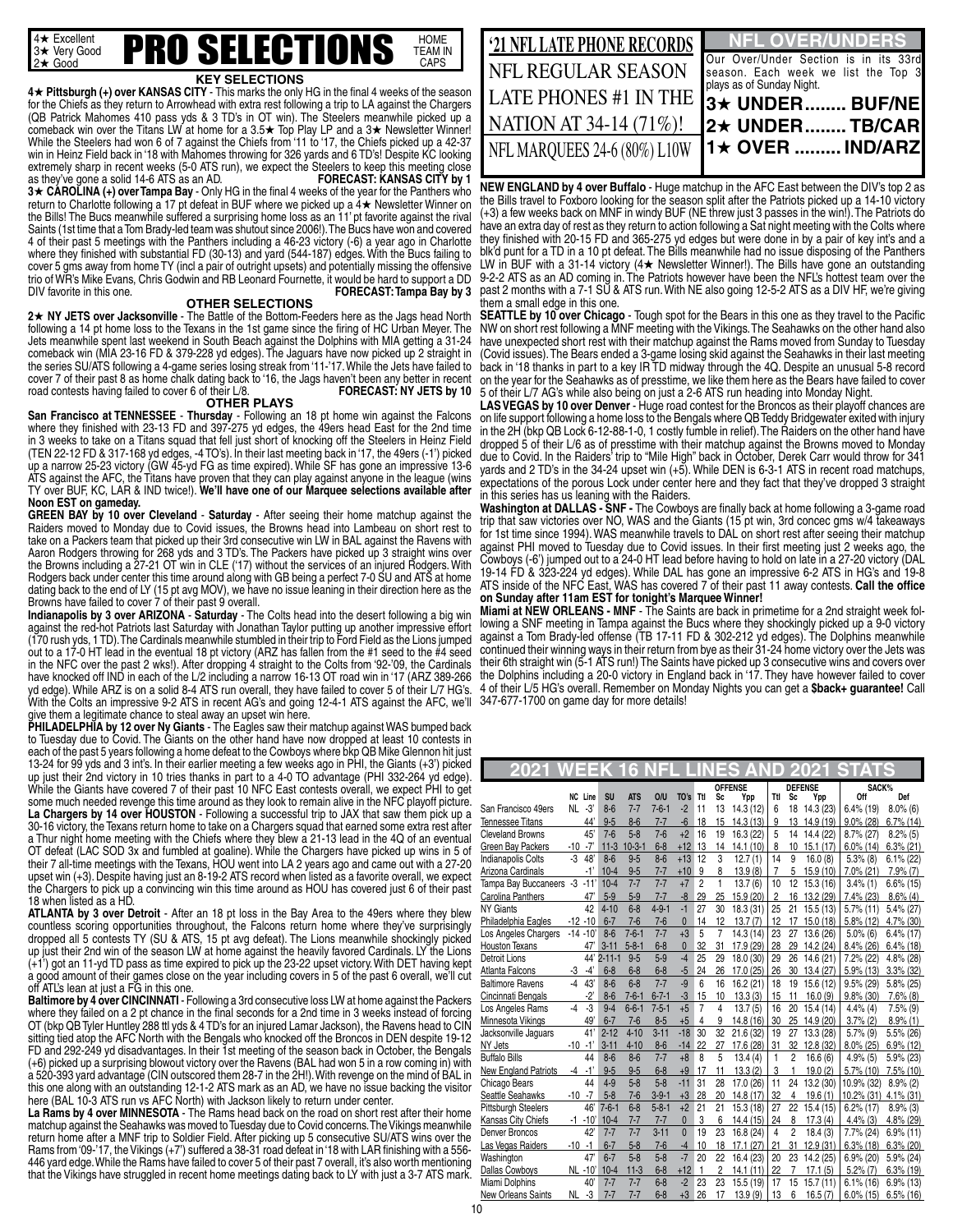|                                                                                        |                                                       | <b>2021 NFL POWER RATINGS</b>                               | <b>PRO STATISTICS</b>                                                                                                                                                                                                                                                                                                                                              |
|----------------------------------------------------------------------------------------|-------------------------------------------------------|-------------------------------------------------------------|--------------------------------------------------------------------------------------------------------------------------------------------------------------------------------------------------------------------------------------------------------------------------------------------------------------------------------------------------------------------|
| <b>TEAM</b><br><b>GREEN BAY</b><br>1.                                                  | 2021<br>105.0                                         | <b>TEAM</b><br>2021<br><b>17. PITTSBURGH</b><br>99.3        |                                                                                                                                                                                                                                                                                                                                                                    |
| <b>TAMPA BAY</b><br>2.                                                                 | 104.8                                                 | <b>18. PHILADELPHIA</b><br>99.2                             | 2021<br><b>「EAM</b><br><b>RANKINGS</b><br>NFL                                                                                                                                                                                                                                                                                                                      |
| <b>KANSAS CITY</b><br>3.<br><b>ARIZONA</b><br>4.                                       | 104.0<br>103.5                                        | <b>19. SEATTLE</b><br>99.0<br><b>20. MINNESOTA</b><br>99.0  | <b>AFC</b><br>DIV<br><b>RUSH</b><br><b>RUSH PASS</b><br>YPG<br>o/u<br>DEF<br>YPC<br>SU<br>SU<br>PPG<br><b>ATS</b><br>OFF<br>OFF<br>YPC<br>OFF<br>PCT<br>vs<br>DEF<br>DEF<br>PCT<br>EDG<br>BY                                                                                                                                                                       |
| <b>LA RAMS</b><br>5.                                                                   | 103.2                                                 | 98.6<br>21. MIAMI                                           | 3<br><b>NEW ENGLAND</b><br>$9-5$<br>$3-1$<br>10.0<br>40.4<br>$9-5$<br>$6-8$<br>4.2<br>17<br>69.5<br>6<br>24 4.6<br>-3<br>17<br>58.1<br>13<br>$+9$<br>14<br>$8-6$<br>$3 - 1$<br>89.6<br>$8-6$<br>$7 - 7$<br>8<br>BUFFALO<br>10.8<br>13<br>4.8<br>8<br>65.2<br>8<br>$\mathbf{1}$<br>16<br>4.2<br>-1<br>57.8<br>26<br>$+8$                                            |
| <b>INDIANAPOLIS</b><br>6.<br><b>NEW ENGLAND</b><br>7.                                  | 102.5<br>102.4                                        | <b>22. LAS VEGAS</b><br>98.2<br>23. DENVER<br>98.0          | $3-2$<br>$7 - 7$<br>$6 - 8$<br>23<br>28<br>17<br>$-2$<br>Miami<br>$7 - 7$<br>$-1.9$<br>$-34.4$<br>3.4<br>16<br>66.7<br>19<br>8<br>4.3<br>21<br>60.7<br>4                                                                                                                                                                                                           |
| <b>BUFFALO</b><br>8.<br>9.<br><b>DALLAS</b>                                            | 102.2<br>102.1                                        | <b>24. WASHINGTON</b><br>97.4<br><b>25. ATLANTA</b><br>96.3 | $-77.0$<br>22<br>29<br>29<br>30<br>NY JETS<br>$0-5$<br>$-12.7$<br>$4 - 10$<br>8-6<br>4.0<br>60.0<br>31<br>4.5<br>27<br>17<br>3-11<br>15<br>69.9<br>$-14$<br>$3 - 1$<br>4.7<br>5.2<br>$7-6-1$<br>$6 - 7 - 1$<br>15<br>31<br>$8-6$<br>20<br>4.0<br>11<br>68.6<br>26<br>CINCINNATI<br>15 <sup>15</sup><br>5<br>4.1                                                    |
| <b>10. TENNESSEE</b>                                                                   | 100.7                                                 | <b>26. CAROLINA</b><br>96.1                                 | 18<br>$8-6$<br>$1-3$<br>1.4<br>34.4<br>$6 - 8$<br>$7 - 7$<br>6<br>4.7<br>12<br>65.5<br>32<br>3.9<br>31<br>61.3<br>21<br>BALTIMORE<br>-1                                                                                                                                                                                                                            |
| <b>11. BALTIMORE</b><br><b>12. SAN FRANCISCO</b>                                       | 100.5<br>100.2                                        | 27. CHICAGO<br>95.9<br><b>28. NY GIANTS</b><br>94.0         | 27.9<br>23<br>62.8<br>22<br>5<br>9<br>$+2$<br>$2-2$<br>$-0.8$<br>$5-8$<br>$7-6$<br>16<br>5.0<br>4.1<br>65.0<br>10<br>7-6<br>4<br>7<br>CLEVELAND<br>$2 - 2$<br>$-50.0$<br>27<br>$7 - 6 - 1$<br>$-3.1$<br>$6 - 8$<br>5-8-1<br>21<br>31<br>20<br>31<br>$+2$<br>3.6<br>14<br>64.6<br>4.9<br>64.8<br>PITTSBURGH<br>-11<br>-1                                            |
| <b>13. CINCINNATI</b>                                                                  | 100.0                                                 | 29. DETROIT<br>87.5                                         | $9-5$<br>$4 - 1$<br>$8-6$<br>$7 - 7$<br>28<br>3.9<br>2.0<br>15.9<br>18<br>4.4<br>25<br>66.2<br>9<br>2<br>19<br>63.0<br>10<br>-6<br>TENNESSEE                                                                                                                                                                                                                       |
| <b>14. LA CHARGERS</b><br><b>15. NEW ORLEANS</b>                                       | 99.6<br>99.6                                          | <b>30. NY JETS</b><br>86.9<br><b>31. HOUSTON</b><br>86.1    | $3-2$<br>18.0<br>$9 - 5$<br>$8-6$<br>12 <sup>°</sup><br>$\overline{2}$<br>5.2<br>24<br>62.5<br>5<br>$8-6$<br>7.0<br>14<br>14<br>4.5<br>15<br>64.5<br>19<br>$+13$<br><b>INDIANAPOLIS</b><br>32 <sup>°</sup><br>32<br>3.2<br>28<br>$3 - 11$<br>$3-2$<br>$-11.8$<br>$-113.0$<br>$5 - 8 - 1$<br>$6-8$<br>31<br>63.7<br>26<br>32<br>HOUSTON<br>4.7<br>14<br>65.3<br>-21 |
| <b>16. CLEVELAND</b>                                                                   | 99.5                                                  | 86.0<br><b>32. JACKSONVILLE</b>                             | $0-5$<br>$-12.4$<br>$-49.2$<br>23<br>4.6<br>27<br>62.1<br>12<br>19<br>17<br>$2 - 12$<br>$4 - 10$<br>$3 - 11$<br>30<br>3.9<br>16<br>70.1<br>27<br>$-18$<br>JACKSONVILLE<br>$10 - 4$<br>$4 - 1$<br>6.4<br>30.8<br>$7 - 7$<br>$7 - 7$<br>19<br>3<br>65.7<br>6<br>24<br>19<br>28<br>28<br>Kansas City<br>4.5<br>4.7<br>65.7                                            |
|                                                                                        |                                                       | POWER RATING PLAY OF THE WEEK: NONE                         | $2 - 2$<br>$7 - 7$<br>4.5<br>5<br>23<br>LA CHARGERS<br>$8-6$<br>0.6<br>29.7<br>$7-6-1$<br>18<br>68.7<br>10<br>29<br>4.6<br>-10<br>63.4<br>19<br>$+3$<br>$1-2$<br>3.0<br>21.9<br>$3 - 11$<br>9<br>4.5<br>65.9<br>$\overline{4}$<br>10<br>$7 - 7$<br>$7 - 7$<br>19<br>19<br>24<br>4.4<br>5<br>58.9<br>15<br>$\mathbf{0}$<br>DENVER                                   |
| <b>PRO ANGLES</b>                                                                      | HOU is 6-11-1 as a HD                                 | PIT is 14-6 as an AD                                        | $6 - 7$<br>$1-3$<br>$5 - 8$<br>30<br>$\overline{2}$<br>68.3<br>18<br>21<br>26<br>LAS VEGAS<br>$-5.9$<br>16.0<br>7-6<br>10 <sup>°</sup><br>3.8<br>4.3<br>13<br>68.0<br>21 0                                                                                                                                                                                         |
| ARZ is on an 8-4 run<br>ARZ is 2-5 in HG's                                             | IND is on an 8-3 run                                  | SF is 13-6 vs AFC foes                                      | <b>NFC</b><br>YPG<br>o/u<br>SU<br>SU<br>OFF<br>PCT<br>VS<br>DEF<br>YPC<br>DEF<br>PCT<br>PPG<br>ATS<br>OFF<br><b>YPC</b><br>DEF<br><b>BY</b><br>EDG                                                                                                                                                                                                                 |
| ATL is 0-5 in HG's<br>BAL is 10-3 vs DIV foes                                          | IND is 9-2 in AG's<br>IND is 12-4-1 vs NFC foes       | TB is on a 4-1 run<br>TB is 2-5 in AG's                     | 22<br>22<br>$4-0$<br>7.7<br>46.4<br>$11-3$<br>$6-8$<br>4.5<br>6<br>12<br>15<br>Dallas<br>10-4<br>6<br>68.2<br>4.5<br>59.6<br>15<br>$+12$                                                                                                                                                                                                                           |
| BAL is 12-1-2 as an AD                                                                 | JAX is on a 4-13-1 run                                | TEN is on a 1-4 run                                         | 20<br>4.2<br>20<br>$6 - 7$<br>$1 - 1$<br>$-4.5$<br>$-16.5$<br>$5-8$<br>5-8<br>11<br>21<br>65.8<br>17<br>4<br>4.0<br>30 67.4<br>24<br>WASHINGTON<br>12<br>PHILADELPHIA<br>$6 - 7$<br>$0 - 2$<br>3.5<br>19.8<br>$7-6$<br>14<br>1<br>28<br>13<br>7-6<br>5.0<br>61.5<br>4<br>4.0<br>-12<br>70.4<br>30<br>$\mathbf{0}$                                                  |
| BUF is 9-2-2 as an AD<br>CAR is on a 2-9 run                                           | JAX is 2-5-1 in AG's<br>KC is on a 5-0 run            | WAS is on a 4-1 run<br>WAS is 7-3 in AG's                   | $1-3$<br>$-55.4$<br>$4 - 9 - 1$<br>25<br>25<br><b>NY GIANTS</b><br>4-10<br>$-6.6$<br>$6 - 8$<br>27<br>26<br>20<br>60.9<br>4.4<br>24<br>4.1<br>14<br>18<br>70.4                                                                                                                                                                                                     |
| CAR is 2-8-1 as a HD                                                                   | LV is 1-5 in HG's                                     |                                                             | $3-1$<br>$10-3-$<br>$6 - 8$<br>21<br>10<br>4.5<br>Green Bay<br>$11-3$<br>4.1<br>34.6<br>4.1<br>67.0<br>14<br>8<br>11<br>9<br>62.9<br>$+12$<br>$6 - 7$<br>$2 - 1$<br>0.8<br>9.1<br>$7-6$<br>$8-5$<br>10<br>66.7<br>30 <sup>°</sup><br>27<br>4.7<br>29<br><b>MINNESOTA</b><br>4<br>4.4<br>7<br>63.0<br>1<br>1<br>$+5$                                                |
| CHI is on a 2-6 run<br>CHI is 2-5 in AG's                                              | LAC is 6-2 in AG's<br>MIA is on a 5-1 run             |                                                             | 31<br>$2 - 2$<br>$-7.8$<br>$-33.7$<br>$5-8$<br>$5-8$<br>8<br>4.5<br>32<br>60.2<br>29<br>11<br>22<br>4.3<br>8<br>68.2<br>CHICAGO<br>4-9<br>10<br>$-11$<br>28<br>$-8.8$<br>$-67.5$<br>$5-9$<br>25<br>4.5<br>26<br>66.9<br>23<br>29<br>$1-4$<br>17<br>25                                                                                                              |
| CLE is on a 2-7 run                                                                    | MIN is 17-5 as a HD<br>NE is on a 7-1 run             | <b>(4) Angle Plays</b>                                      | $2 - 11 - 1$<br>$9-5$<br>4.3<br>65.1<br>DETROIT<br>$10 - 4$<br>$2 - 2$<br>7.4<br>68.7<br>$7 - 7$<br>$\overline{2}$<br>TAMPA BAY<br>$7 - 7$<br>24<br>4.4<br>67.3<br>10<br>3<br>4.2<br>20<br>67.1<br>4<br>$+7$                                                                                                                                                       |
| DAL is on a 15-4 run<br>DAL is 6-2 in HG's                                             | NE is 12-5-2 as a DIV HF                              | 63-5155%!!!                                                 | 26<br>15<br>13<br>6<br>$7 - 7$<br>2-2<br>2.0<br>$-25.1$<br>$7 - 7$<br>$6-8$<br>4.0<br>30<br>57.4<br>8<br>3.8<br>17<br>61.7<br>13<br>NEW ORLEANS<br>$2 - 3$<br>$-53.4$<br>$6-8$<br>24<br>27<br>3.7<br>66.1<br>26<br>23<br>$6-8$<br>$-9.0$<br>$6-8$<br>18<br>14<br>4.3<br>24<br>68.9<br>32                                                                           |
| DAL is 19-8 vs DIV foes<br>DEN is 6-3-1 in AG's                                        | NO is 1-4 in HG's<br>NYG is 19-8 as an AD             | <b>L14Y</b>                                                 | Atlanta<br>13.7<br>29<br>$\overline{2}$<br>19<br>$2 - 1$<br>$-3.0$<br>$5-9$<br>$7 - 7$<br>16<br>29<br>57.7<br>24<br>4.1<br>2<br>65.5<br>7<br>-8<br>CAROLINA<br>5-9<br>4.1                                                                                                                                                                                          |
| DET is on a 5-1 run                                                                    | NYG is 7-3 vs DIV foes                                | (4) GREEN BAY                                               | 53.6<br>$7 - 7$<br>$4 - 1$<br>$9-5$<br>20<br>$10 - 4$<br>6.7<br>12<br>9<br>70.9<br>17<br>4.6<br>66.0<br>$+10$<br>4.1<br>4<br>Arizona<br>4<br>LA RAMS<br>$2 - 2$<br>5.6<br>37.5<br>$7 - 5 - 1$<br>25<br>66.9<br>2<br>16<br>3.9<br>23<br>$9-4$<br>$6 - 6 - 1$<br>4.1<br>4<br>7<br>71.0<br>$+5$                                                                       |
| GB is on a 12-3-1 run<br>GB is 7-0 in HG's                                             | NYJ is on a 4-11 run<br>NYJ is 1-7 as a HF            | (3) INDIANAPOLIS                                            | 4.3<br>$6\phantom{.}6$<br>4.2<br>$-2$<br>SAN FRANCISCO<br>3.3<br>44.9<br>$7 - 7$<br>$7 - 6 - 1$<br>7<br>10<br>12<br>- 6<br>68.3<br>8-6<br>$1-4$<br>11<br>13<br>65.5<br>7                                                                                                                                                                                           |
| GB is 10-5-1 vs AFC foes                                                               | PHI is 6-13 as a HF<br>PHI is 1-7 vs DIV foes         | (3) LA CHARGERS                                             | 32 21 3.8 32 67.2 30<br>$+3$<br>$2-2$<br>0.8<br>-84.7<br>7-6<br>28 22 4.6 22 67.0 27<br>SEATTLE<br>5-8<br>3-9-1                                                                                                                                                                                                                                                    |
| HOU is on a 2-6-1 run                                                                  |                                                       |                                                             |                                                                                                                                                                                                                                                                                                                                                                    |
|                                                                                        | PASSING<br><b>RUSHING</b>                             |                                                             | WEEK 17 NFL 5 $\bm{\star}$ game of the year selection                                                                                                                                                                                                                                                                                                              |
| LINE SCORE FD<br>TEAM<br>NFL Week FOURTEEN December 13th                               | <u>Att-Yds</u>                                        | Att-Comp-Yds I/F                                            | BIG PLAYS ARE 13-5 (72%) THE LAST 2 YEARS!!                                                                                                                                                                                                                                                                                                                        |
| LA Rams<br>30<br>50'                                                                   | 18 21-89                                              | 23-30-267 0/0                                               |                                                                                                                                                                                                                                                                                                                                                                    |
| $-2^{\circ}$<br>23 22 22-103<br>Arizona                                                | 32-49-344 2/0                                         |                                                             | Get the Thursday night NFL Marquee, NFL 5 <sup>*</sup> Game of the Year Selection & the Monday Night NFL Marquee                                                                                                                                                                                                                                                   |
| NFL Week FIFTEEN Dec 16th, Dec 18th & Dec 19th<br>26<br><b>Kansas City</b><br>-3<br>34 | 20-86                                                 | <b>\$69</b><br>31-47-410 1/1                                | $(2022 + subs)/979 (2021 subs)/9100 (non)$                                                                                                                                                                                                                                                                                                                         |
| 28<br>LA Chargers (OT) 52                                                              | 28 39-192 22-39-236                                   | 1/1                                                         |                                                                                                                                                                                                                                                                                                                                                                    |
| 17 20<br>New England 45                                                                | 19-81<br>26-45-284                                    | 2/0                                                         | WEEK 17 NFL EXEC: NFL $\star$ rated is now 34-14 (71%) this year                                                                                                                                                                                                                                                                                                   |
| $-2'$<br>27 15<br>Indianapolis<br>Carolina<br>-14                                      | 39-226<br>5-12-49<br>19 29-151 18-38-124 1/0          | 1/0                                                         | FULL EXEC THURSDAY THROUGH MONDAY: Every Marquee and * Rated Selection this week.                                                                                                                                                                                                                                                                                  |
| Buffalo                                                                                | 21 27-119 19-34-193 1/0                               |                                                             | <sup>\$</sup> 89 (2022+ subs)/ <sup>\$</sup> 99 (2021 subs)/ <sup>\$</sup> 125 (non)                                                                                                                                                                                                                                                                               |
| NY Jets<br>24                                                                          | 16 24-102 13-24-126 0/1                               |                                                             |                                                                                                                                                                                                                                                                                                                                                                    |
| Miami<br>-9'<br>31<br>Dallas                                                           | 23 42-183 16-27-196 2/1<br>23 30-125 28-37-203 0/1    |                                                             | (EC REST OF THE NFL R<br>ISUN - 3 FULL NFL I<br>EGULAK SE                                                                                                                                                                                                                                                                                                          |
| NY Giants<br>15                                                                        | 24-124 19-36-178 3/1                                  |                                                             | Includes The NFL Game of the Year and the rest of the NFL reg ssn.                                                                                                                                                                                                                                                                                                 |
| Green Bay<br>-7                                                                        | 31 26 25-96 23-31-250 0/0                             |                                                             | <sup>\$</sup> 249 (2022+ subs)/ <sup>\$</sup> 299 (2021 subs)/ <sup>\$</sup> 399 (non)                                                                                                                                                                                                                                                                             |
| Baltimore<br>30                                                                        | 24 26-143 28-40-211 0/0                               |                                                             |                                                                                                                                                                                                                                                                                                                                                                    |
| 22<br>Tennessee<br>13<br>Pittsburgh<br>- 19<br>PK.                                     | 42-201 23-32-117 1/3<br>12 17-35 16-25-133 0/0        |                                                             | LEGE BOWL EXEC LINCLUDES AL<br>l Bowl Sides & Totalsj:                                                                                                                                                                                                                                                                                                             |
| Houston<br>30<br>13                                                                    | 26-75 19-30-206 1/0                                   |                                                             | All 34 Bowl Sides (\$680 value individually), All 34 Bowl Totals (\$408 value individu-                                                                                                                                                                                                                                                                            |
| Jacksonville<br>-5'                                                                    | 16 21 25-107 22-38-189 0/0                            |                                                             | ally) and of course the <b>BOWL GAME OF THE YEAR</b> (will be \$100 on ncsports.com).                                                                                                                                                                                                                                                                              |
| Arizona<br>-12'<br>-12<br>Detroit                                                      | 23 21-105 29-50-293 1/0<br>30 22 34-126 21-26-212 0/1 |                                                             | $$399$ (2022+ subs)/ $$449$ (2021 subs)/ $$549$ (non)                                                                                                                                                                                                                                                                                                              |
| - 13<br>Atlanta<br>13                                                                  | 23-62 19-32-213 0/1                                   |                                                             |                                                                                                                                                                                                                                                                                                                                                                    |
| San Francisco -9'<br>31<br>23                                                          | 32-162 18-24-235 0/1                                  |                                                             | 'OFF EXEC L18-9-1 L67%J L/                                                                                                                                                                                                                                                                                                                                         |
| Cincinnati<br>12<br>15<br>Denver<br>-3<br>10<br>19                                     | 26-113 15-22-136 0/0<br>34-133 18-34-159 0/1          |                                                             | EVERY Playoff Side & EVERY Playoff Total. Will include the <b>NFL PLAYOFF GAME OF</b>                                                                                                                                                                                                                                                                              |
| New Orleans 45'<br>9                                                                   | 11 31-61 13-27-151 0/0                                |                                                             | <b>THE YEAR</b> as well as the Super Bowl Props                                                                                                                                                                                                                                                                                                                    |
| Tampa Bay<br>-11'                                                                      | 17 21-118 26-48-184 1/1                               |                                                             | $ 199(2022+$ subs)/ $5249(2021$ subs)/ $5349$ (non)                                                                                                                                                                                                                                                                                                                |
|                                                                                        |                                                       |                                                             |                                                                                                                                                                                                                                                                                                                                                                    |
|                                                                                        |                                                       |                                                             |                                                                                                                                                                                                                                                                                                                                                                    |
|                                                                                        |                                                       |                                                             |                                                                                                                                                                                                                                                                                                                                                                    |
| <b>NEW</b><br><b>UPDATES</b>                                                           |                                                       |                                                             | н                                                                                                                                                                                                                                                                                                                                                                  |
| EVERY DAY                                                                              |                                                       |                                                             | G SDOFISHN <del>e</del> Piavs oi<br>ie week:                                                                                                                                                                                                                                                                                                                       |
|                                                                                        |                                                       |                                                             | . Underdog . NFL Totals . College POD . Pro POD                                                                                                                                                                                                                                                                                                                    |
|                                                                                        |                                                       |                                                             | <u> Button #9</u> - Early Bird • Power Plays 4 $\star$ • Economy Club #2 Pick                                                                                                                                                                                                                                                                                      |
|                                                                                        |                                                       |                                                             | <b>Big Dog • Private Play Hotline Play • College Totals</b>                                                                                                                                                                                                                                                                                                        |
|                                                                                        |                                                       |                                                             |                                                                                                                                                                                                                                                                                                                                                                    |